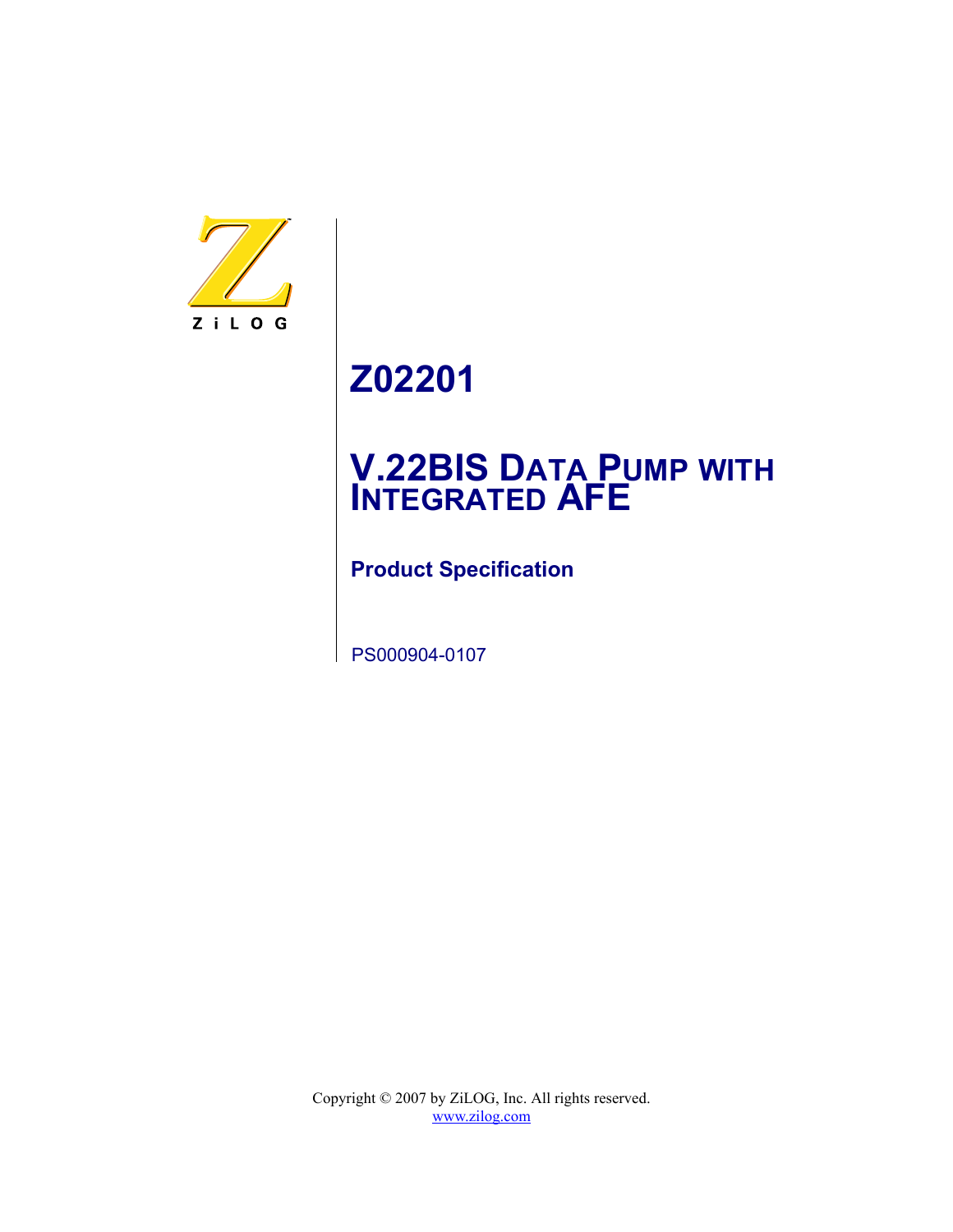

This publication is subject to replacement by a later edition. To determine whether a later edition exists, or to request copies of publications, visit www.zilog.com.

#### **Document Disclaimer**

©2007 by ZiLOG, Inc. All rights reserved. Information in this publication concerning the devices, applications, or technology described is intended to suggest possible uses and may be superseded. ZiLOG, INC. DOES NOT ASSUME LIABILITY FOR OR PROVIDE A REPRESENTATION OF ACCURACY OF THE INFORMATION, DEVICES, OR TECHNOLOGY DESCRIBED IN THIS DOCUMENT. ZiLOG ALSO DOES NOT ASSUME LIABILITY FOR INTELLECTUAL PROPERTY INFRINGEMENT RELATED IN ANY MANNER TO USE OF INFORMATION, DEVICES, OR TECHNOLOGY DESCRIBED HEREIN OR OTHERWISE. Devices sold by ZiLOG, Inc. are covered by warranty and limitation of liability provisions appearing in the ZiLOG, Inc. Terms and Conditions of Sale. ZiLOG, Inc. makes no warranty of merchantability or fitness for any purpose. Except with the express written approval of ZiLOG, use of information, devices, or technology as critical components of life support systems is not authorized. No licenses are conveyed, implicitly or otherwise, by this document under any intellectual property rights.

ZiLOG is a registered trademark of ZiLOG Inc. in the United States and in other countries. All other products and/or service names mentioned herein may be trademarks of the companies with which they are associated.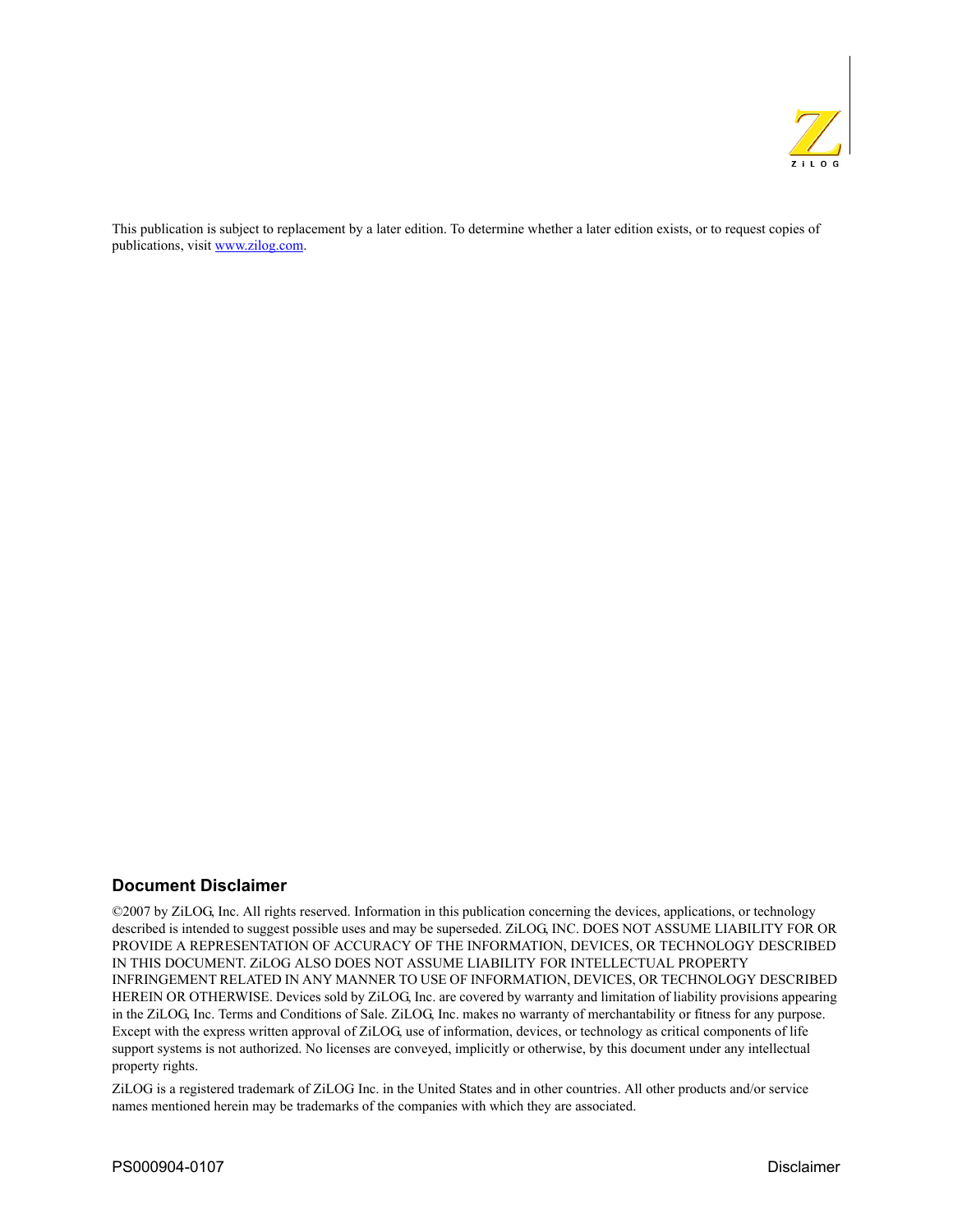

# **Table of Contents**

| Microprocessor Interface Register and Bit Definitions:  25 |
|------------------------------------------------------------|
|                                                            |
|                                                            |
| Data Pump Interface RAM Access Method<br>30                |
| 32                                                         |
| 34                                                         |
|                                                            |
|                                                            |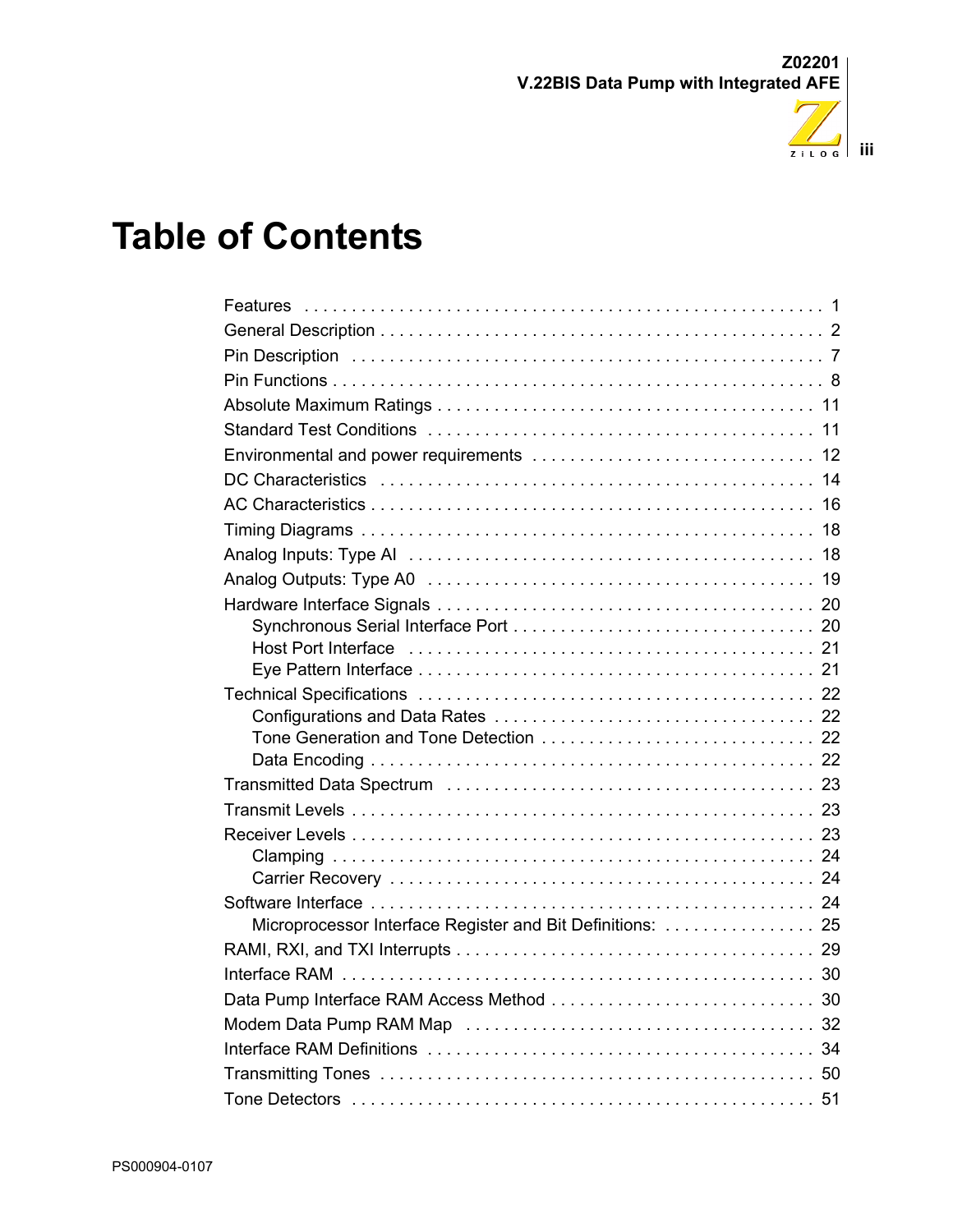

| Call-Progress Monitoring Using Biquad Tone Detectors  54 |
|----------------------------------------------------------|
|                                                          |
|                                                          |
|                                                          |
|                                                          |
|                                                          |
|                                                          |
|                                                          |
|                                                          |
|                                                          |
|                                                          |
|                                                          |
|                                                          |
|                                                          |
|                                                          |
| Data Pump Firmware Version Number and Part Number 65     |
|                                                          |
|                                                          |
|                                                          |
|                                                          |
|                                                          |
|                                                          |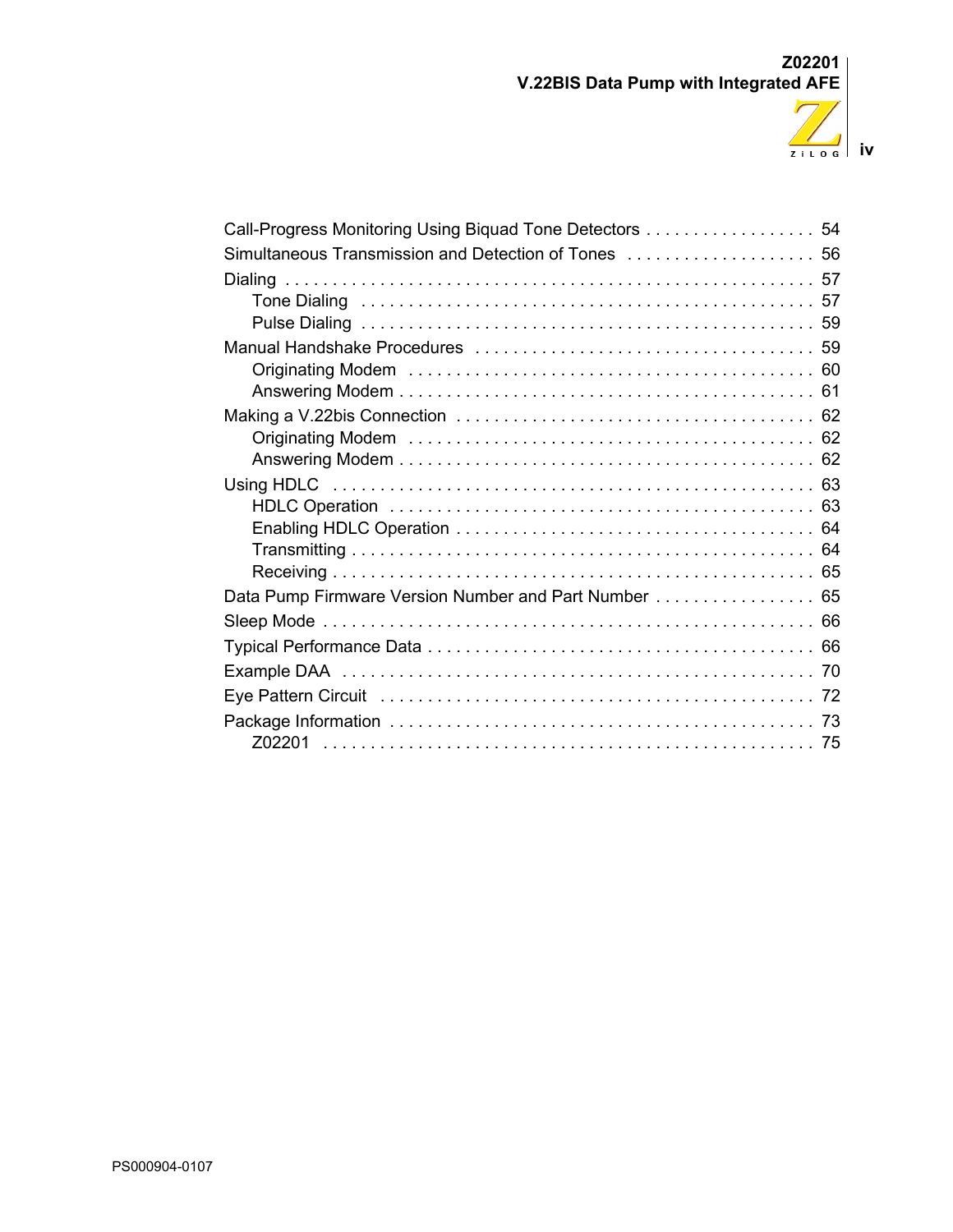

# <span id="page-4-0"></span>**Features**

| <b>Device</b> | Data<br><b>Pump</b> | AFE        | Speed (MHz) |
|---------------|---------------------|------------|-------------|
| Z02201        | 16-Bit              | Integrated | 12.288      |

- **•** Combined data pump and Analog Front-End (AFE)
- **•** Full duplex data modem throughput to 2400 bps
	- **–** ITU V.22bis, V.23, V.22, V.21
	- **–** Bell 212A and Bell 103
- **•** FSK (V.23 1200/75 bps, V.21/Bell 103 300 bps), DPSK (V.22/Bell 212A 1200 bps), or QAM encoding (V.22bis 2400 bps)
- **•** Automatic handshake plus full manual control over handshake timings
- **•** Scrambler/descrambler functions plus selectable control over internal data pump functions
- **•** Programmable Bi-Quad tone detectors for call-progress tone detection
- **•** Adaptive equalization to compensate for a wide variety of line conditions
- **•** Programmable transmit attenuation and selectable receive threshold
- **•** Fully programmable call-progress detectors, signal quality detectors, tone detectors, tone generators, and transmit signal levels which aid in rapid country qualifications
- **•** Simultaneous tone generation and detection
- **•** Host port allows direct parallel interface to standard 8-bit microprocessors
- **•** HDLC framing at all speeds
- **•** On-chip peripherals
	- **–** Full-duplex voice band AFE with 12-bit resolution
	- **–** Synchronous Serial Interface port
	- **–** Eye pattern interface
- **•** Low power consumption: 50 mA typical
- **•** 44-Pin PQFP and PLCC packages
- **•** Single +5 VDC power supply
- 0 °C to +70 °C commercial temperature range
- **Note:** International Telecommunications Union (ITU), formerly CCITT.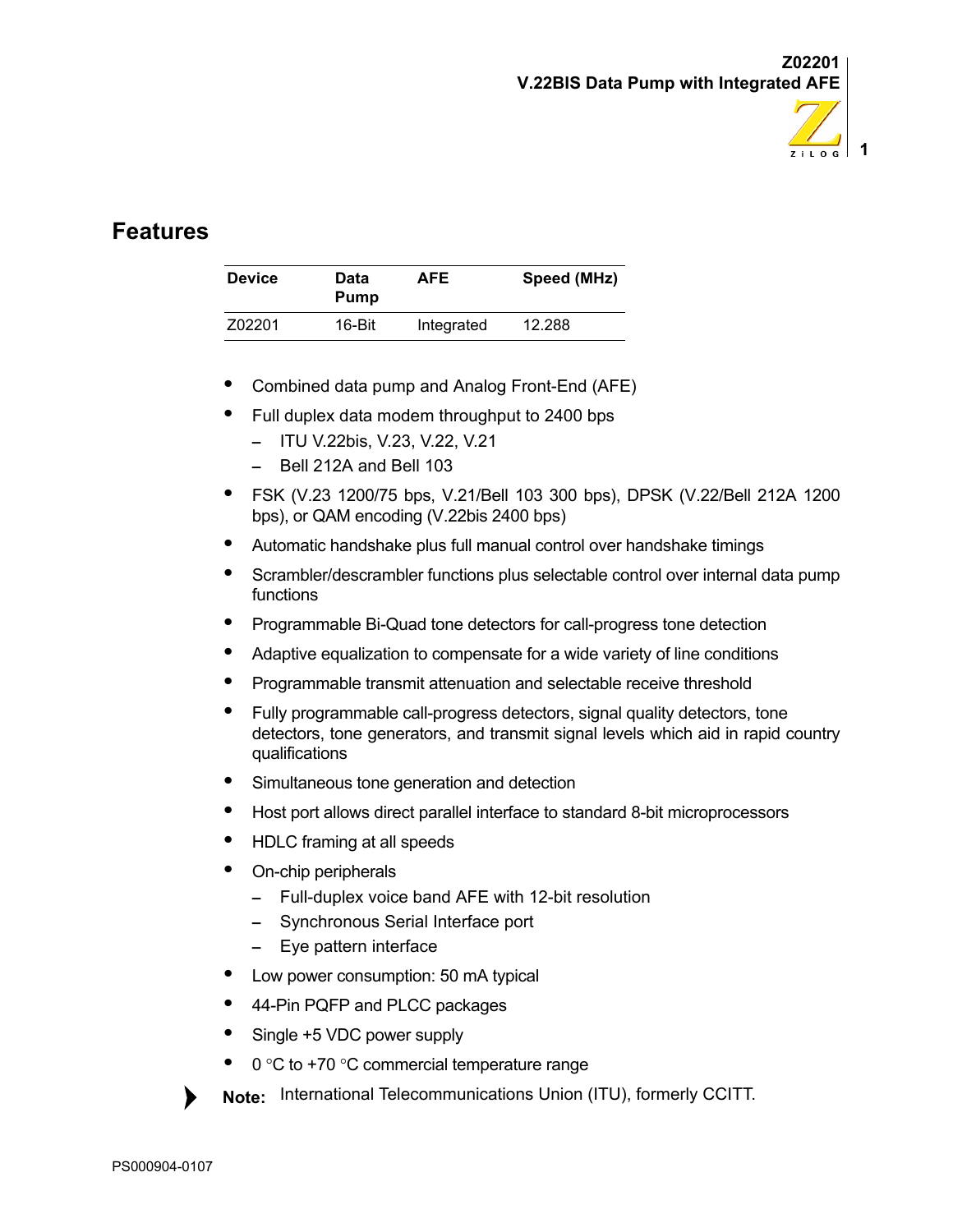

# <span id="page-5-0"></span>**General Description**

The Z02201 is a synchronous single-chip modem solution that provides a means to construct a V.22bis modem capable of 2400 bps full duplex over dial-up lines. The Z02201 is specifically designed for use in embedded modem applications where space, performance, and low power consumption are key requirements.

Operating over the Public Switched Telephone Network (PSTN), the Z02201 meets the modem standards for V.22bis, V.22, V.23, V.21, Bell 212A, and Bell 103.

A typical modem application can be made by simply adding a control microprocessor (host), phone-line interface, and DTE interface.

The Z02201 performs HDLC framing at all speeds. This capability eliminates the requirement for an external Serial Input/Output (SIO) device for Data Terminal Equipment (DTE) in products incorporating error control.

All modulation, demodulation, filtering, A/D and D/A conversion functions for transmit and receive are provided on-chip. Automatic and selectable compromise equalizers are included to optimize performance over a wide range of line types.

The Z02201 device compensates for a wide variety of adverse line conditions by using a combination of fixed link, fixed cable, and adaptive equalizers.

The Z02201 provides comprehensive selectable and programmable tone generation and detection.

All digital I/O signals are TTL compatible. The parallel interface is compatible with standard 8-bit microprocessors, allowing direct access to eight I/O registers and indirect access to the modem RAM.

The RAM access capability allows the host to retrieve diagnostic data, modem/ line status and control data, and set programmable coefficients. The serial interface is used for data transfers. All control and status information is transferred by means of the parallel interface.

The Z02201 transmit drivers and receive amplifiers can be connected directly to a Data Access Arrangement (DAA) by means of a transformer. Completing this connection reduces the external circuits to a minimum.

In addition, the Z02201 offers further system level savings by providing built-in filters for both the Transmitter Analog Output and the Receiver Analog Input, thus eliminating the need for external filtering components.

The Z02201 device operates on a single +5 VDC power supply. During periods of no traffic, the host can place the modem into SLEEP mode, reducing power consumption to less than 1 percent of full load power.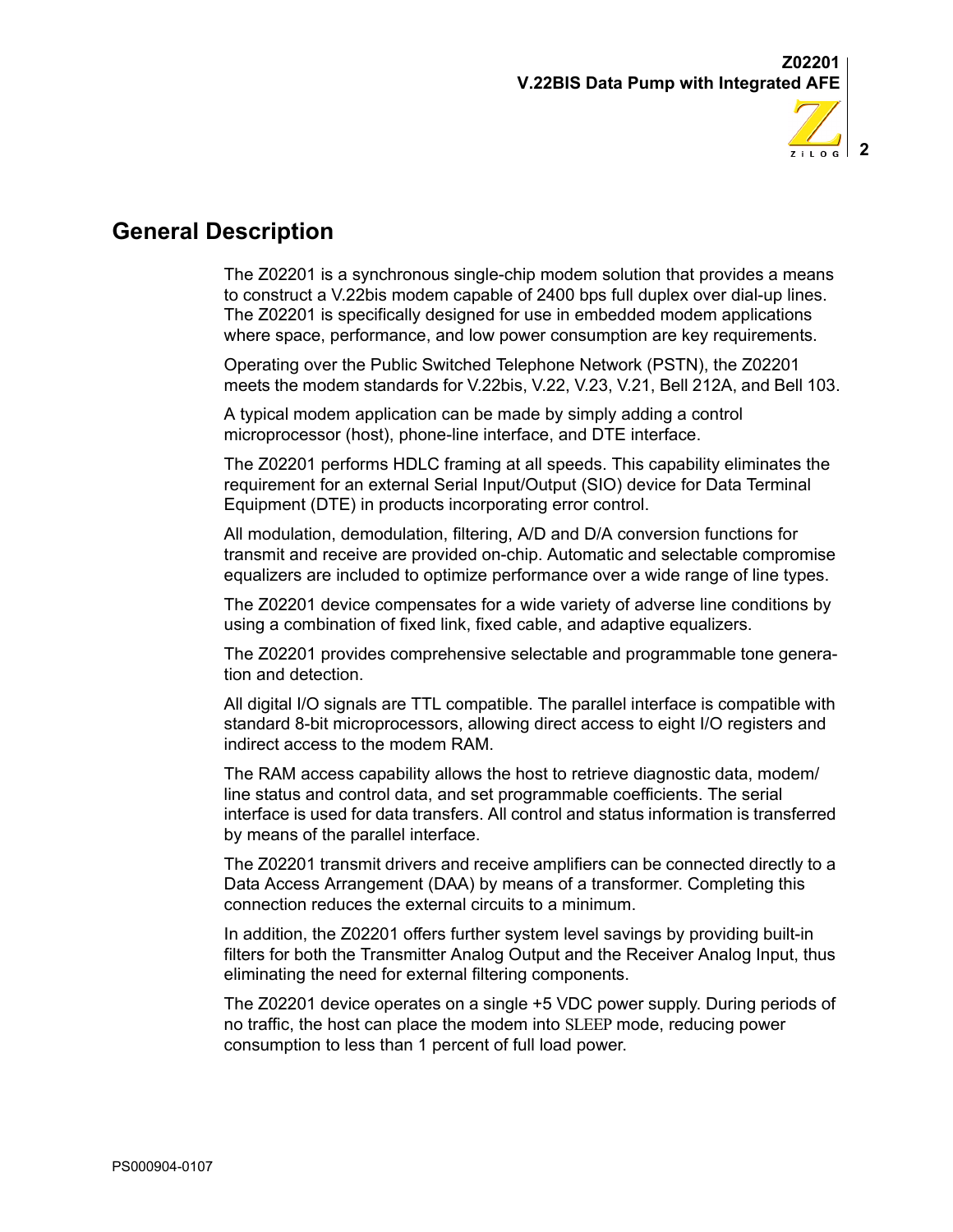

 $\blacktriangleright$ All signals with an overline, are active Low. For example, B/W, **Note:**in which WORD is active Low; or B/W, in which BYTE is active Low.

| Power connections follow conventional descriptions below: |  |
|-----------------------------------------------------------|--|
|-----------------------------------------------------------|--|

| <b>Connection</b> | <b>Circuit</b>  | <b>Device</b> |
|-------------------|-----------------|---------------|
| Power             | V <sub>CC</sub> | Vnn.          |
| Ground            | GND             | Vss           |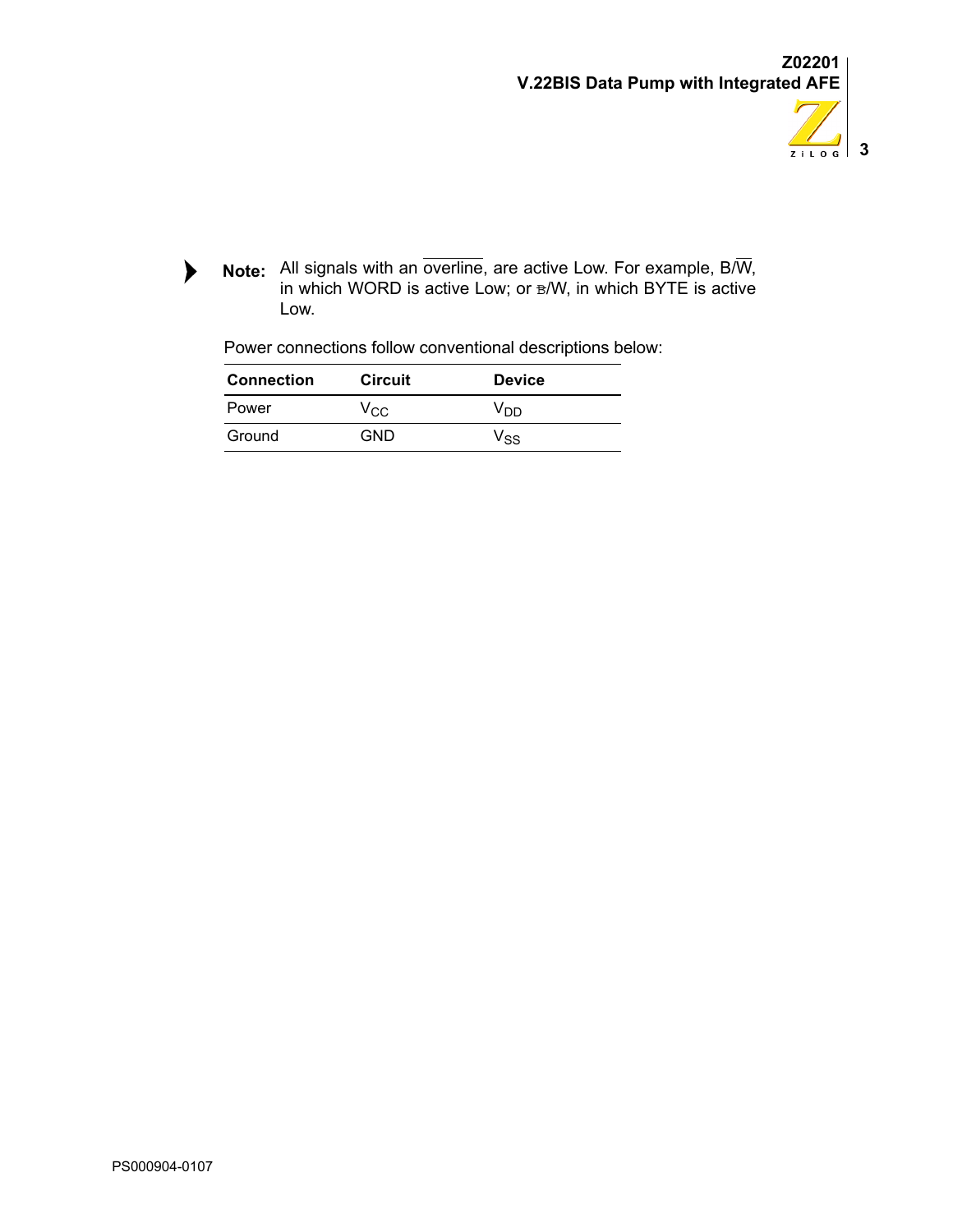





**Figure 1. Z02201 Block Diagram**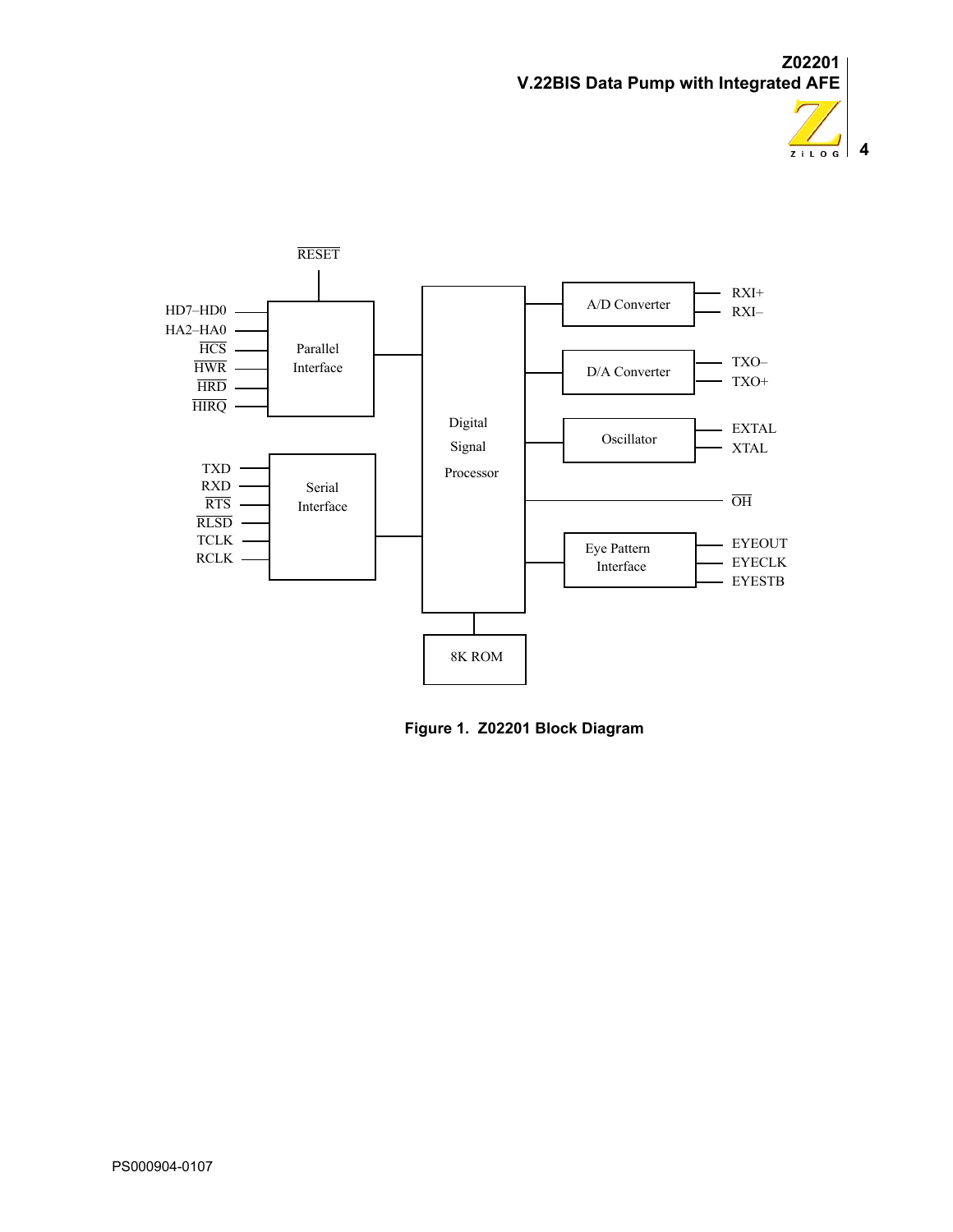

**5**

 $Z$  i L O G

### **User Information**

The ZiLOG Z02201 data pump can be selected for either parallel or serial synchronous data transfer under software control. [Figure 2](#page-8-0) indicates a block diagram of the general modem chip interface. The hardware and software configurations can be customized for a particular modem application. The parallel interface allows direct access to 7 I/O registers, indirect access to the modem RAM, and is compatible with the Z8, Z80, Z18X family, and other 8-bit microprocessors. The serial interface is used for data transfer. Controls and status information are transferred via the parallel interface. The RAM access capability allows indirect access to diagnostic data, additional status control, and programmable coefficients. The hardware and software interfaces are presented in the subsequent sections.



<span id="page-8-0"></span>**Figure 2. Z02201 System Block Diagram**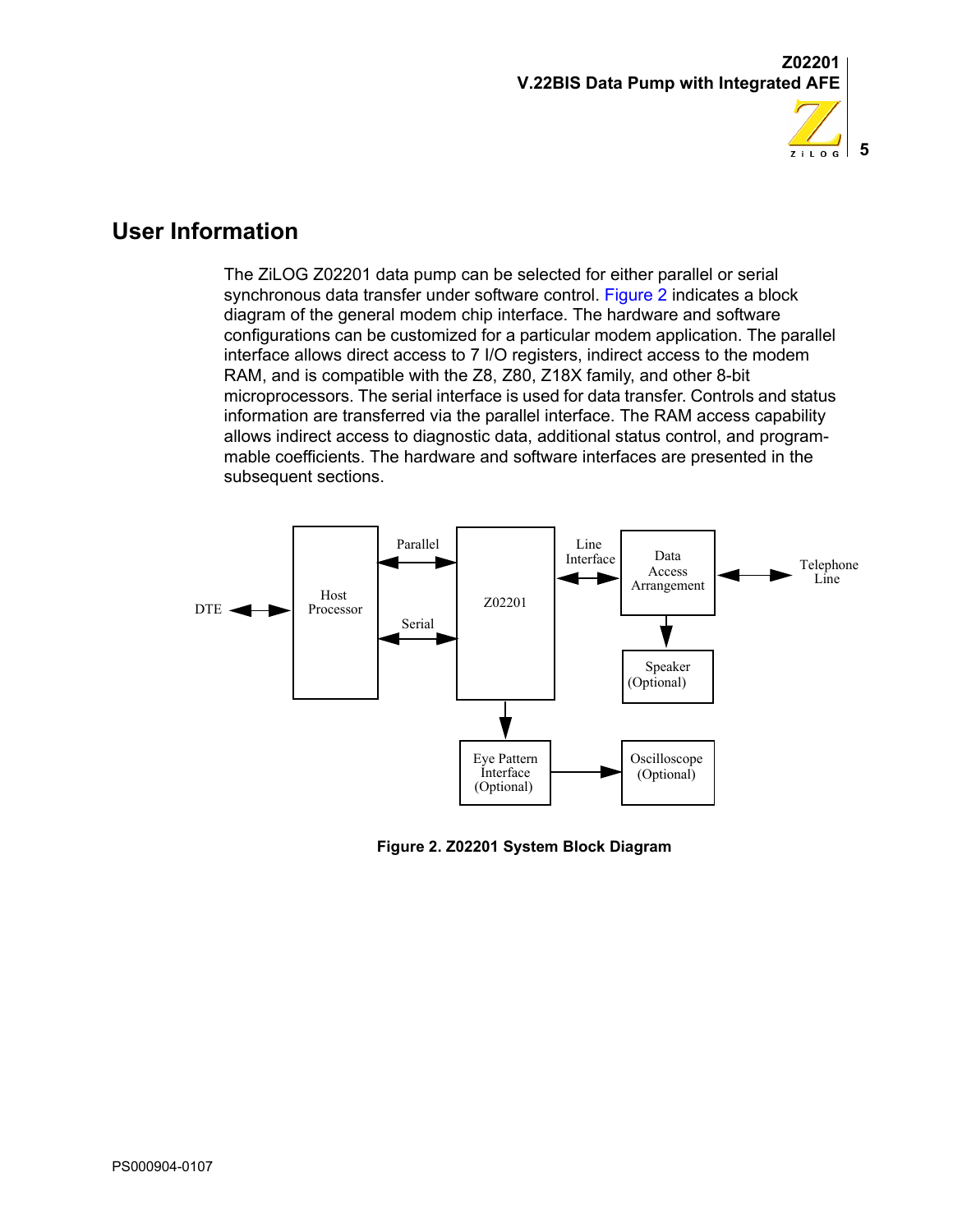



**Figure 3. Z02201 44-Lead PLCC Pin Identification**



**Figure 4. Z02201 44-Lead LQFP Pin Identification**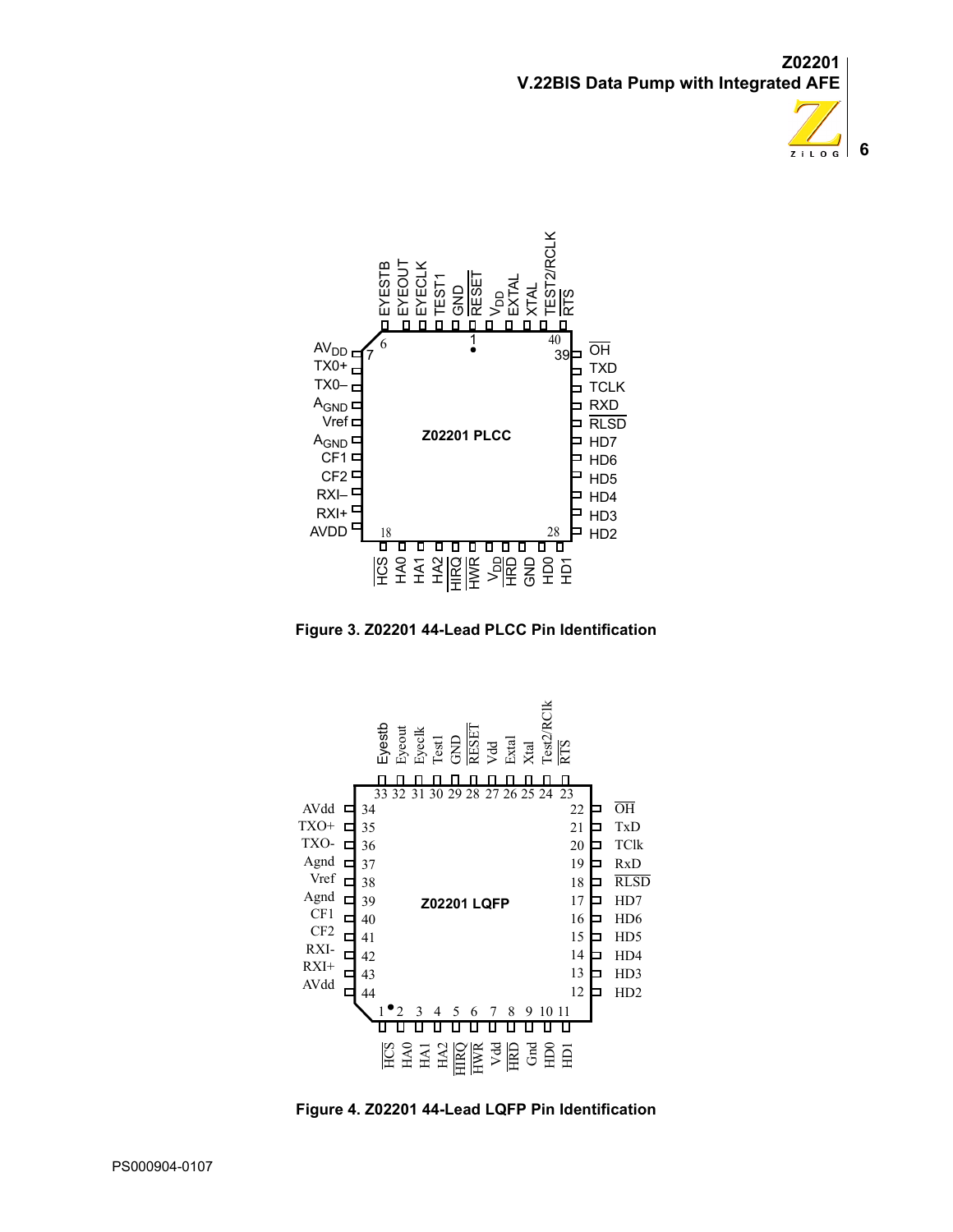

# <span id="page-10-0"></span>**Pin Description**

### **Table 1. Z02201 Pin Assignments**

| 1<br>2<br>3<br>4 | 28<br>29<br>30 | <b>RESET</b><br>Gnd |              |
|------------------|----------------|---------------------|--------------|
|                  |                |                     |              |
|                  |                |                     |              |
|                  |                | Test1               | Input        |
|                  | 31             | Eyeclk              | Output       |
| 5                | 32             | Eyeout              | Output       |
| 6                | 33             | Eyestb              | Output       |
| 7                | 34             | AVdd                |              |
| 8                | 35             | TXO+                | Output       |
| 9                | 36             | TXO-                | Output       |
| 10               | 37             | Agnd                |              |
| 11               | 38             | Vref                | Output       |
| 12               | 39             | Agnd                |              |
| 13               | 40             | CF1                 | Input        |
| 14               | 41             | CF <sub>2</sub>     | Input        |
| 15               | 42             | RXI-                | Input        |
| 16               | 43             | RXI+                | Input        |
| 17               | 44             | AVdd                |              |
| 18               | 1              | <b>HCS</b>          | Input        |
| 19               | 2              | HA0                 | Input        |
| 20               | 3              | HA1                 | Input        |
| 21               | 4              | HA <sub>2</sub>     | Input        |
| 22               | 5              | <b>HIRQ</b>         | Output       |
| 23               | 6              | <b>HWR</b>          | Input        |
| 24               | 7              | Vdd                 |              |
| 25               | 8              | <b>HRD</b>          | Input        |
| 26               | 9              | Gnd                 |              |
| 27               | 10             | HD <sub>0</sub>     | Input/Output |
| 28               | 11             | HD1                 | Input/Output |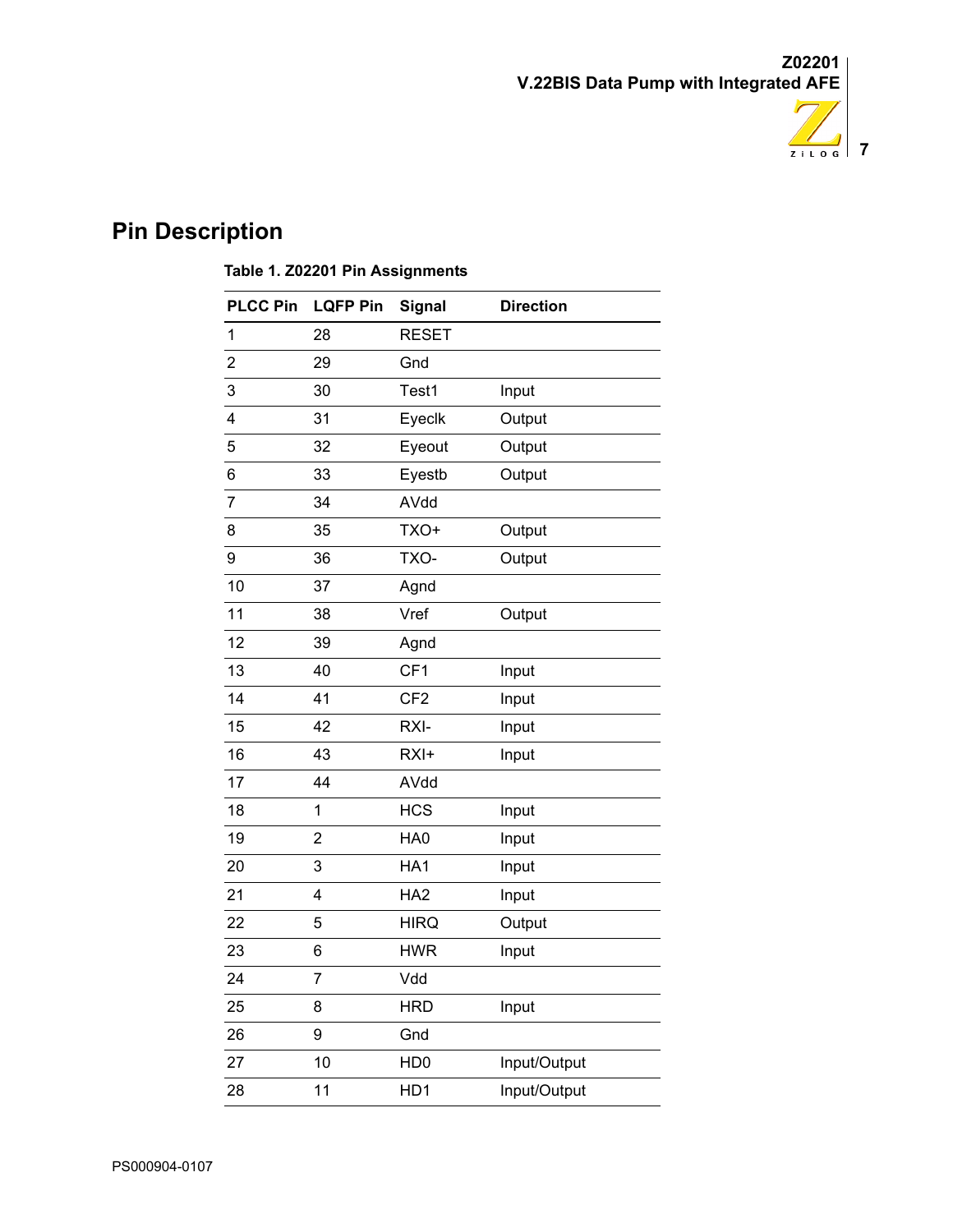

| <b>PLCC Pin</b> | <b>LQFP Pin</b> | <b>Signal</b>   | <b>Direction</b> |
|-----------------|-----------------|-----------------|------------------|
| 29              | 12              | HD <sub>2</sub> | Input/Output     |
| 30              | 13              | HD <sub>3</sub> | Input/Output     |
| 31              | 14              | HD4             | Input/Output     |
| 32              | 15              | HD <sub>5</sub> | Input/Output     |
| 33              | 16              | HD <sub>6</sub> | Input/Output     |
| 34              | 17              | HD7             | Input/Output     |
| 35              | 18              | <b>RLSD</b>     | Output           |
| 36              | 19              | <b>RxD</b>      | Output           |
| 37              | 20              | <b>TCIK</b>     | Output           |
| 38              | 21              | TxD             | Input            |
| 39              | 22              | OH              | Output           |
| 40              | 23              | <b>RTS</b>      | Input            |
| 41              | 24              | Test2/RClk      | Input/Output     |
| 42              | 25              | Xtal            | Output           |
| 43              | 26              | Extal           | Input            |
| 44              | 27              | Vdd             |                  |

**Table 1. Z02201 Pin Assignments (Continued)**

## <span id="page-11-0"></span>**Pin Functions**

**HD7–HD0** *Host Data Bus* **(Bidirectional, Active High)—**HD0–HD7 constitutes an 8 bit bidirectional data bus used for the transfer of control and status information.

**HCS** *Host Chip Select* **(Input, Active Low)—**When CS is Low, data transfer between the data pump and the host is enabled. Data transfers to the data pump registers are 8 bits wide.

**HWR** *Host Write Enable Strobe* **(Input, Active Low)—**The write enable strobe is an active Low signal that is used to initiate a write operation to the data pump. During a write operation, data is sent to the data pump by the host via the host data bus.

**HRD** *Host Read Enable Strobe* **(Input, Active Low)—**The read enable strobe is an active Low signal that is used to initiate a read operation from the data pump. During a read operation, data is transferred out of the data pump by the host via the host data bus.

**HIRQ** *Host Interrupt Request* **(Output, Active Low)—**The HIRQ is an open-drain output that can be tied through an external pull-up resistor to the digital power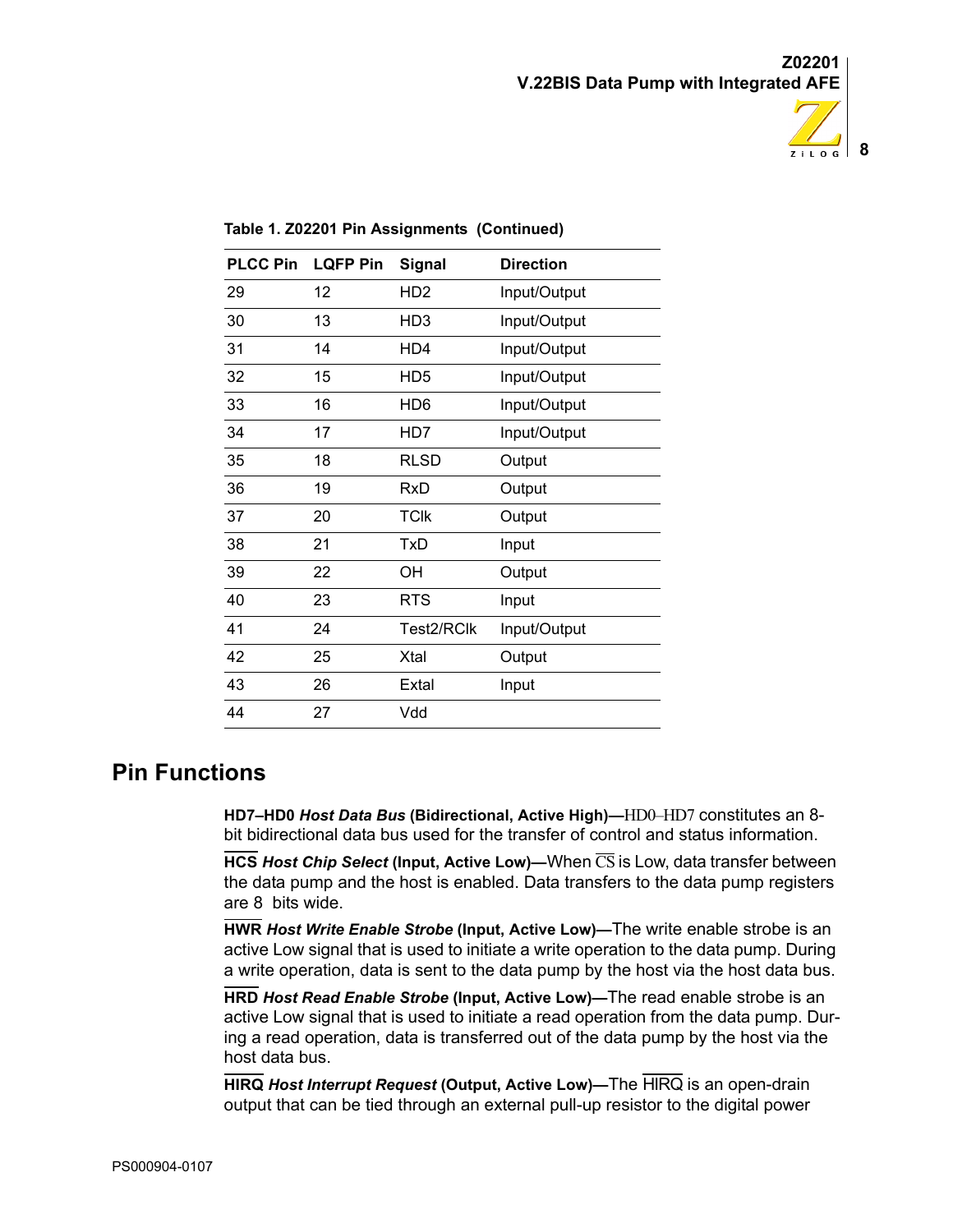

supply  $V_{DD}$ . The  $\overline{\text{HIRQ}}$  active Low data pump output can be activated when the host selects this option or requests by setting the RXIE or TXIE bits in the data pump Host Register. This pin can be connected to the host interrupt request pin to initiate host service.

**RESET** *Reset* **(Input, Active Low)—**The RESET signal places the device into its reset state.

**HA2–HA0** *Host Address* **(Input, Active High)—**These three register select lines (pins) are used for addressing the controller-accessible internal registers of the data pump. When HCS is active, the state of the HA2–HA0 is used as the internal data pump interface register address. HA2 is the most significant bit; HA0 is the least significant bit.

**RLSD** *Receive Line Signal Detect* **(Output, Active Low)—**This pin indicates when an input signal has been detected.

**RXD** *Receive Data* **(Output)—**The data pump serial receive data is presented by the data pump to the local DTE on the RXD output.

**TCLK** *Transmit Serial Data Clock* **(Output)—**The serial data output clock is a synchronous data clock used to transfer serial data via synchronous serial interface between the data pump and the host. The clock frequencies are 2400, 1200, and 300 Hz, corresponding to the supported data bit rates.

**TXD** *Transmit Data* **(Input)—**The data pump accepts the serial transmit data from the local DTE on the TXD input when the data pump is configured to the serial transmit data mode. The serial transmit data mode is selected when the TDPM bit (bit 4) of the RAM CONTROL/DATA PUMP STATUS register (Register 6) is reset to 0.

**OH** *Off Hook Relay Control* **(Output, Active Low)—**This pin is activated to drive a relay which engages the modem with the phone line (the modem equivalent of picking up the receiver).

**RTS** *Request To Send* **(Input, Active Low)—**The logical OR of this pin and the RTSP bit (bit 3 of register 4), determines the data pump mode of operation. When the result of the logical OR of these two bits is logic  $1$ , the data pump is in transmit mode at the selected speed, thereby placing the data pump in receive mode. In STANDBY mode, the state of this pin is insignificant.

**EYECLK** *Eye Pattern Clock* **(Output, Active High)—**Data is valid at the rising edge of the clock. The EYECLK can be used to clock an external Digital-to-Analog (D/A) converter shift register for eye pattern display.

**EYEOUT** *Eye Pattern Data* **(Output, Active High)—**This pin controls the serial 16-bit eye pattern output data. The first 8 bits is the EYEX data, and the next 8-bits are the EYEY data. This data can be used for display on an oscilloscope X and Y-axis following D/A conversion.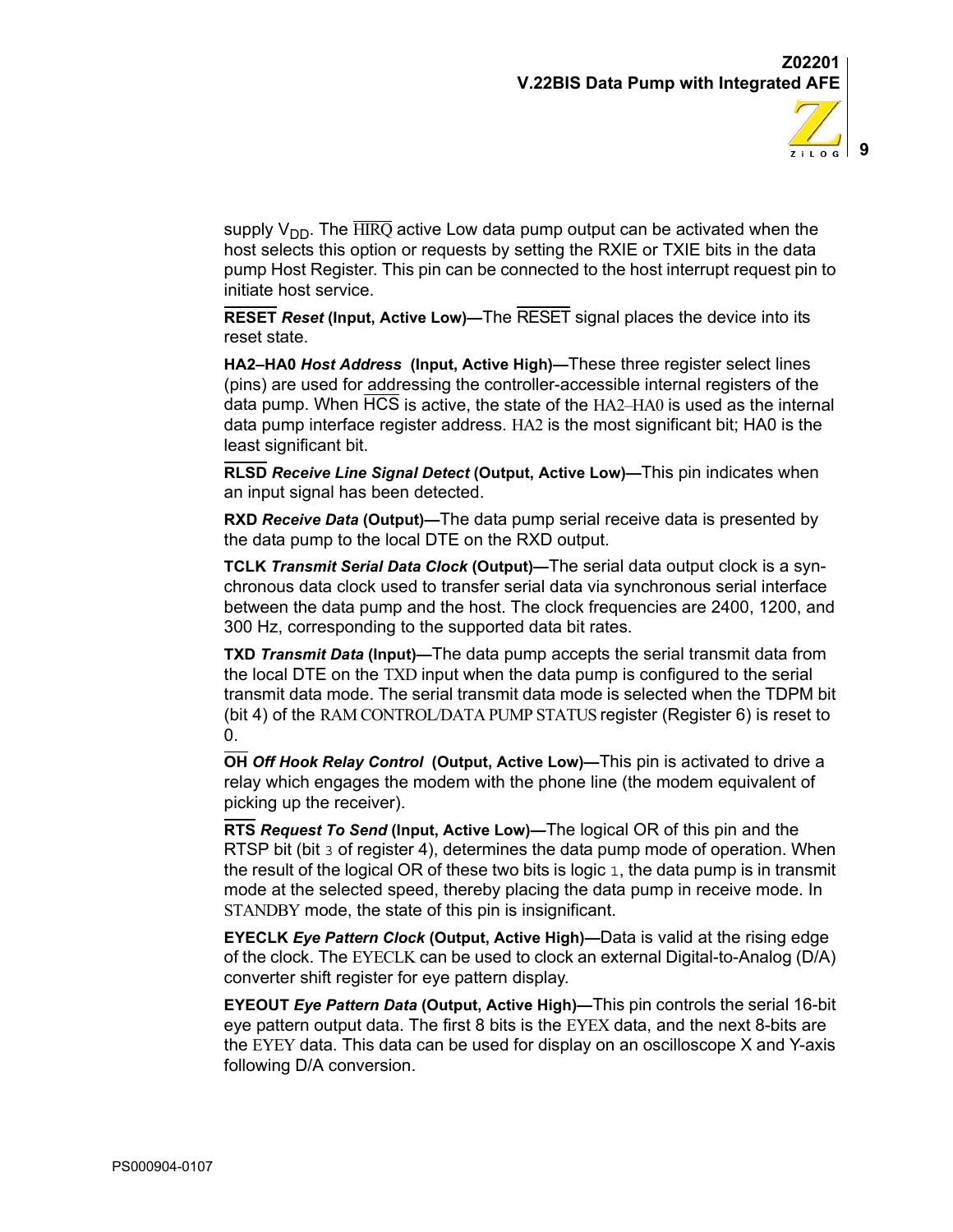

**EYESTB** *Serial Eye Pattern Strobe* **(Output, Active High)—**This signal is used for loading an external D/A converter.

**TXO+** *Transmit Differential Analog Output Positive* **(Analog Output)—**The TXO+, TXO– is capable of driving a 600-ohm resistive load over a leased line or public switched telephone network via a Data Access Arrangement (DAA). The TXO– and TXO+ can be configured either as a differential or single-ended output driver.

**TXO–** *Transmit Differential Analog Output Negative* **(Analog Output)—**The TXO–, TXO+ is capable of driving a 600-ohm resistive load over a leased line or public switched telephone network via a Data Access Arrangement (DAA).

**RXI–** *Receive Differential Analog Input Negative* **(Analog Input)—**

**RXI+** *Receive Differential Analog Input Positive* **(Analog Input)—**

**TEST1** *Test Pin 1* **(Input, Active High)—**This pin is a test pin and must be tied to digital ground.

**TEST2/RCLK** *Test Pin 2, Receive Data Clock* **(Output, Active High)—**This pin is a test pin and must be tied to digital ground through a pull-down resistor. The resistor should be Low enough to ensure this pin floats below 0.8V when the part is in the RESET state. After RESET, this pin becomes the Receive Data Clock Output. The resistor should be high enough such that the output can be driven to logic 1. This pin is a synchronous data clock used to transfer serial data between the data pump and the host. The clock frequencies are 2400, 1200, and 300 Hz corresponding to the supported data bit rates.

**Vref** *Reference Voltage* **(Output, Active High—**An internally generated reference voltage.

**XTAL** *Crystal* **(Output, Active High)—**Crystal oscillator connection. This pin must be left open if an external clock is used instead of a crystal. The data pump chip can be connected to an external crystal circuit consisting of 24.576-MHz (parallel resonant) crystal, a resistor, and two capacitors.

**EXTAL External Clock/** *Crystal* **(Input, Active High)—**Crystal oscillator connection. An external clock can be input to the Z02280 on this pin when a crystal is not used. The oscillator input is not a TTL level (see DC characteristics in Table 4).

**CF1 and CF2** *Integration Capacitor Pins 1 and 2* **(Analog Input)—**Connect an 82pF capacitor between CF2 and CF1 to complete the internal feedback integration filter for improved Analog-to-Digital (A/D) conversion performance.

**GND** *Digital ground–*0 Volts**—**

**V**<sub>DD</sub> *Digital Power*–5 Volts—

**AV**<sub>DD</sub> *Analog Power*–5 Volts–

**AGND** *Analog Ground–*0 Volts**—**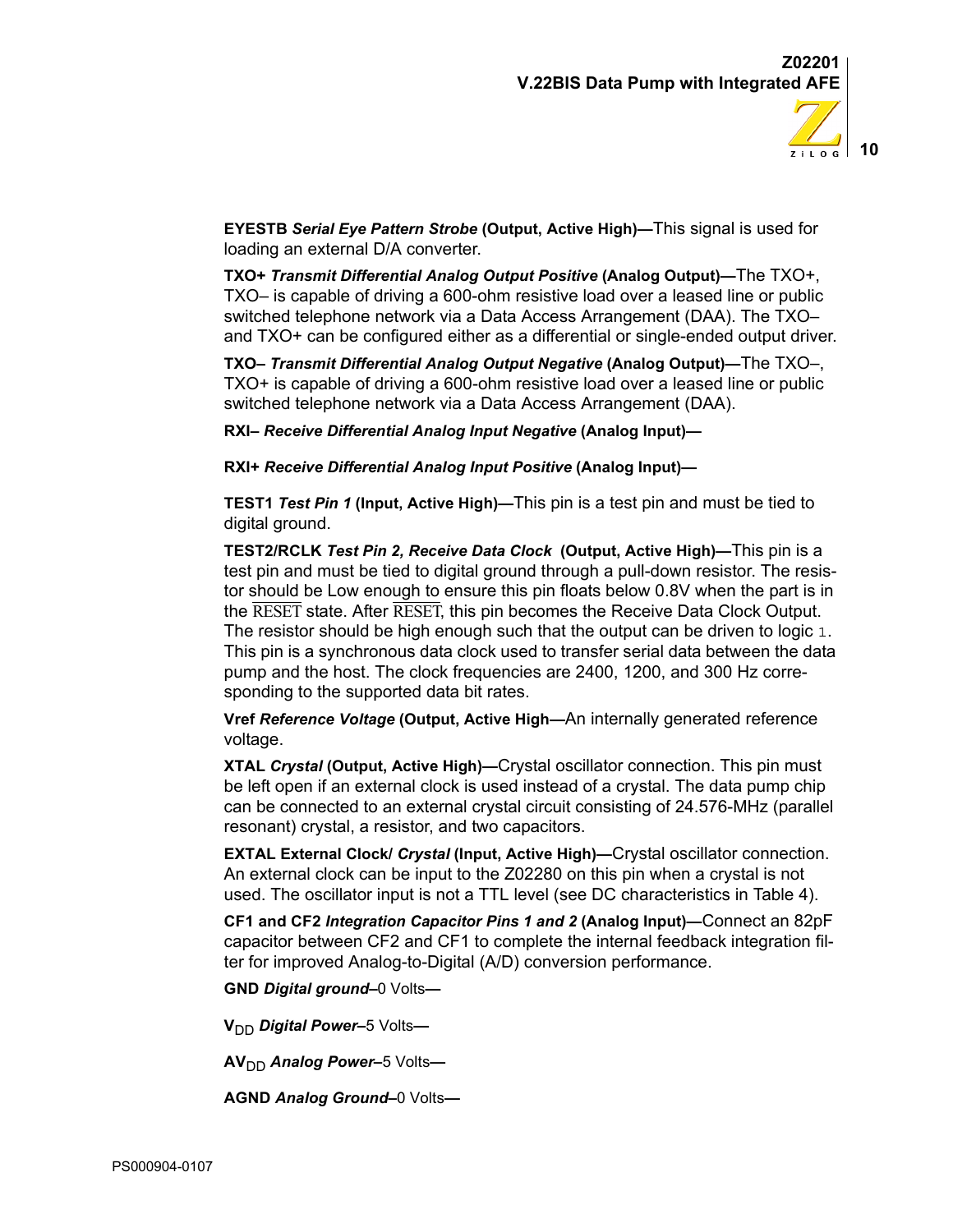

# <span id="page-14-0"></span>**Absolute Maximum Ratings**

| <b>Description</b>    | Min    | Max                                            | Units |
|-----------------------|--------|------------------------------------------------|-------|
| <b>Supply Voltage</b> | $-0.3$ | $+7.0$                                         |       |
|                       |        | +70                                            | °C    |
|                       | -65    | +150                                           | °C    |
|                       |        | Operating Temperature 0<br>Storage Temperature |       |

#### **Table 2. Absolute Maximum Ratings**

Stresses greater than those listed under "Absolute Maximum Ratings" may cause permanent damage to the device. This rating is a stress rating only. Operation of the device at any condition above those indicated in the operational sections of these specifications is not implied. Exposure to absolute maximum rating conditions for extended periods may affect device reliability.

# <span id="page-14-1"></span>**Standard Test Conditions**

The DC Parameters were tested as per [Table 6.](#page-17-1) The Z02201 tester has active loads which are used to test the loading for  $I_{OH}$  and  $I_{OR}$ .

**Available operating temperature range is:** where: S = Standard Temperature Range

 $S = 0^\circ C$  to  $+70^\circ C$ 

#### **Voltage Supply Range:**

+4.5  $V \leq V_{CC} \leq +5.5 V$ 

All AC parameters assume a load capacitance of 100 pF. Add 10 ns delay for each 50 pF increase in load up to a maximum of 150 pF for the data bus, and 100 pF for address and control lines.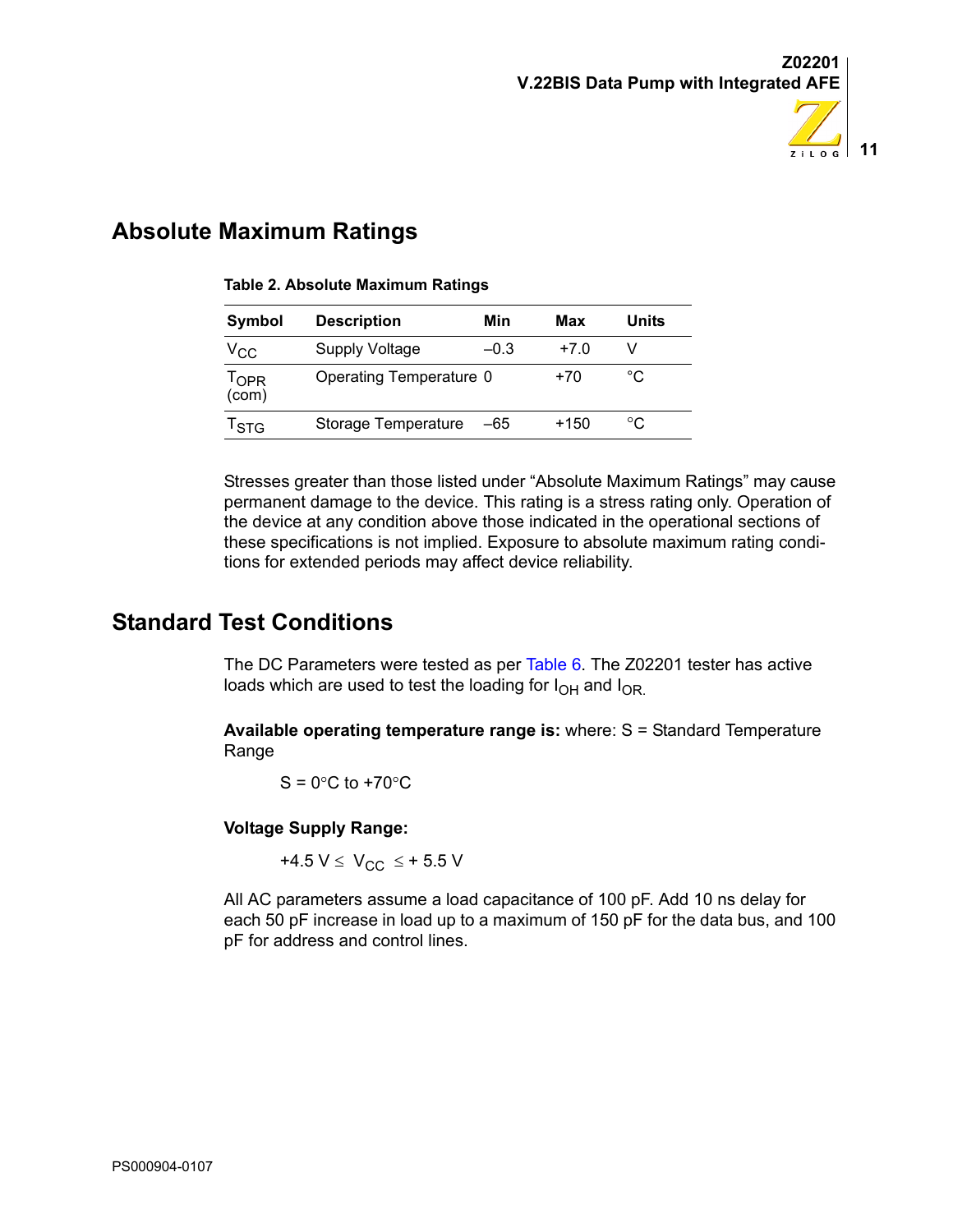

# <span id="page-15-0"></span>**Environmental and power requirements**

<span id="page-15-1"></span>The modem power and environmental requirements are indicated in [Table 3](#page-15-1) and [Table 4](#page-15-2).[Table 5](#page-15-3) provides the crystal specifications.

| Voltage                                                                                                                                                                                                                                                                                        | <b>Current Typical</b><br>@ 25°C | <b>Current</b><br>Maximum @ 0°C |
|------------------------------------------------------------------------------------------------------------------------------------------------------------------------------------------------------------------------------------------------------------------------------------------------|----------------------------------|---------------------------------|
| $+5V_{DC}$<br>Operating                                                                                                                                                                                                                                                                        | 50 mA                            | $\le$ = 100 mA                  |
| +5 $VDC$ , Sleep                                                                                                                                                                                                                                                                               | $25 \mu A$                       | $\le$ = 125 $\mu$ A             |
| Note: All voltages are $\pm 5\%$ DC and must have ripple less than<br>0.1V peak to peak. If switching supply is used, the<br>frequency may be between 20 kHz and 150 kHz. No<br>component of the switching frequency should be present<br>outside of the supply greater than 500 $\mu$ V peak. |                                  |                                 |

#### **Table 3. Power Requirements**

#### <span id="page-15-2"></span>**Table 4. Environmental Requirements**

| <b>Parameter</b>                                                 | Value                                |
|------------------------------------------------------------------|--------------------------------------|
| <b>Ambient Temperature Under Bias</b><br>(Commercial Temp Range) | $0^{\circ}$ C to +70 $^{\circ}$ C    |
| Storage Temperature                                              | $-65^{\circ}$ C to +150 $^{\circ}$ C |
| Voltage on Any Pin to V <sub>SS</sub>                            | $-0.3V$ to $+7V$                     |
| <b>Power Dissipation</b>                                         | 250 mW                               |
| Soldering Temperature 0.5 sec                                    | $+230^{\circ}$ C                     |

#### <span id="page-15-3"></span>**Table 5. Z02201 Crystal Specifications**

| <b>Parameter</b>                              | Value                             |
|-----------------------------------------------|-----------------------------------|
| Temperature Range (Commercial)                | $0^{\circ}$ C to +70 $^{\circ}$ C |
| Nominal Frequency @ 25°C                      | 24.576 MHz                        |
| Frequency Tolerance @ 25°C                    | $±20$ ppm                         |
| <b>Temperature Stability</b><br>@ 0°C to 70°C | $±25$ ppm                         |
| <b>Calibration Mode</b>                       | <b>Parallel Resonant</b>          |
| <b>Shunt Capacitance</b>                      | 7 pF max.                         |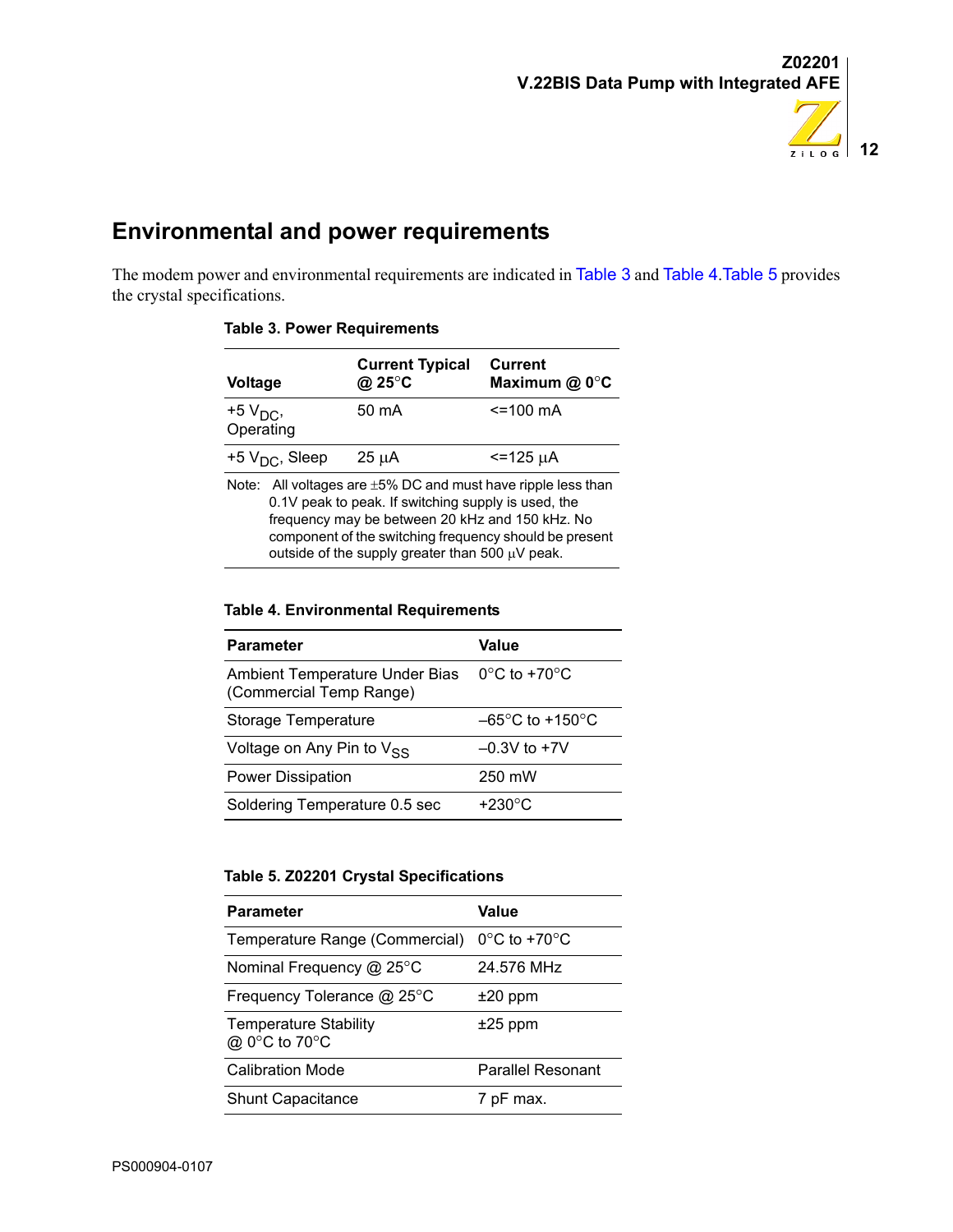

### **Table 5. Z02201 Crystal Specifications (Continued)**

| <b>Parameter</b>                                      | Value           |
|-------------------------------------------------------|-----------------|
| Load Capacitance                                      | $32 \pm 0.3$ pF |
| Drive Level                                           | $1.0$ mW max.   |
| Aging, per Year Max.                                  | $± 5$ ppm       |
| Oscillation Mode                                      | Fundamental     |
| Series Resistance                                     | 60 ohms max.    |
| Max. Frequency Variation with<br>28.8 or 35.2 pF load | $±30$ ppm       |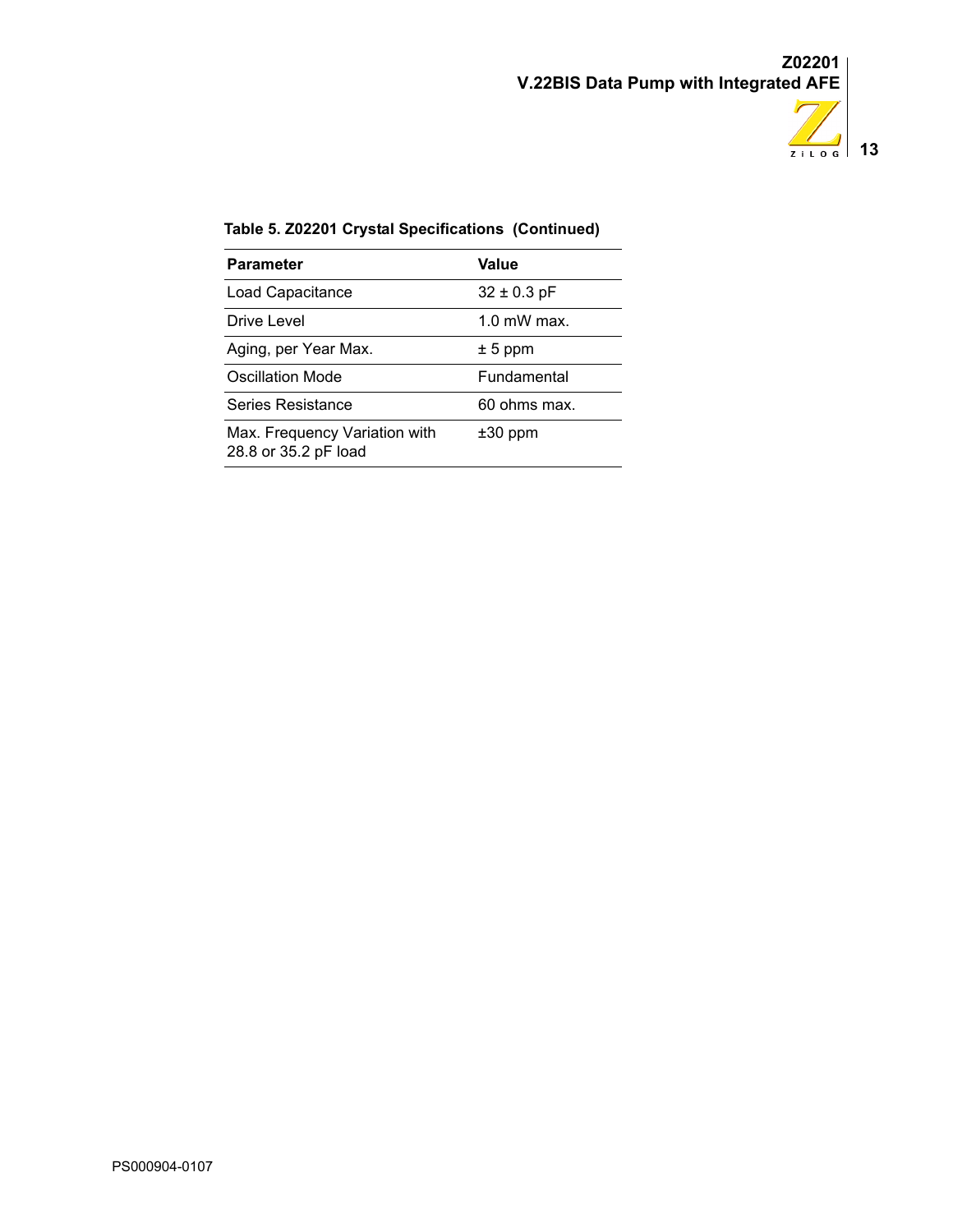

# <span id="page-17-0"></span>**DC Characteristics**

| <b>Parameter</b>                                                        | <b>Description</b>                          | Min                      | <b>Typ</b>               | <b>Max</b>        | <b>Units</b> | <b>Test Conditions</b>           |  |
|-------------------------------------------------------------------------|---------------------------------------------|--------------------------|--------------------------|-------------------|--------------|----------------------------------|--|
|                                                                         | Pin Types I and I/O: Input and Input-Output |                          |                          |                   |              |                                  |  |
| $V_{\text{IH}}$                                                         | Input High Voltage                          | $\mathbf{2}^{\prime}$    |                          | $V_{CC}$ +0.3     | V            |                                  |  |
| $V_{IL}$                                                                | Input Low Voltage                           | $\mathbf 0$              |                          | 0.8               | V            |                                  |  |
| $I_L$                                                                   | Input Leakage Current                       | $-10$                    | -                        | 10                | μA           | GND < $V0$ < $VDD$               |  |
|                                                                         | Pin Types O and IO: Output and Input-Output |                          |                          |                   |              |                                  |  |
| $V_{OH}$                                                                | Output High Voltage                         | 2.4                      |                          |                   | V            | $I_{OH=}-200 \mu A$              |  |
| $V_{OL}$                                                                | Output Low Voltage                          | $\mathbf 0$              | $\overline{\phantom{0}}$ | 0.4               | V            | $I_{OII} = -2.2$ mA              |  |
| $I_{OZ}$                                                                | Tri-state Leakage Current                   | $-10$                    |                          | 10                | μA           | GND <v0<v<sub>DD</v0<v<sub>      |  |
| Pin Types I-PU and I-PD: Input with Internal Pull-up/Pull-down Resistor |                                             |                          |                          |                   |              |                                  |  |
| $V_{\text{IH}}$                                                         | Input High Voltage                          | $\overline{2}$           |                          | $V_{\rm CC}$ +0.3 | V            | $I_{OI} = -2.2$ mA               |  |
| $V_{IL}$                                                                | Input Low Voltage                           | 0                        |                          | 0.8               | V            |                                  |  |
| $I_{\rm IL}$                                                            | Input Current                               | $-10$                    |                          | 10                | μA           | GND < V0 < V <sub>DD</sub>       |  |
|                                                                         | Pin Type XI: Crystal Input                  |                          |                          |                   |              |                                  |  |
| $V_{\text{IH}}$                                                         | Input High Voltage                          | $V_{DD}$ x0.8            |                          | V <sub>DD</sub>   | V            |                                  |  |
| $V_{IL}$                                                                | Input Low Voltage                           | $\mathbf 0$              |                          |                   |              |                                  |  |
|                                                                         | Pin Type O-OD: Output with Open-Drain       |                          |                          |                   |              |                                  |  |
| $\rm V_{OL}$                                                            | Output Low Voltage                          | $\mathbf 0$              |                          | 0.4               |              | $IOI=2.2 mA$                     |  |
| $I_{OZ}$                                                                | Tri-state Leakage Current                   | $-10$                    |                          | 10                | $\mu$ A      | GND <v0<v<sub>DD</v0<v<sub>      |  |
|                                                                         | Pin Type XO: Crystal Output                 |                          |                          |                   |              |                                  |  |
| $V_{OH}$                                                                | Output High Voltage                         | $V_{DD}$ -1              |                          | $V_{DD}$          | V            | $IOH=1.0$ mA                     |  |
| $V_{OL}$                                                                | Output Low Voltage                          | $\pmb{0}$                |                          | $\mathbf{1}$      | V            | $I_{\text{O}} = -1.0 \text{ mA}$ |  |
|                                                                         | Pin Type AI: Analog Input                   |                          |                          |                   |              |                                  |  |
| $\mathsf{V}_{\mathsf{DC}}$                                              | Input Bias Offset                           | $V_{RFF}$ –15            | $V_{REF}$                | $V_{REF}$ +15     | mV           |                                  |  |
| $I_L$                                                                   | Input Current                               | $-100$                   |                          | 100               | μA           |                                  |  |
| $\mathrm{C_{\text{IN}}}$                                                | Input Capacitance                           | $\overline{\phantom{0}}$ | 10                       |                   | pF           |                                  |  |
| $R_{IN}$                                                                | Input Resistance                            |                          | 20                       |                   | Kohm         |                                  |  |
|                                                                         | Pin Type AO: Analog Output                  |                          |                          |                   |              |                                  |  |

### <span id="page-17-1"></span>**Table 6. TDC Pin Characteristics**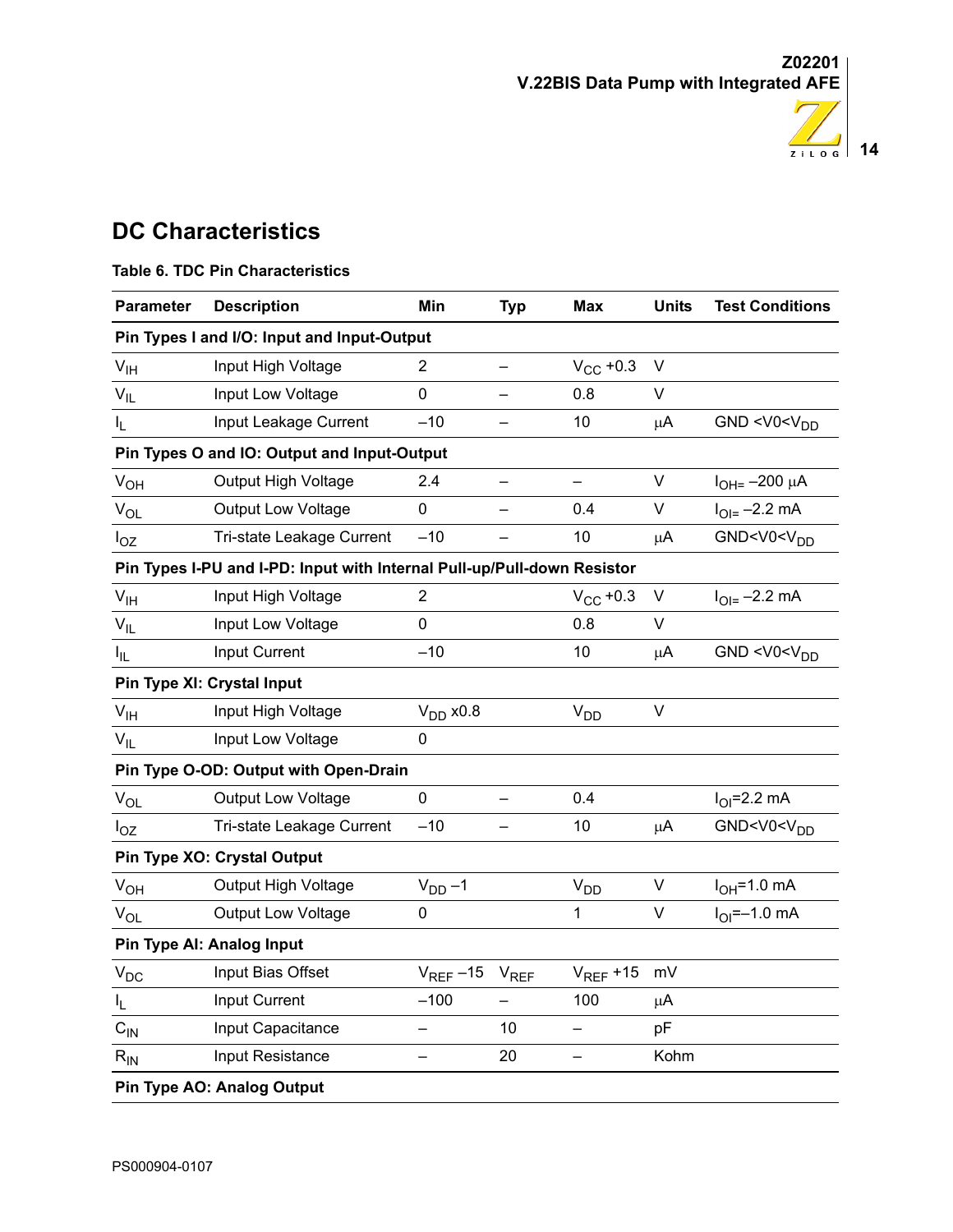

| <b>Parameter</b> | <b>Description</b>                    | Min                  | <b>Typ</b> | <b>Max</b>            | <b>Units</b> | <b>Test Conditions</b> |
|------------------|---------------------------------------|----------------------|------------|-----------------------|--------------|------------------------|
| $V_{\rm O}$      | Analog Output Voltage                 | $V_{REF}$ –<br>1.163 | $V_{REF}$  | $V_{REF}$<br>$+1.163$ | mV           |                        |
| $V_{OFF}$        | Output DC Offset                      | $V_{REF}$ –40        | $V_{REF}$  | $V_{REF}$ +40         | mV           |                        |
| $R_{\rm O}$      | <b>Output Resistance</b>              |                      | 0.8        |                       | Ohm          |                        |
| C <sub>O</sub>   | <b>Output Capacitance</b>             |                      | 10         |                       | pF           |                        |
| $Z_{\parallel}$  | Load Impedance                        | 400                  | 600        | Infinite              | Ohm          |                        |
|                  | <b>Pin Type PWR: Power and Ground</b> |                      |            |                       |              |                        |
| V <sub>DD</sub>  | <b>Digital Supply Voltage</b>         | 4.75                 | 5          | 5.25                  | V            | Voltage                |
| <b>GND</b>       | Digital Ground                        |                      |            | 0                     |              |                        |
| AV <sub>DD</sub> | <b>Analog Supply Voltage</b>          | $V_{DD}$             | $V_{DD}$   | V <sub>DD</sub>       | V            |                        |
| <b>AGND</b>      | Analog Ground                         | GND                  | <b>GND</b> | <b>GND</b>            | V            |                        |
| $I_{DD1}$        | <b>Digital Supply Current</b>         |                      | 45         | 90                    | mA           | Operating              |
| ADD <sub>1</sub> | <b>Analog Supply Current</b>          |                      | 5          | 10                    | mA           | Operating              |
| l <sub>DD2</sub> | <b>Digital Supply Current</b>         |                      | 20         | 100                   | μA           | Sleep Mode             |
| ADD <sub>2</sub> | <b>Analog Supply Current</b>          |                      | 5          | 25                    | μA           | Sleep Mode             |

### **Table 6. TDC Pin Characteristics (Continued)**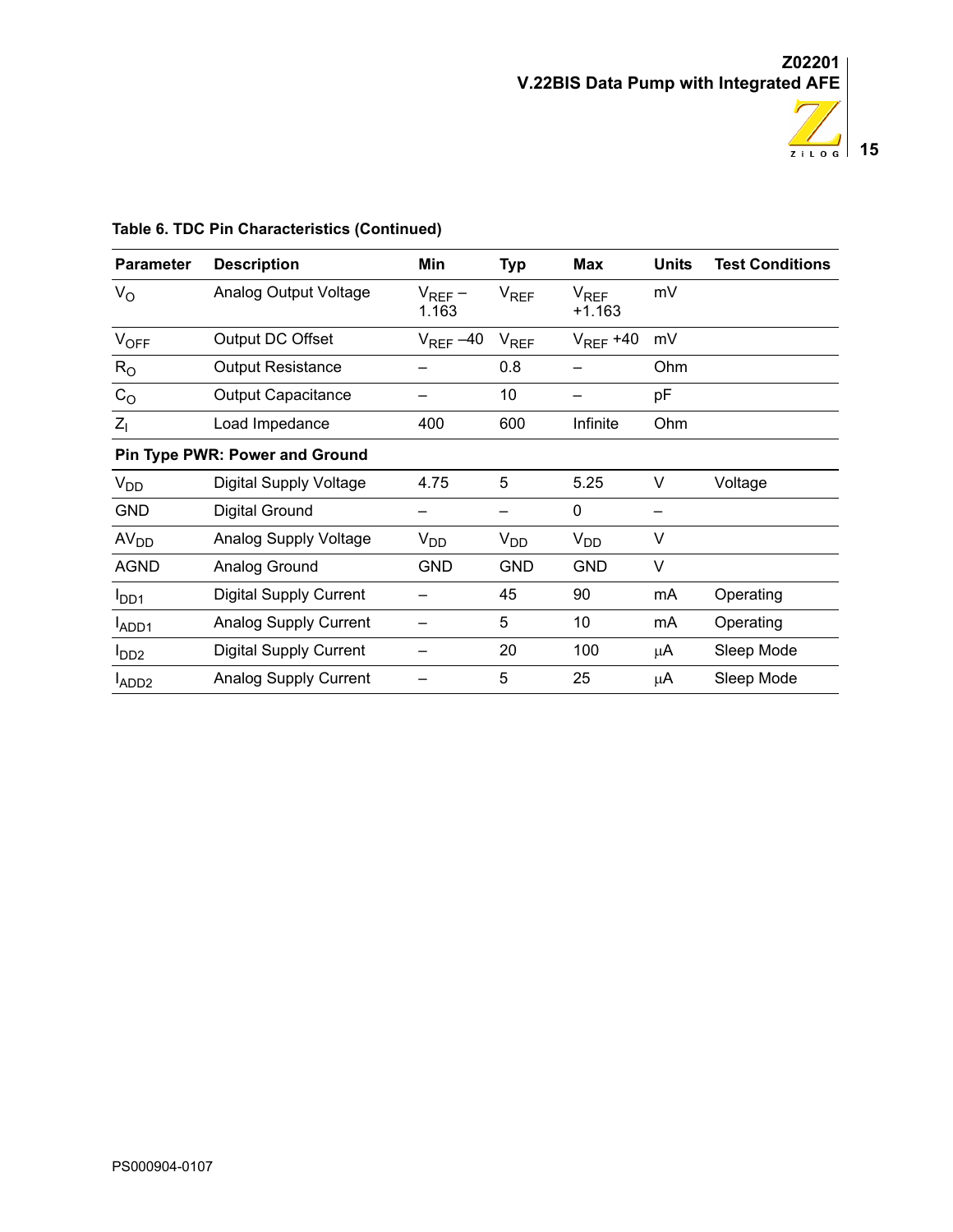



 $\overline{\phantom{0}}$  $\overline{\phantom{a}}$  $\overline{\phantom{a}}$  $\overline{\phantom{0}}$ 

 $\overline{\phantom{a}}$ 

# <span id="page-19-0"></span>**AC Characteristics**

Timing Diagrams



**Figure 5. Microprocessor Interface Read/Write Diagram**

| <b>Description</b>              | <b>Parameter</b> | Min | <b>Typ</b> | Max | Units |
|---------------------------------|------------------|-----|------------|-----|-------|
| Read Timing                     |                  |     |            |     |       |
| HA0-2 and HCS to HRD Setup Time | 1                | 0   |            |     | ns    |
| HA0-2 to HRD Setup Time         | 2                | 0   |            |     | ns    |
| <b>HRD to Data Access Time</b>  | 3                |     | 25         | 85  | ns    |
| <b>HRD Data Hold</b>            | 4                | 0   | 10         |     | ns    |
| HA0-2 and HCS Hold From HRD     | 5                | 0   |            |     | ns    |
| <b>Write Timing</b>             |                  |     |            |     |       |
| HA0-2 and HCS to HWR Setup Time | 6                | 70  |            |     | ns    |
| HCS to HWR Setup Time           | 7                | 70  |            |     | ns    |
| Data to HWR Setup Time          | 8                | 0   |            |     | ns    |
| <b>HWR Data Hold</b>            | 9                | 10  |            |     | ns    |
| HA0-2 and HCS Hold from HWR     | 10               | 10  |            |     | ns    |

|  |  | Table 7. Microprocessor Interface Timing |  |  |
|--|--|------------------------------------------|--|--|
|--|--|------------------------------------------|--|--|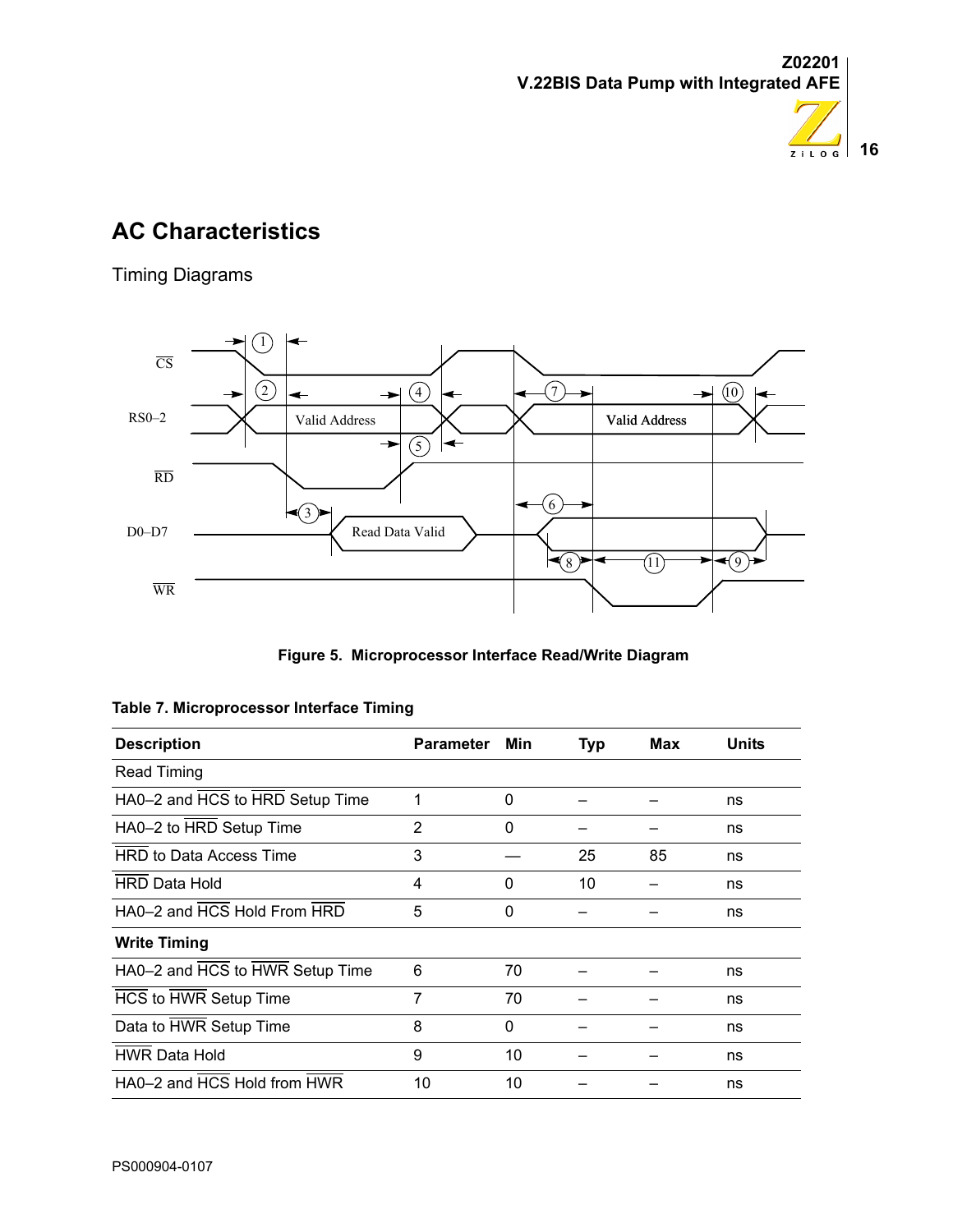

| <b>Description</b>                      | <b>Parameter</b> | Min | Typ | Max | <b>Units</b> |
|-----------------------------------------|------------------|-----|-----|-----|--------------|
| $\sim$ $\sim$<br><b>HWR Pulse Width</b> | 11               | 25  |     |     | ns           |
| <b>Reset Timing</b>                     |                  |     |     |     |              |
| <b>Reset Pulse Width</b>                |                  | 1.0 |     |     | μs           |
| <b>Reset Rise Time</b>                  |                  |     |     | 100 | ns           |

### **Table 7. Microprocessor Interface Timing (Continued)**



#### **Figure 6. Serial Port Timing Diagram**

#### **Table 8. Serial Interface Timing**

| <b>Description</b>         | <b>Parameter</b> | Min                      | Tvp | Max | Units |
|----------------------------|------------------|--------------------------|-----|-----|-------|
| RXD Data Valid Delay Time  |                  | $\overline{\phantom{m}}$ | 12  |     | ns    |
| <b>TXD Data Setup Time</b> |                  | 100                      | -   | –   | ns    |
| <b>TXD Data Hold Time</b>  |                  | 100                      | -   | –   | ns    |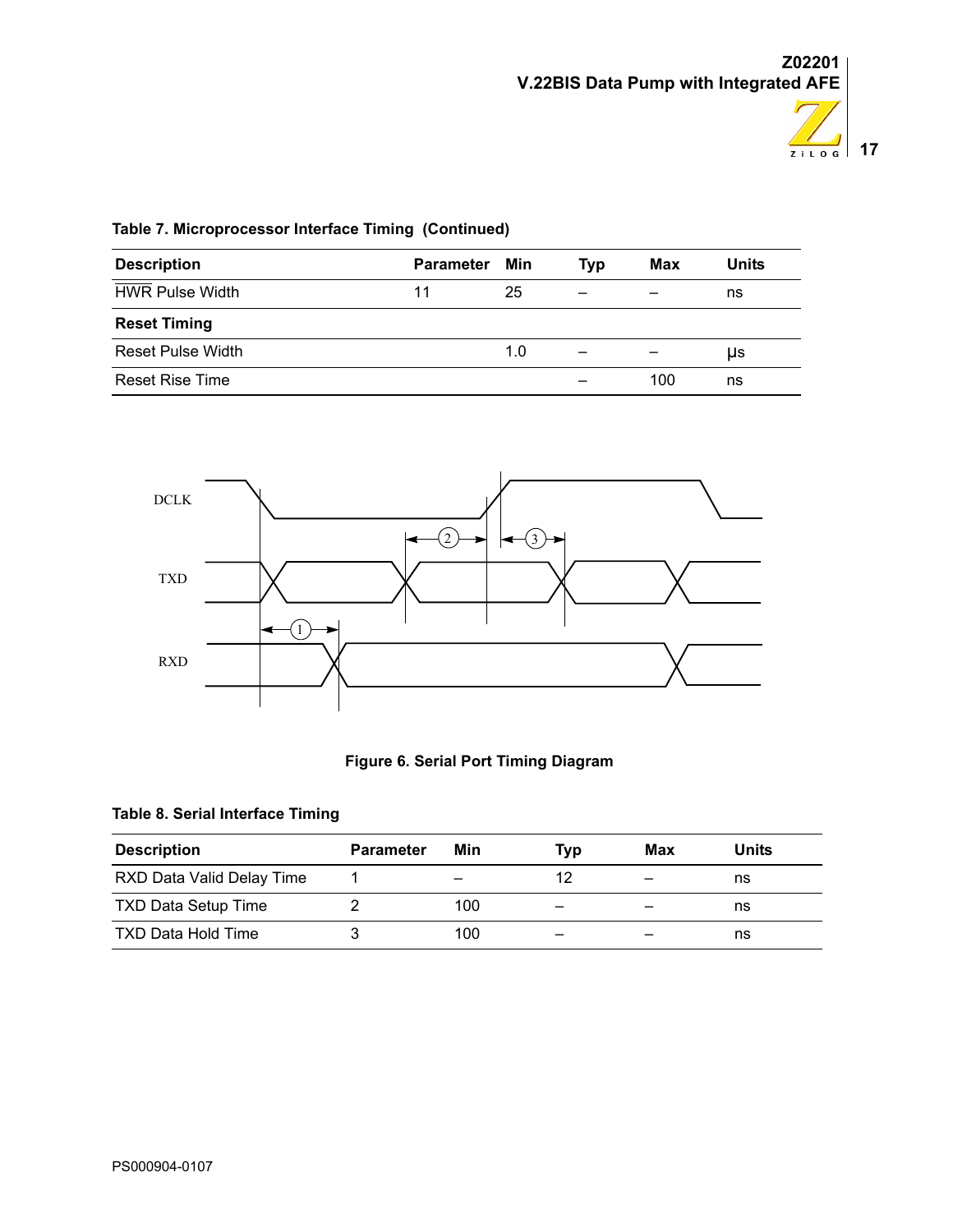



# <span id="page-21-0"></span>**Timing Diagrams**



#### **Figure 7. Eye Pattern Port Timing Diagram**

#### **Table 9. Analog Characteristics Table**

| <b>Description</b>                                 | <b>Parameter</b> | Min | Typ  | <b>Max</b> | <b>Units</b> |
|----------------------------------------------------|------------------|-----|------|------------|--------------|
| Input impedance of transformer 1<br>interface      |                  | 400 | 1200 |            | Ohm          |
| 3 dB point of interface                            |                  | 21  | 26.5 | 32.5       | kHz          |
| External integration<br>capacitance Type NPO (COG) |                  | 73  | 82   | 90         | рF           |

# <span id="page-21-1"></span>**Analog Inputs: Type AI**

#### **Table 10. Analog Inputs, Type AI**

| <b>AC Characteristics</b>                   | Sym               | Min   | Typ | Max   | Units |
|---------------------------------------------|-------------------|-------|-----|-------|-------|
| Input Impedance (DC to $V_{RFF}$ ) $Z_{IN}$ |                   | 15K   | 25K |       | Ω     |
| Power Supply Rejection                      | P <sub>SRRi</sub> | 40    |     |       | dB    |
| <b>Input Current</b>                        |                   | $-80$ |     | 80    | μA    |
| Idle Channel Noise<br>(3950 Hz Bandwidth)   | <sup>I</sup> CNi  |       |     | $-72$ | dBm   |
| Signal to Distortion                        | ⊃⊤Di              | 30    |     |       | dB    |

The characteristics below are provided for information only. They are not tested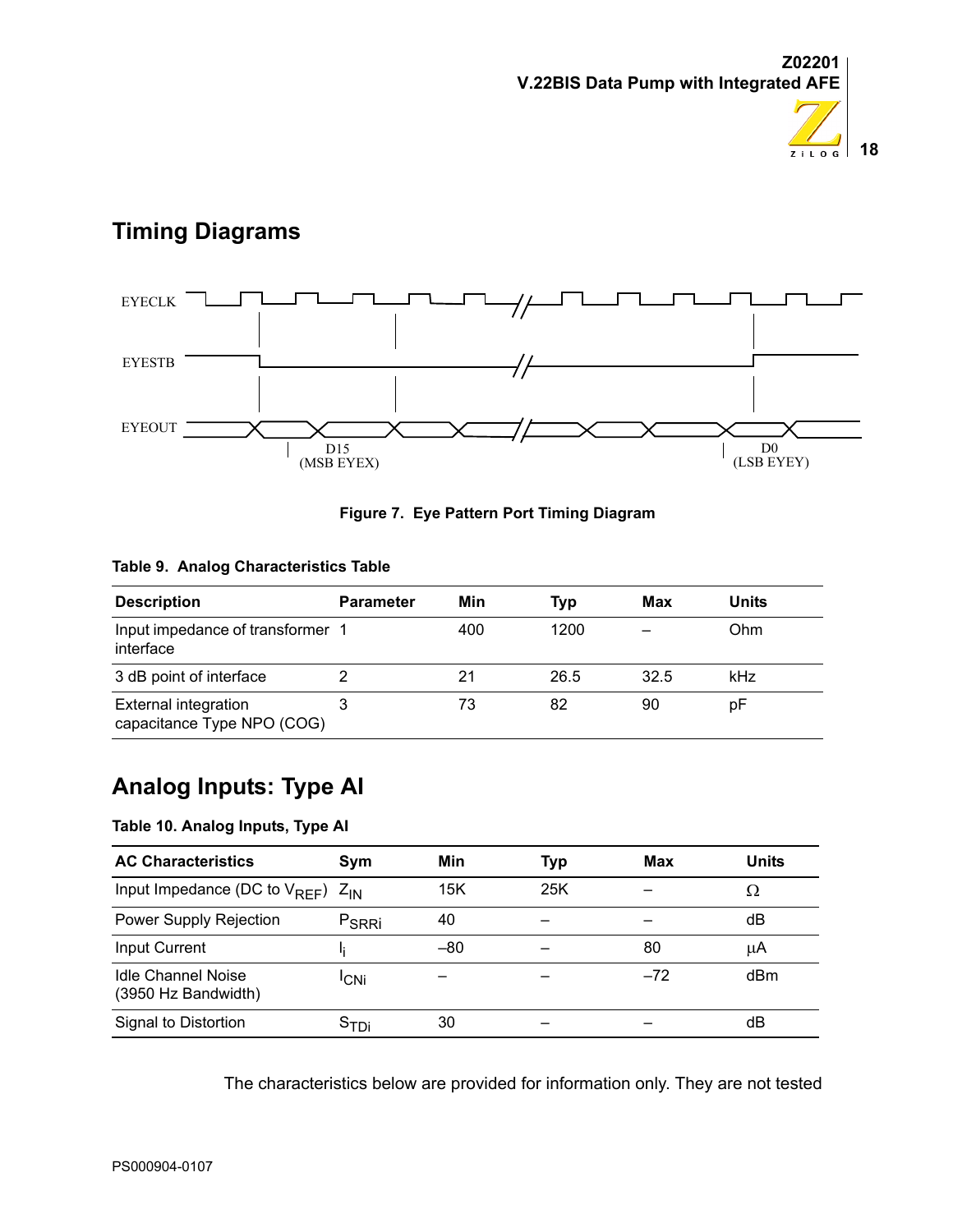

| except in the functional test vectors.            |                            |          |        |          |              |  |
|---------------------------------------------------|----------------------------|----------|--------|----------|--------------|--|
| <b>Characteristics</b>                            | Sym                        | Min      | Typ    | Max      | <b>Units</b> |  |
| Input Capacitance                                 | $\mathsf{C}_{\mathsf{IN}}$ |          | 10     |          | pF           |  |
| Input Bias                                        | V <sub>DCOFF</sub>         |          | $+2.5$ |          |              |  |
| Analog Input Voltage<br>(Peak Differential), (23) | Ѵ <sub>РКІ</sub>           | $-2.362$ |        | $+2.362$ | V            |  |
| Analog Input Voltage<br>(Per RXI+. RXI- Pin)      | V <sub>PKIP</sub>          | $-1.181$ |        | $+1.181$ |              |  |

# <span id="page-22-0"></span>**Analog Outputs: Type A0**

### **Table 11. Analog Inputs Type A0**

| <b>AC Characteristics</b>                        | Sym               | Min | <b>Typ</b> | Max   | <b>Units</b> |
|--------------------------------------------------|-------------------|-----|------------|-------|--------------|
| Power Supply Rejection                           | P <sub>SRRO</sub> | 40  |            |       | dB           |
| Signal to Distortion                             | S <sub>TDO</sub>  | 35  |            |       | dB           |
| <b>Idle Channel Noise</b><br>(3950 Hz Bandwidth) | <sup>I</sup> CNO  |     |            | $-72$ | dBm          |
| Out of Band Noise                                | $N_{q0}$          |     |            |       | dBm          |
| $4-8$ kHz                                        |                   |     | $-20$      |       | dBm          |
| $8-12$ kHz                                       |                   |     | $-40$      |       | dBm          |
| 12 kHz and Above<br>in 4 kHz Bandwidths          |                   |     | $-55$      |       | dBm          |

| <b>Characteristics</b>                             | Sym  | Min      | Typ  | Max      | Units |
|----------------------------------------------------|------|----------|------|----------|-------|
| Output Impedance                                   | Zout |          | 0.80 |          | Ω     |
| <b>Output Capacitance</b>                          | Cout |          | 10   |          | pF    |
| Analog Output Voltage<br>(peak differential), (24) | Vpko | $-2.375$ |      | $+2.375$ |       |
| Load Impedance (25)                                | ΖI   | 400      | 600  |          |       |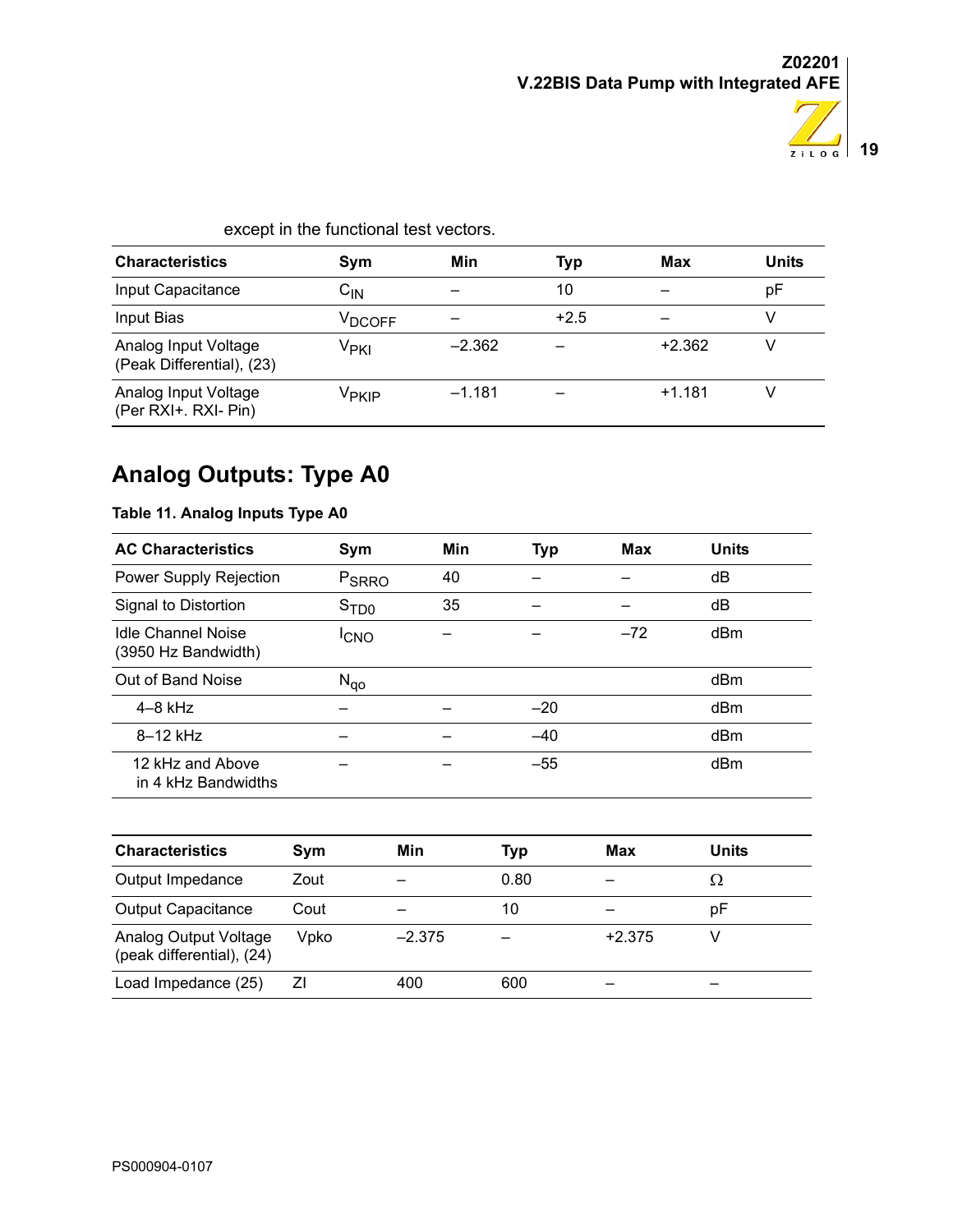

# **20**  $ZILOG$

# <span id="page-23-0"></span>**Hardware Interface Signals**

The Z02201 interface consists of the Synchronous Serial Interface Port, 8-bit Host Microprocessor Interface, Eye Pattern Interface, Voice Band AFE, System Signals, and Overhead Signals. The Z02201 functional interconnect diagram is indicated in [Figure 8.](#page-23-2) Any signal that is active Low is represented by a line over the signal name.



**Figure 8. Modem Functional Interconnect Diagram**

### <span id="page-23-2"></span><span id="page-23-1"></span>**Synchronous Serial Interface Port**

The Synchronous Serial Interface Port provides no parallel-to-serial/serial-to-parallel conversion hardware. The synchronous serial interface port consists of six signal pins as shown in [Table 12.](#page-24-2)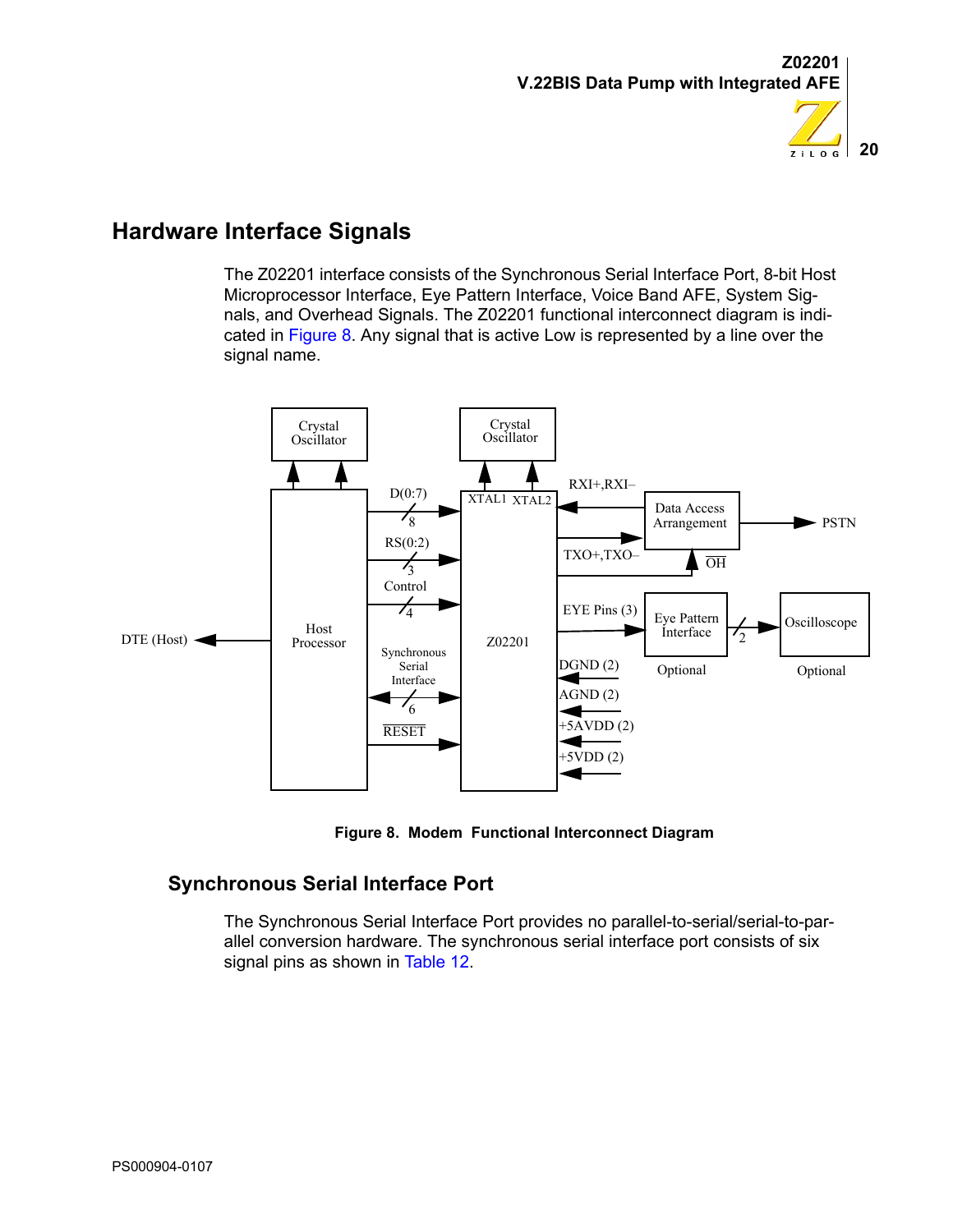

| Pin         | <b>Signal Name</b>         |
|-------------|----------------------------|
| TxD         | <b>Transmit Data</b>       |
| RxD         | Receive Data               |
| <b>RTS</b>  | <b>Request To Send</b>     |
| RLSD        | Receive Line Signal Detect |
| <b>TCLK</b> | <b>Transmit Data Clock</b> |
| RCL K       | Receive Data Clock         |

#### <span id="page-24-2"></span>**Table 12. Synchronous Serial Interface Port**

#### <span id="page-24-0"></span>**Host Port Interface**

The host parallel port interface consists of 15 signal pins: 8-bit bidirectional data bus pins (HD7–HD0), 3-bit Address bus (HA2–HA0), four control lines, which include the HoST READ ( $\overline{\text{HRD}}$ ), HOST WRITE ( $\overline{\text{HWR}}$ ), HOST CHIP SELECt ( $\overline{\text{HCS}}$ ), and HOST INTERRUPT REQUEST (HIRQ). Multiple interrupt sources are provided in the Z02201, each of which can be masked under host control.

The host parallel interface allows the host to access the data pump RAM address and data bits, transmit and receive data, control the RAM and status bits, and read data pump status bits. The host can access eye pattern functions, transmit and receive tones, and access adaptive equalizer coefficients in modem-type applications.

The host parallel interface is compatible with standard 8-bit microprocessors, which include the Z8 and Z80 bus.

#### <span id="page-24-1"></span>**Eye Pattern Interface**

The eye pattern interface consists of three pins: EYE PATTERN DATA (EYEOUT), EYE PATTERN CLOCK (EYECLK), and EYE PATTERN STROBE (EYESTB). Sixteen bits of data are serially transmitted via EYEOUT, under control of EYESTB and EYE-CLK. The first byte is the X-coordinate and the second byte is Y-coordinate of the sample. The least significant bit is presented first for both the X and Y coordinates. A schematic of an eye pattern circuit is found in [Figure 16](#page-75-1) at the end of this specification.

The EYE PATTERN DATA, EYEOUT, outputs a serial bit stream containing data for display of the eye pattern on an oscilloscope after D/A conversion. 8 bits of the Xaxis data and 8 bits of the Y-axis are output as a single 16-bit data stream with the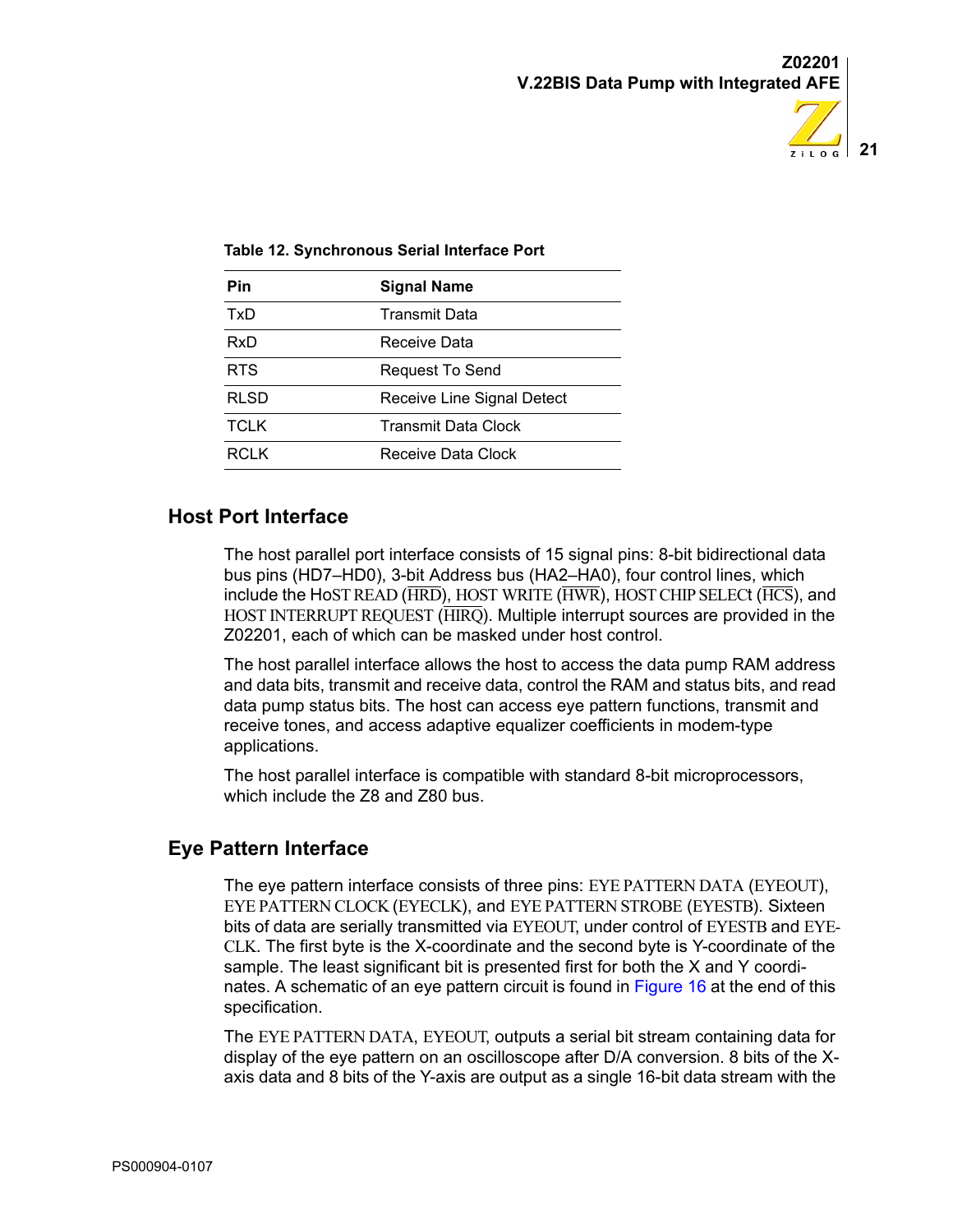

X-axis data first. EYEOUT is synchronous with the rising edge of EYECLK. EYE-OUT is valid only while the EYESTB is Low. Data is shifted out MSB first.

Data on eyeout is shifted out on each rising edge of the 1.536MHz EYECLK. EYE-OUT data is valid on the following edge of the EYE PATTERN CLOCK, EYECLK.

The EYEOUT data is valid when the EYE PATTERN STROBE, EYESTB, is Low. EYE-STB changes state on the rising edge of EYECLK.

# <span id="page-25-1"></span><span id="page-25-0"></span>**Technical Specifications**

### **Configurations and Data Rates**

[Table 13](#page-25-4) provides the selectable options, supported data rate, baud rate, and the modulation method.

### <span id="page-25-2"></span>**Tone Generation and Tone Detection**

The Z02201 provides comprehensive and flexible tone generation and detection, including all tones required to establish a circuit connection and to setup and control a communication session. The tone generation furnishes the DTMF tones for PSTN auto dialing, and the supervisory tones for call establishment. The tone detection provides support for call-progress monitoring. The detector can also be user-programmed to recognize up to 16 tones.

### <span id="page-25-3"></span>**Data Encoding**

The data encoding for the Z02201 meets both ITU–T recommendations and Bell standards.

<span id="page-25-4"></span>**Table 13. Selectable Configurations**

| Configuration <sup>1</sup> | Modulation <sup>2</sup> | <b>Carrier Freq.</b> | <b>Data Rate</b><br>(bps) | Symbol<br>Rate (baud) | <b>Bits Per</b><br>Symbol | <b>Constellation</b><br><b>Points</b> |
|----------------------------|-------------------------|----------------------|---------------------------|-----------------------|---------------------------|---------------------------------------|
| V.22 bis 2400              | QAM                     | 1200/2400            | 2400                      | 600                   | 4                         | 16                                    |
| V.22 bis 1200              | <b>DPSK</b>             | 1200/2400            | 1200                      | 600                   |                           | 4                                     |
| V.221200                   | <b>DPSK</b>             | 1200/2400            | 1200                      | 600                   |                           | 4                                     |
| V.23 1200/75               | <b>FSK</b>              | 1700/420             | 1200/75                   | 1200/75               |                           |                                       |

Notes:

1. Configuration is selected through the RAM location Config.

2. QAM=Quadrature Amplitude Modulation FSK=Frequency Shift Keying, DPSK=Dual Phase Shift Keying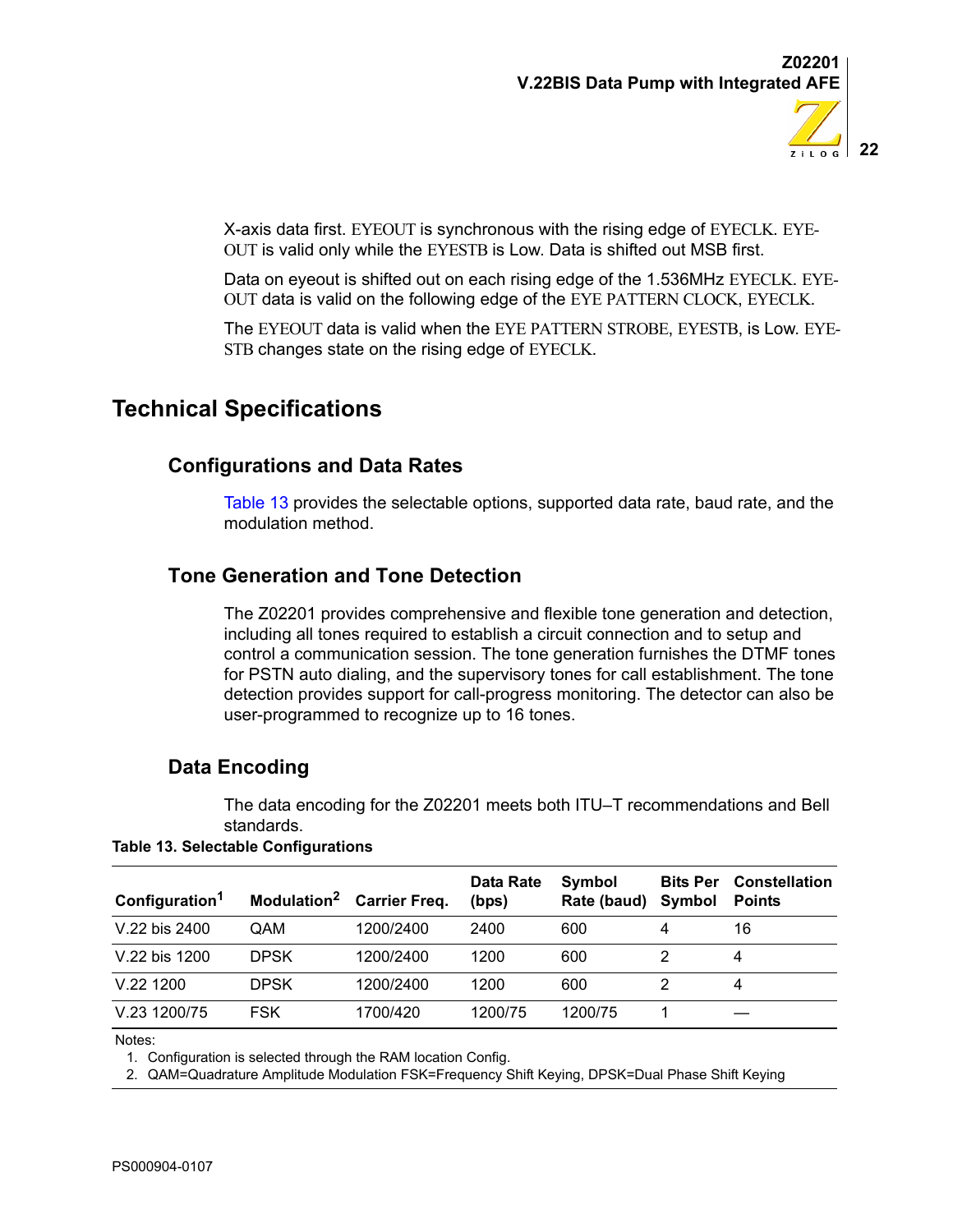

#### **Table 13. Selectable Configurations (Continued)**

| V.21            | <b>FSK</b> | 1080/1750 | 300  | 300 |  |
|-----------------|------------|-----------|------|-----|--|
| Bell 212A       | DPSK       | 1200/2400 | 1200 | 600 |  |
| <b>Bell 103</b> | <b>FSK</b> | 1170/2125 | 300  | 300 |  |

Notes:

1. Configuration is selected through the RAM location Config.

2. QAM=Quadrature Amplitude Modulation FSK=Frequency Shift Keying, DPSK=Dual Phase Shift Keying

# <span id="page-26-3"></span><span id="page-26-0"></span>**Transmitted Data Spectrum**

The transmitted data spectrum, with compromise equalization disabled, is shaped in the baseband by the finite impulse response (FIR) filter. [Table 14](#page-26-3) reflects the spectrum characteristics.

#### **Table 14. Spectral Shaping**

| 1200 | sqrt 75% Raised Cosine at 600 baud                                                     |
|------|----------------------------------------------------------------------------------------|
| 2400 | sqrt 75% Raised Cosine at 600 baud                                                     |
|      | Note: The carrier and the spectral shaping are selected automatically according to the |

### <span id="page-26-1"></span>**Transmit Levels**

The transmit output level of the Z02201 is programmable in 1 dBm decrements from –6 dBm to –43 dBm. With a default value of –10 dBm, the Z02201 is measured differentially across pins TX0+ and TX0– with a sinusoidal waveform.



Note: To avoid saturation, the Tx level should be set to -6 dBm or lower by the host. If a higher transmit level is required, additional op amps may be added during operation.

### <span id="page-26-2"></span>**Receiver Levels**

The timing recovery circuit can track a  $\pm 0.01\%$  (100 ppm) frequency error in the associated transmit timing source with less than 1.0 dB degradation in performance.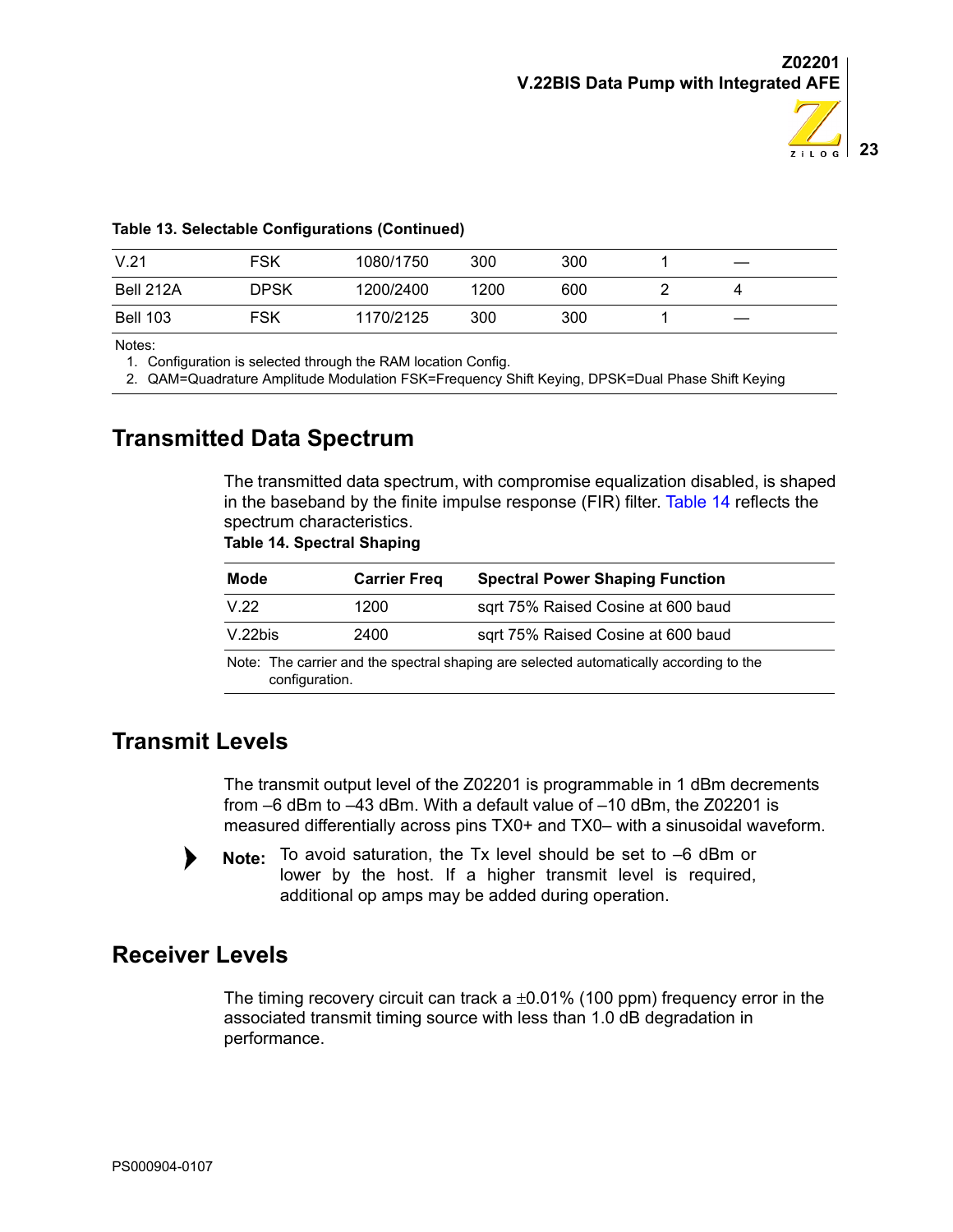

### <span id="page-27-0"></span>**Clamping**

Received Data  $(RXD)$  is clamped to a constant mark whenever  $\overline{RLSD}$  is OFF.

### <span id="page-27-1"></span>**Carrier Recovery**

The recovery circuit can track a  $\pm$ 7 Hz frequency offset in the receiver carrier with less than 1.0 dB degradation in performance.

# <span id="page-27-2"></span>**Software Interface**



**Note:** This section refers to the Version 0x48 of the datapump firmware. For various versions of the datapump and the differences in firmware refer to the addendum of the product specification.

The host microprocessor communicates with the Z02201 via the parallel microprocessor bus interface. Access is provided to a set of seven 8-bit Interface Registers, and through these registers, to Z02201 RAM memory locations. This interface allows the host to request modem status information and receive data, control the configuration, and load data for transmit. [Table 15](#page-27-3) is the Parallel Interface Register map.

| Function                         | Register<br><b>Number</b> | $RS2-0$<br>b2b1b0 | <b>MSB</b><br>Bit 7 | Bit 6        | Bit 5          | Bit 4        | Bit 3           | Bit 2        | Bit 1        | <b>LSB</b><br>Bit 0 | <b>Access</b><br><b>Method</b> |
|----------------------------------|---------------------------|-------------------|---------------------|--------------|----------------|--------------|-----------------|--------------|--------------|---------------------|--------------------------------|
| <b>RAM Access 0</b><br>Low       |                           | 000               |                     |              |                | <b>RAMDL</b> |                 |              |              |                     | R/W                            |
| <b>RAM Access</b><br>High        |                           | 001               |                     | <b>RAMDH</b> |                |              |                 |              | R/W          |                     |                                |
| <b>RAM Access</b><br>Address     | $\overline{2}$            | 010               |                     | <b>RAMAL</b> |                |              |                 |              |              |                     | W                              |
| Parallel Data 3                  |                           | 011               |                     |              |                | <b>DATAP</b> |                 |              |              |                     | R/W                            |
| <b>RAM Control 4</b><br>& Status |                           | 100               | <b>TXIE</b>         | <b>RXIE</b>  | <b>RAMIE</b>   | <b>TPDM</b>  | <b>RTSP</b>     | <b>RAMRW</b> | <b>RAMRQ</b> | <b>RAMAH R/W</b>    |                                |
| Modem<br><b>Status</b>           | 5                         | 101               | <b>TXI</b>          | <b>RXI</b>   | <b>RAMI</b>    |              | DPBUSY Reserved | RTRND        | <b>CDET</b>  | <b>RES</b>          | $\mathsf{R}$                   |
| <b>HDLC</b>                      |                           | 111               | 0                   | 0            | $\overline{0}$ | $\mathbf 0$  | 0               | TEND         | RXERR        | <b>EOF</b>          | R/W                            |

<span id="page-27-3"></span>**Table 15. Parallel Interface Register Map**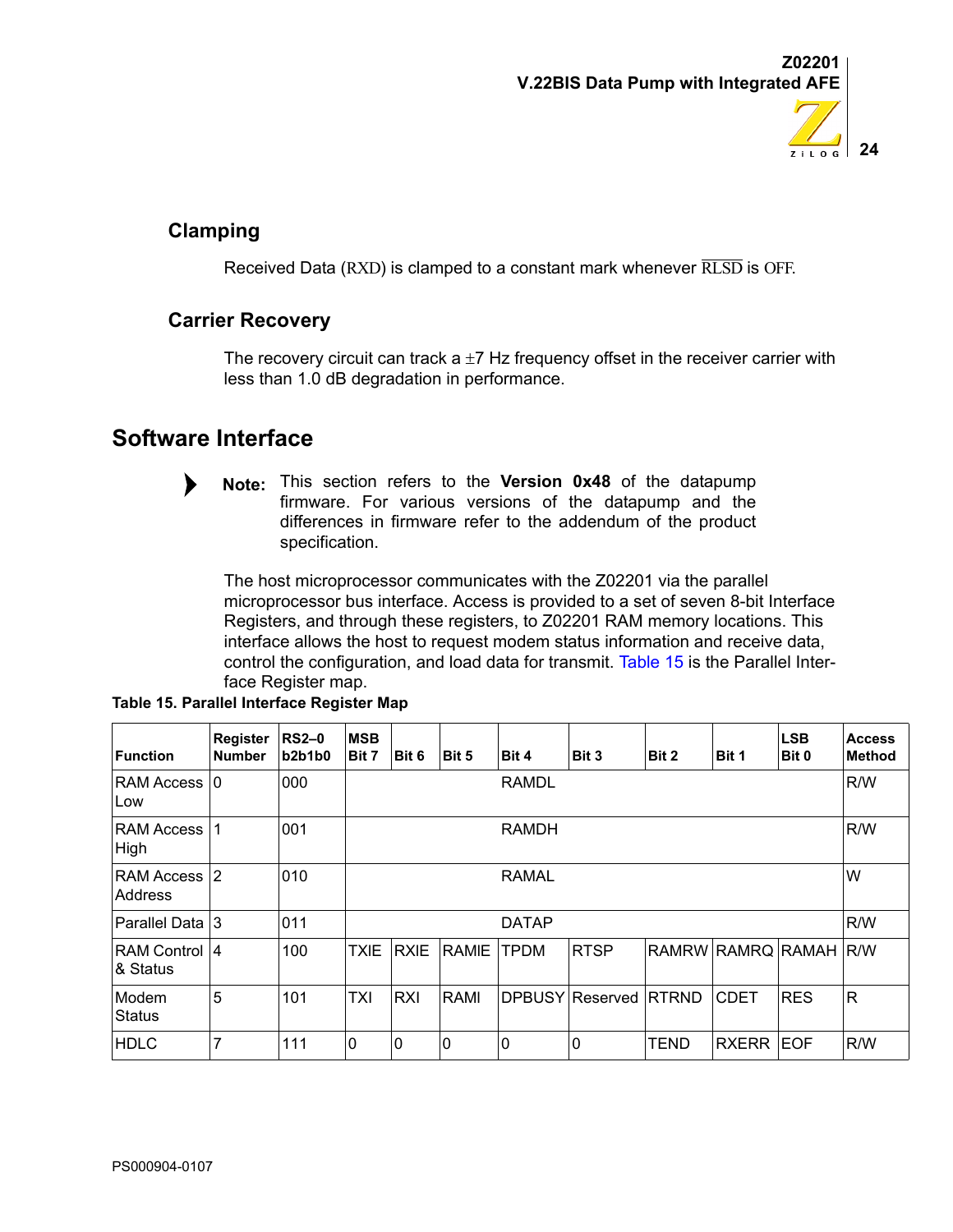

### <span id="page-28-0"></span>**Microprocessor Interface Register and Bit Definitions:**

**Reg0, Reg1 RAMDL, RAMDH—DATA PUMP RAM DATA REGISTERS—**In this case, RAMDL is the least significant byte, and RAMDH is the most significant byte. After a data pump RAM read operation has completed, these registers contain the requested data. When a data pump RAM write operation is started, these registers contain the data written to data pump RAM.

**Reg2 RAMAL—DATA PUMP RAM DATA ADDRESS—**When a data pump RAM read or write operation is started, this byte contains the lower 8 bits of the RAM address. Register 4 (RAMAH) is the high bit of the RAM address.

**Reg3 DATAP—DATA PUMP PARALLEL DATA—**This register contains data transferred to or from the remote modem during the parallel modem (see register Register 4, bit 4). At any reset, when Config register bits 0–6 (MODE) is 0 (STANDBY), the data pump places its firmware version number in register DATAP.

| <b>Bit</b> |  |                                                    |  |  |  |
|------------|--|----------------------------------------------------|--|--|--|
|            |  | RXIE   RAMIE   TPDM   RTSP   RAMRW   RAMRQ   RAMAH |  |  |  |

| <b>SYMBOL</b> | <b>POSITION</b>                                                                                                    | <b>NAME AND DESCRIPTION</b>                                                                                                                                                                                                                                                                                                                                               |  |  |  |  |  |
|---------------|--------------------------------------------------------------------------------------------------------------------|---------------------------------------------------------------------------------------------------------------------------------------------------------------------------------------------------------------------------------------------------------------------------------------------------------------------------------------------------------------------------|--|--|--|--|--|
| RAMAH         | <b>REG 4, bit 0</b>                                                                                                | RAM Address High Bit. The most significant bit of the data pump RAM<br>address. This bit is set to 1 when accessing a data pump RAM address<br>that is greater than 255, or set to 0 for any value below 255.                                                                                                                                                             |  |  |  |  |  |
| RAMRO         | <b>REG 4, bit 1</b>                                                                                                | Data Pump RAM Access Request Bit. Set this bit to 1 to request a read or<br>write of the data pump RAM. The data pump sets this bit to 0 when the<br>request has been fulfilled.                                                                                                                                                                                          |  |  |  |  |  |
| <b>RAMRW</b>  | <b>REG 4, bit 2</b>                                                                                                | Data Pump RAM Read/Write Bit. Set this bit to 0 to request a read of the<br>data pump RAM or a 1 to request a write of data pump RAM.                                                                                                                                                                                                                                     |  |  |  |  |  |
| <b>RTSP</b>   | <b>REG 4, bit 3</b>                                                                                                | Register Request to Send Bit. A logical OR operation is executed using the<br>value of the hardware RTS signal received by the data pump on the RTS<br>pin. The host sets RTS or RTSP to 1 to inform the data pump the host is<br>transmitting data. To control the data pump using the RTS signal, set<br>RTSP to 0. To control the data pump using RTSP, hold RTS High. |  |  |  |  |  |
| <b>TPDM</b>   | <b>REG 4, bit 4</b>                                                                                                | Select Parallel Data Mode. Setting this bit selects the parallel data mode.<br>Resetting it selects the serial data mode.                                                                                                                                                                                                                                                 |  |  |  |  |  |
|               | Note: All the bits in this register (REG 4) default to logic 0 at power-up or after reset sequences are completed. |                                                                                                                                                                                                                                                                                                                                                                           |  |  |  |  |  |

#### **Table 16. REG4: RAM Control Register**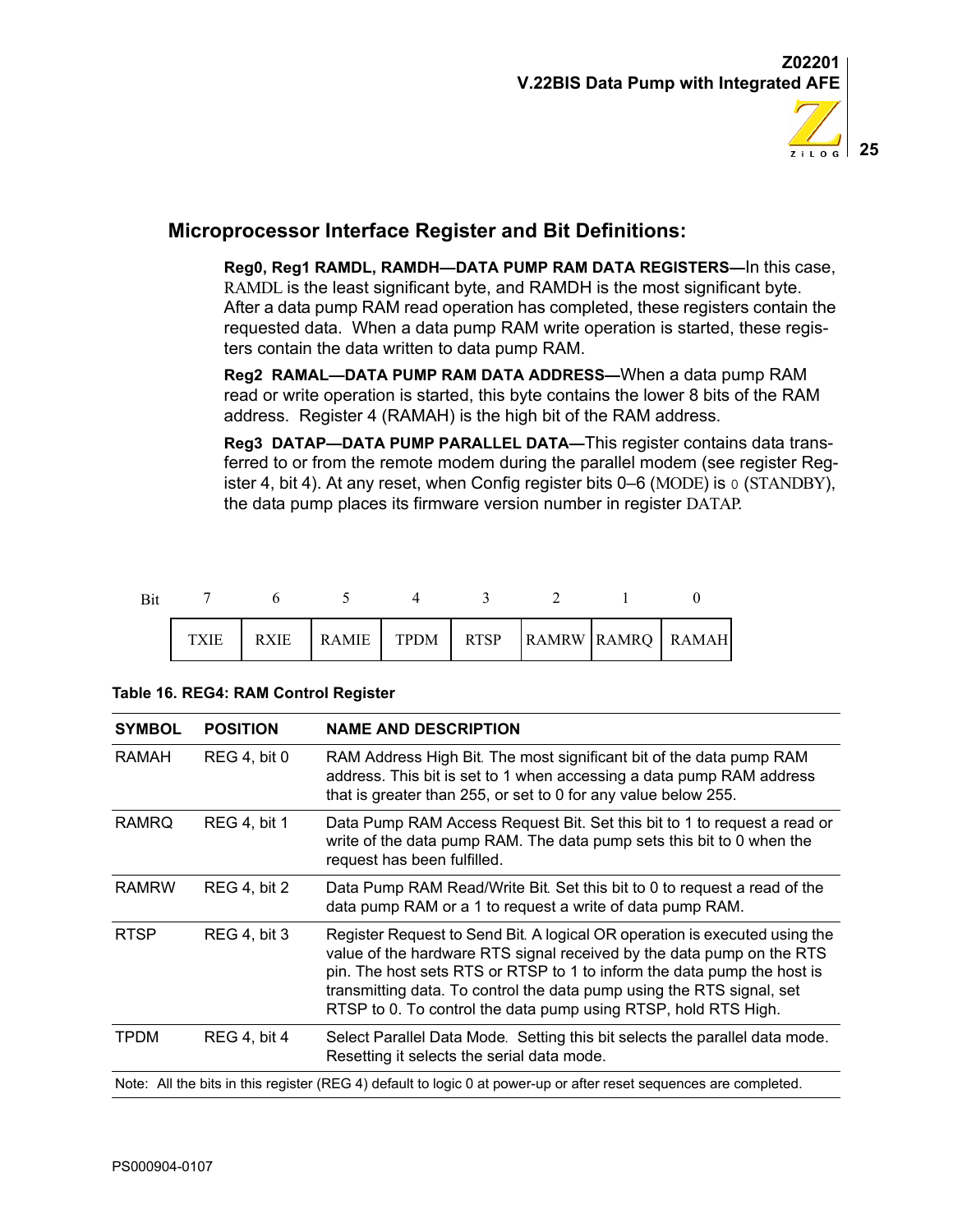

### **Table 16. REG4: RAM Control Register (Continued)**

| <b>SYMBOL</b> | <b>POSITION</b>                                                                                                    | <b>NAME AND DESCRIPTION</b>                                                                                                                                       |  |  |  |  |  |
|---------------|--------------------------------------------------------------------------------------------------------------------|-------------------------------------------------------------------------------------------------------------------------------------------------------------------|--|--|--|--|--|
| <b>RAMIE</b>  | <b>REG 4, bit 5</b>                                                                                                | RAM Interrupt Enable Bit. Setting this bit allows the data pump to interrupt<br>the host when a RAM read/write request has been completed.                        |  |  |  |  |  |
| <b>RXIE</b>   | <b>REG 4, bit 6</b>                                                                                                | Receive Data Interrupt Enable Bit, Parallel Data Mode Only. This bit, when<br>set, causes the data pump to generate an interrupt whenever the RXI bit is<br>set.  |  |  |  |  |  |
| <b>TXIE</b>   | <b>REG 4. bit 7</b>                                                                                                | Transmit Data Interrupt Enable Bit, Parallel Data Mode Only. This bit,<br>when set, causes the data pump to generate an interrupt whenever the TXI<br>bit is set. |  |  |  |  |  |
|               | Note: All the bits in this register (REG 4) default to logic 0 at power-up or after reset sequences are completed. |                                                                                                                                                                   |  |  |  |  |  |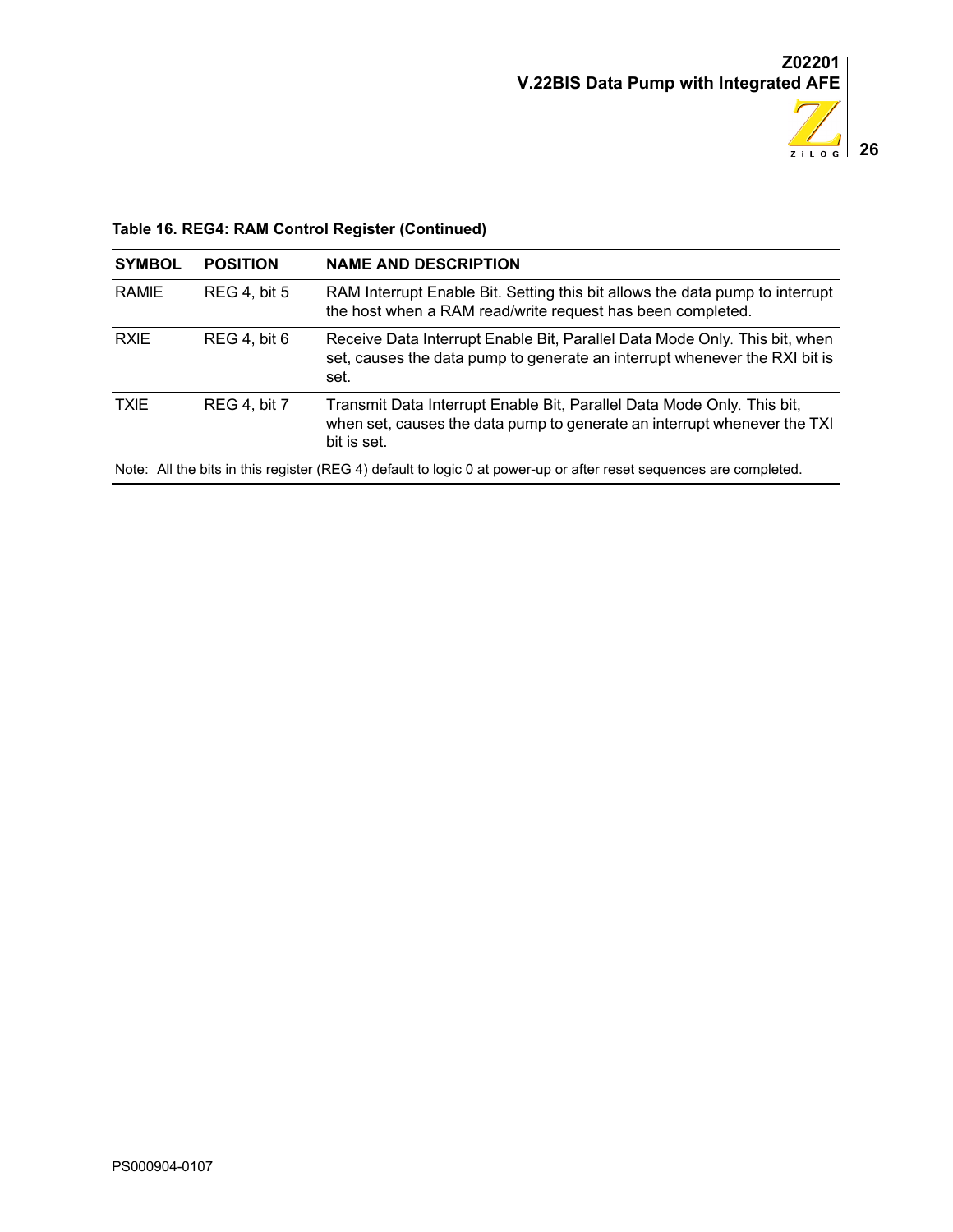

|  | RXI |  | RAMI DPBUSY Reserved RTRND CDET |  | <b>RES</b> |
|--|-----|--|---------------------------------|--|------------|

### **Table 17. REG5: Data Pump Status Register**

| <b>SYMBOL</b> | <b>POSITION</b>                         | <b>NAME AND DESCRIPTION</b>                                                                                                                                                                                                                                                                                                                                                                                                                                                                                                                                                                                                                                                                                            |
|---------------|-----------------------------------------|------------------------------------------------------------------------------------------------------------------------------------------------------------------------------------------------------------------------------------------------------------------------------------------------------------------------------------------------------------------------------------------------------------------------------------------------------------------------------------------------------------------------------------------------------------------------------------------------------------------------------------------------------------------------------------------------------------------------|
| <b>RES</b>    | <b>REG 5, bit 0</b>                     | Data Pump in RESET Mode. This bit is set whenever the data pump is in<br>RESET mode because of a hardware reset or power-on. The data pump<br>sets RES to 0 when it completes the reset cycle.                                                                                                                                                                                                                                                                                                                                                                                                                                                                                                                         |
| <b>CDET</b>   | <b>REG 5, bit 1</b>                     | Carrier Detect. The data pump sets CDET to 1 when it enters any data mode<br>and is ready to transmit data. The data pump sets CDET to 0 during retrains<br>(see Reg5, bit 2, RTRND), and when no signal is detected from the remote<br>modem. See locations RLSDOnThresh and RLSDOffThresh for more<br>information. CDET is inverted and reflected on the data pump's RLSD pin. If<br>CDET is 1, RLSD is Low (asserted). At any reset, or when the host sets<br>Config register, bits 0–6 (MODE) to 0 (STANDBY), the data pump sets<br>CDET to 0.                                                                                                                                                                     |
| <b>RTRND</b>  | <b>REG 5, bit 2</b>                     | Retrain Detect, 2400 bps (V.22bis data mode only). The Retrain sequence is<br>detected when this bit is set. The data pump has detected a retrain request<br>sequence from the remote modem.                                                                                                                                                                                                                                                                                                                                                                                                                                                                                                                           |
| Reserved      | <b>REG 5, bit 3</b>                     | Reserved bit location.                                                                                                                                                                                                                                                                                                                                                                                                                                                                                                                                                                                                                                                                                                 |
| <b>DPBUSY</b> | <b>REG 5, bit 4</b>                     | Data Pump Busy. This bit is set whenever the data pump starts transmitting<br>data and RTSP is 1. When the link is to be terminated, setting RTSP to 0<br>causes this bit to be reset after the data pump has finished transmitting the<br>most recent data in its internal buffers. When this bit has been reset, it is<br>safe to set Config. register, bits 0–6 (MODE) to standby mode (0) and hang<br>up the telephone, terminating the connection. This bit also indicates when<br>digits are being dialed during timed dialing operation. At any reset, or when<br>the host sets Config register, bits 0–6 (MODE) to 0 (STANDBY) the data<br>pump sets DPBUSY to 0. This bit is not valid during HDLC operation. |
| <b>RAMI</b>   | <b>REG 5, bit 5</b>                     | Data Pump RAM Interrupt Status. This bit is set when the data pump has<br>processed a RAM read/write request.                                                                                                                                                                                                                                                                                                                                                                                                                                                                                                                                                                                                          |
| <b>RXI</b>    | <b>REG 5, bit 6</b>                     | Receive Interrupt Status. This bit is set when the data pump is in parallel<br>data transfer mode (TPDM is 1) and the data pump has written a new octet<br>to the DATAP register. A read from the DATAP register clears this bit.                                                                                                                                                                                                                                                                                                                                                                                                                                                                                      |
| <b>TXI</b>    | <b>REG 5, bit 7</b>                     | Transmit Interrupt Status. This bit is set when the data pump is in parallel<br>data transfer mode (TPDM is 1) and the data pump has read the DATAP<br>register. A write to the DATAP register clears this bit.                                                                                                                                                                                                                                                                                                                                                                                                                                                                                                        |
|               | or after reset sequences are completed. | Note: The RXI bit is set to 1 after the reset sequences. All other bits in this register (Reg. 5) default to 0 at power up                                                                                                                                                                                                                                                                                                                                                                                                                                                                                                                                                                                             |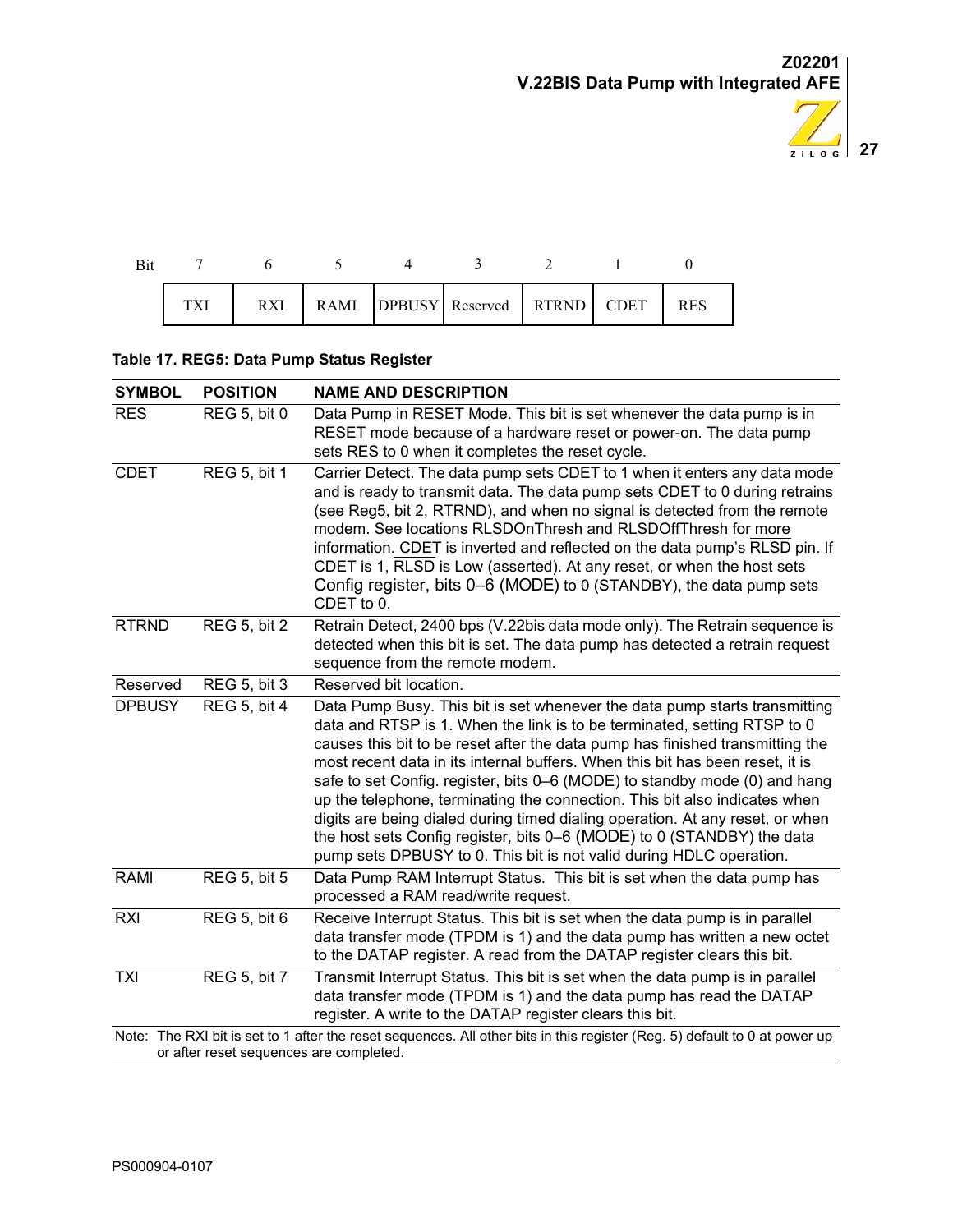

| Bi |  |  |          |            |     |
|----|--|--|----------|------------|-----|
|    |  |  | $\theta$ | TEND RXERR | EOF |

#### **Table 18. REG7: HDLC Register**

| <b>SYMBOL</b> | <b>POSITION</b>               | <b>NAME AND DESCRIPTION</b>                                                                                                                                                                                                                                                                                                                                                                                                                                                                                                                                                                                                                                                                                                                                                                                         |
|---------------|-------------------------------|---------------------------------------------------------------------------------------------------------------------------------------------------------------------------------------------------------------------------------------------------------------------------------------------------------------------------------------------------------------------------------------------------------------------------------------------------------------------------------------------------------------------------------------------------------------------------------------------------------------------------------------------------------------------------------------------------------------------------------------------------------------------------------------------------------------------|
| <b>EOF</b>    | REG 7, bit 0                  | Receive End of Frame. The data pump sets EOF to 1 when an HDLC frame<br>has been completely received (that is, when frame data has been received<br>and a closing HDLC flag or HDLC Abort condition is received). If the frame<br>was correctly received, the data pump also sets Reg5, bit 1 (RXERROR) to<br>0, Reg5, bit 6 (RXI) to 1, and DATAP to 7EH. See Reg7, bit 1 (RXERROR)<br>for a description of CRC errors and HDLC Aborts. EOF reflects whether the<br>current register DATAP value indicates the end of receipt of an HDLC frame.<br>When the first data byte of the next HDLC frame is received, or if an HDLC<br>ABORT condition is received when no HDLC frame data was received, the<br>data pump sets EOF to 0. This condition may occur only 8 bit times after the<br>data pump sets EOF to 1. |
| <b>RXERR</b>  | <b>REG 7, bit 1</b>           | Receive Error. If an HDLC frame contains a CRC error, or an HDLC Abort<br>condition is received, the data pump sets RXERROR to 1, Reg5, bit 6 (RXI)<br>to 1, and DATAP to the value of 7EH or FFH. If the frame had a CRC error,<br>DATAP has the value of 7EH. If an HDLC Abort condition was received,<br>DATAP is FFH. RXERROR reflects whether the current register DATAP<br>contains an error. When the first data byte of the next HDLC frame is<br>received, the data pump sets RXERROR to 0. This condition may occur only<br>8 bit times after the data pump set RXERROR to 1.                                                                                                                                                                                                                             |
| <b>TEND</b>   | REG 7, bit 2                  | Transmit End of Frame. The data pump sets TEND to 1 when it closes an<br>HDLC frame that is transmitted. The data pump sets TEND to 0 after<br>transmitting the CRC bytes, when it starts transmitting the closing flag of the<br>HDLC frame. The data pump closes an HDLC frame when the host does not<br>provide data to transmit (see DATAP) in time to be included in the HDLC<br>frame.                                                                                                                                                                                                                                                                                                                                                                                                                        |
| $\mathbf 0$   | <b>REG 7,</b><br>bits $3 - 7$ | Unused. Set these bits to 0.                                                                                                                                                                                                                                                                                                                                                                                                                                                                                                                                                                                                                                                                                                                                                                                        |
| Notes:        |                               |                                                                                                                                                                                                                                                                                                                                                                                                                                                                                                                                                                                                                                                                                                                                                                                                                     |

1. All the bits in this register (REG 7) default to 0 at power up or after reset.

2. All undefined bits of this register are reserved. The host writes a 0 to all reserved bit positions when writing this register. The host ignores the reserved bits when reading this register.

> **Reg7 Data Pump Register 7—**These bits represent the state of HDLC frames when the data pump is in the HDLC FRAMING mode. These bits are valid only if BUFC-TRL. bit 7 (HDLC) is 1. The host should refrain from writing Reg7 to avoid changing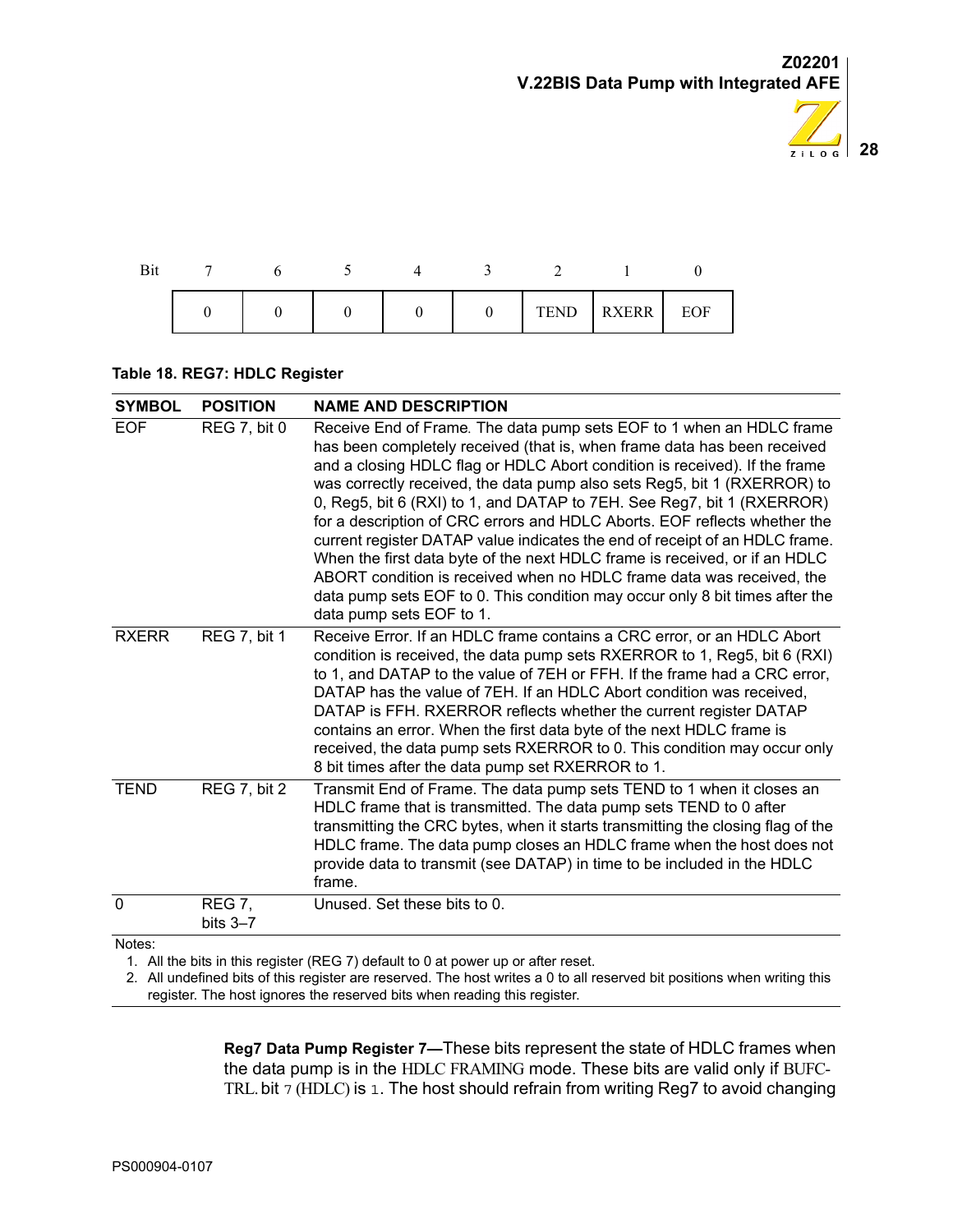

the values of bit fields set by the data pump. Bits not defined above are reserved or not available for use.

The host reads register Reg7 immediately before DATAP. The two CRC checksum bytes in received HDLC frames are provided to the host.

At any reset, or when the host sets Config register, bits 0–6 (MODE) to 0 (STANDBY) the data pump sets TEND to 0, RXERROR to 0, and EOF to 0.

# <span id="page-32-0"></span>**RAMI, RXI, and TXI Interrupts**

The three most significant bits in the RAM Control and data pump status registers define the interrupt masks for RAMI, RXI, and TXI. A logical AND operation is performed with the RAMIE, RXIE, and TXIE enable bits of the RAM Control register and the corresponding interrupt bits in the DATA PUMP STATUS register. A logical OR operation is performed on the outputs driving the HIRQ pin, providing an interrupt to the host interrupt (See [Figure 9\)](#page-33-2).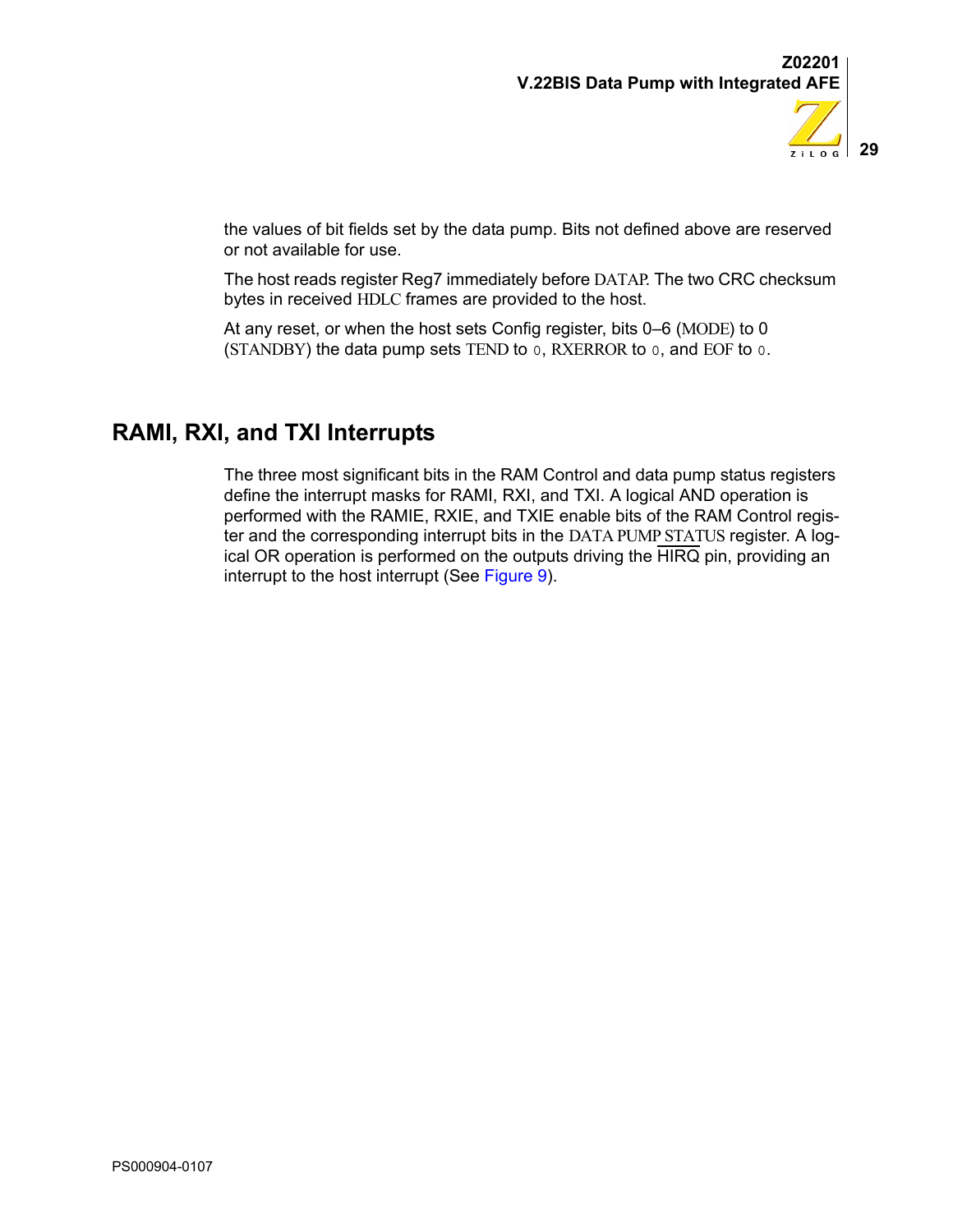







# <span id="page-33-2"></span><span id="page-33-0"></span>**Interface RAM**

The interface RAM is used by the data pump for normal operations. All writes to the interface RAM should be Read-Modify-Write, where only the bits that must be changed are affected. All undocumented bits are reserved and must be left intact.



Notes: 1. Data pump RAM reads or writes requires approximately 0.1 msec to complete.

- 2. Data pump RAM writes take effect at different times, depending upon the location being written to. During data modes, writes typically take effect at the end of the next baud period. During other modes of operation, writes take effect in 0.1 msec.
- 3. Writing Reg4, for example, to set Reg4, bit 7 (TXIE) to 0 in an interrupt handler while waiting for the data pump to set Reg4, bit 1 (RAMRQ) to 0 in the background, may cause unwanted side effects. Setting Reg4, bit 1 (RAMRQ) to 1 may cause the data pump to repeat the read/write request if the data pump had just set Reg4, bit 1 (RAMRQ) to 0; however, setting Reg4, bit 1 (RAMRQ) to 0 may abort the RAM read/write request.

# <span id="page-33-1"></span>**Data Pump Interface RAM Access Method**

To write to the data pump RAM:

1. Write data to RAMDL & RAMDH.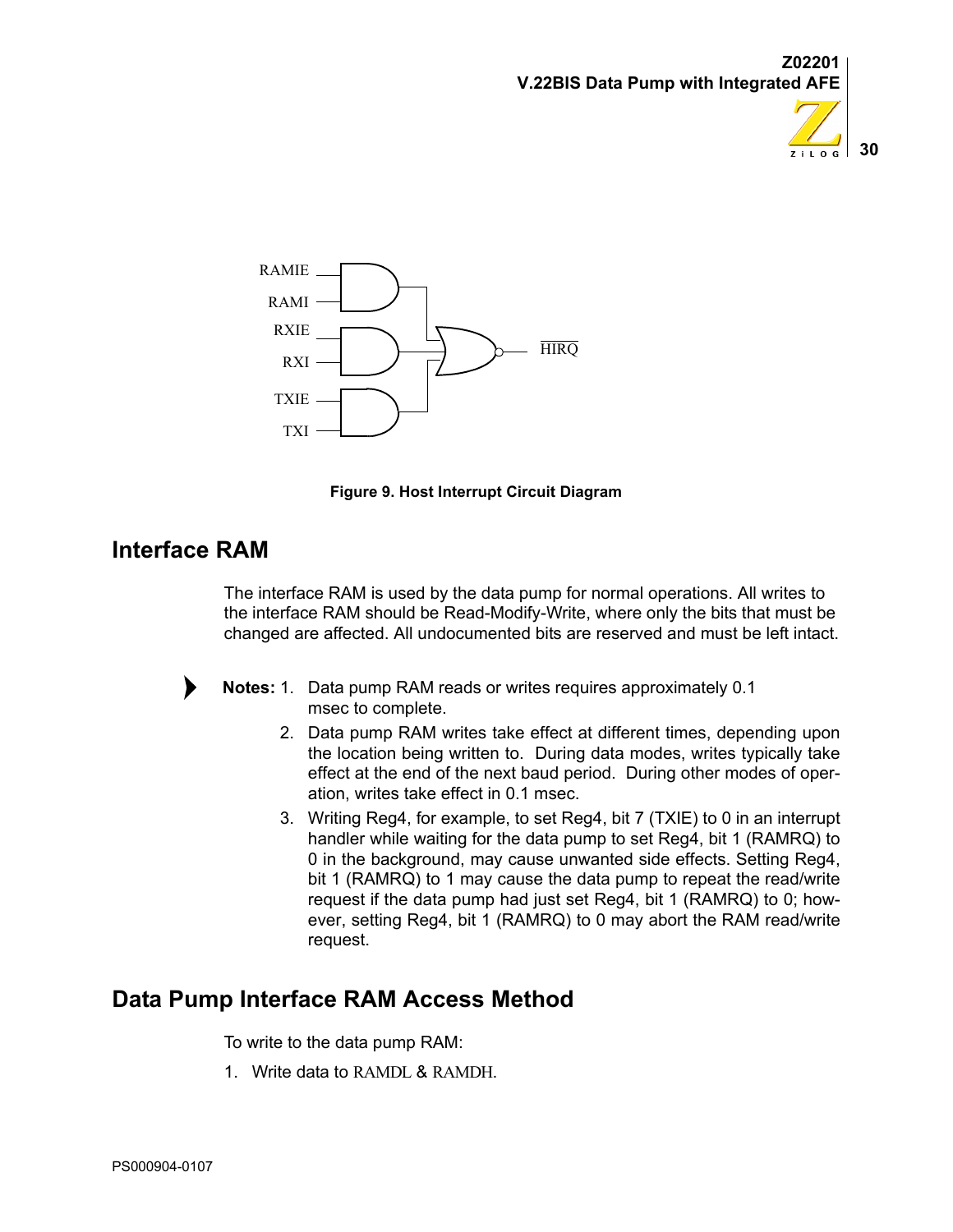

 $Z$  i  $L$  0 G

- 2. Write the lower 8 bits of the address of the data pump RAM location to register RAMAL.
- 3. With one write operation to register R4, set the high bit of the data pump RAM address in R4, RAMAH, set R4, bit 2 (RAMRW) to 1, and set R4, bit 1 (RAMRQ) to 1.
- 4. Wait until the data pump sets R4, bit  $1$  (RAMRQ) to  $0$ .

To read from data pump RAM:

- 1. Write the lower 8 bits of the address of the data pump RAM location to register RAMAL.
- 2. With one write operation to register R4, set the high bit of the data pump RAM address in R4, RAMAH, set R4, bit  $2$  (RAMRW) to  $0$ , and set R4, bit  $1$ (RAMRQ) to 1.
- 3. Wait until RAMRQ is reset to 0 by the data pump or until RAMIE is set to 1.
- 4. Read data from RAMDL and RAMDH.

Reads and writes to the data pump RAM may require 105 μs to complete.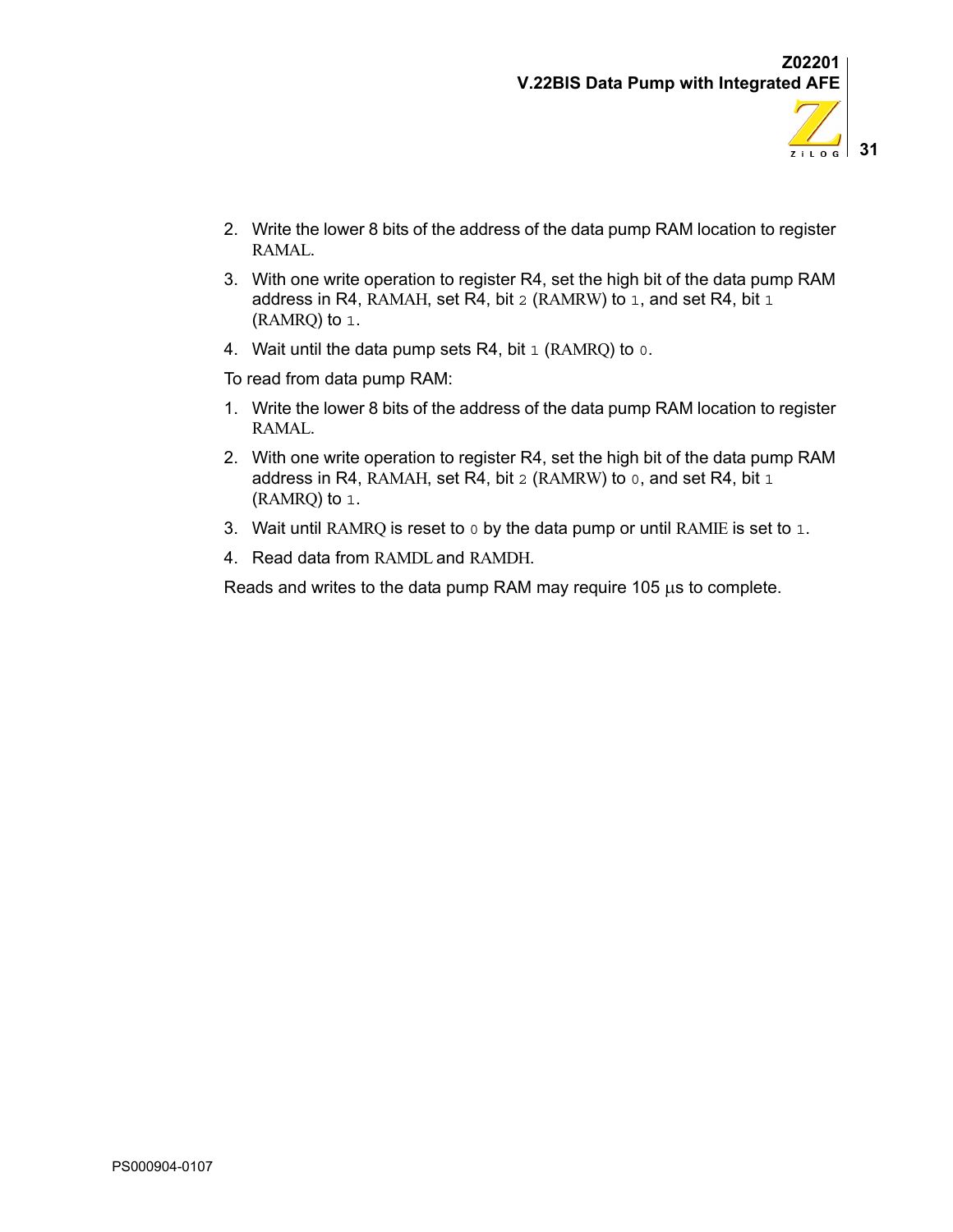

# <span id="page-35-0"></span>**Modem Data Pump RAM Map**

#### **Table 19. Modem Data Pump RAM Map**

| <b>Mnemonic</b>        | <b>Address (Hex)</b> | <b>Access Mode Description</b> |                                                 |
|------------------------|----------------------|--------------------------------|-------------------------------------------------|
| Config                 | 01FF                 | R/W                            | Data Pump Configuration                         |
| Trnctrl                | 01FE                 | R/W                            | <b>Training Control</b>                         |
| <b>Bufctrl</b>         | 01FD                 | R/W                            | <b>Buffer Control</b>                           |
| <b>ToneStatus</b>      | 01FC                 | R/W                            | <b>DTMF and Tone Control Status</b>             |
| Dpctrl                 | 01FA                 | R/W                            | Data Pump Miscellaneous Controls                |
| <b>MStatus</b>         | 01F7                 | R/W                            | <b>Modem Control and Status</b>                 |
| <b>EQMMaxThresh</b>    | 01F6                 | R/W                            | <b>MSE Maximum Threshold</b>                    |
| <b>RLSDOffThresh</b>   | 01F5                 | R/W                            | <b>RLSD Off Threshold</b>                       |
| <b>RLSDOnThresh</b>    | 01F4                 | R/W                            | <b>RLSD On Threshold</b>                        |
| CONN Mode              | 01F0                 | R/W                            | Connection Speed After Handshake is<br>Complete |
| Notch                  | 01A2-01A6            | R/W                            | <b>Notch Filter Coefficients</b>                |
| DTMFh lev              | 01A1                 | R/W                            | <b>DTMF High Band Transmit Level</b>            |
| DTMFI lev              | 01A0                 | R/W                            | <b>DTMF Low Band Transmit Level</b>             |
| <b>ToneGenA</b>        | 0191                 | R/W                            | <b>Tone Generator A</b>                         |
| <b>ToneGenB</b>        | 0196                 | R/W                            | <b>Tone Generator B</b>                         |
| <b>TxLevel</b>         | 0185                 | R/W                            | <b>Modem Transmit Level</b>                     |
| Seq3Count              | 18E                  | R/W                            | Dial Timer Inter-Pulse Count                    |
| Seq2Count              | 18D                  | R/W                            | Dial Timer Off Count                            |
| Seq1Count              | <b>18C</b>           | R/W                            | Dial Timer On Count                             |
| BiquadA                | 0155-015E            | R/W                            | <b>Biquad A Coefficient</b>                     |
| BiquadB                | 015F-0168            | R/W                            | <b>Biquad B Coefficient</b>                     |
| DTD0-DTD15             | 0145-0154            | R/W                            | <b>Tone Detector Coefficients</b>               |
| <b>EQMIev</b>          | 092                  | R/W                            | Eye Quality Monitor Level                       |
| <b>BiQuadOffThresh</b> | 052                  | R/W                            | <b>Biquad Detectors Off Point</b>               |
| <b>BiQuadOnThresh</b>  | 051                  | R/W                            | <b>Biquad Detectors On Point</b>                |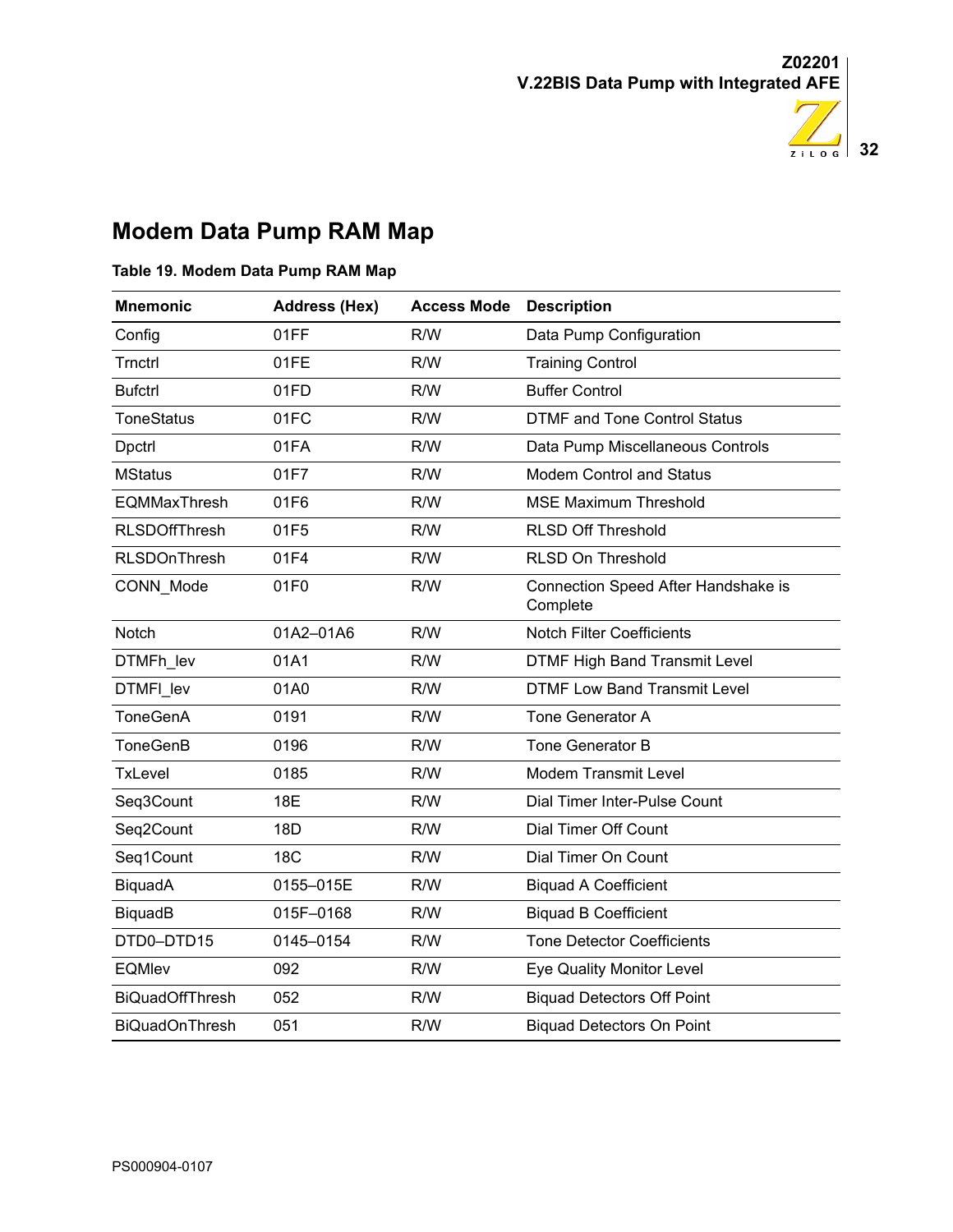

## **Table 19. Modem Data Pump RAM Map (Continued)**

| Mnemonic                 | Address (Hex) | <b>Access Mode</b> Description |                               |
|--------------------------|---------------|--------------------------------|-------------------------------|
| DTD0Lev-DTD15Lev 026-035 |               | R/W                            | Tone Detector Levels          |
| <b>DTDThresh</b>         | 03            | R/W                            | Tone Detector Threshold       |
| <b>DTDStatus</b>         | 00            | R/W                            | Discrete Tone Detector Status |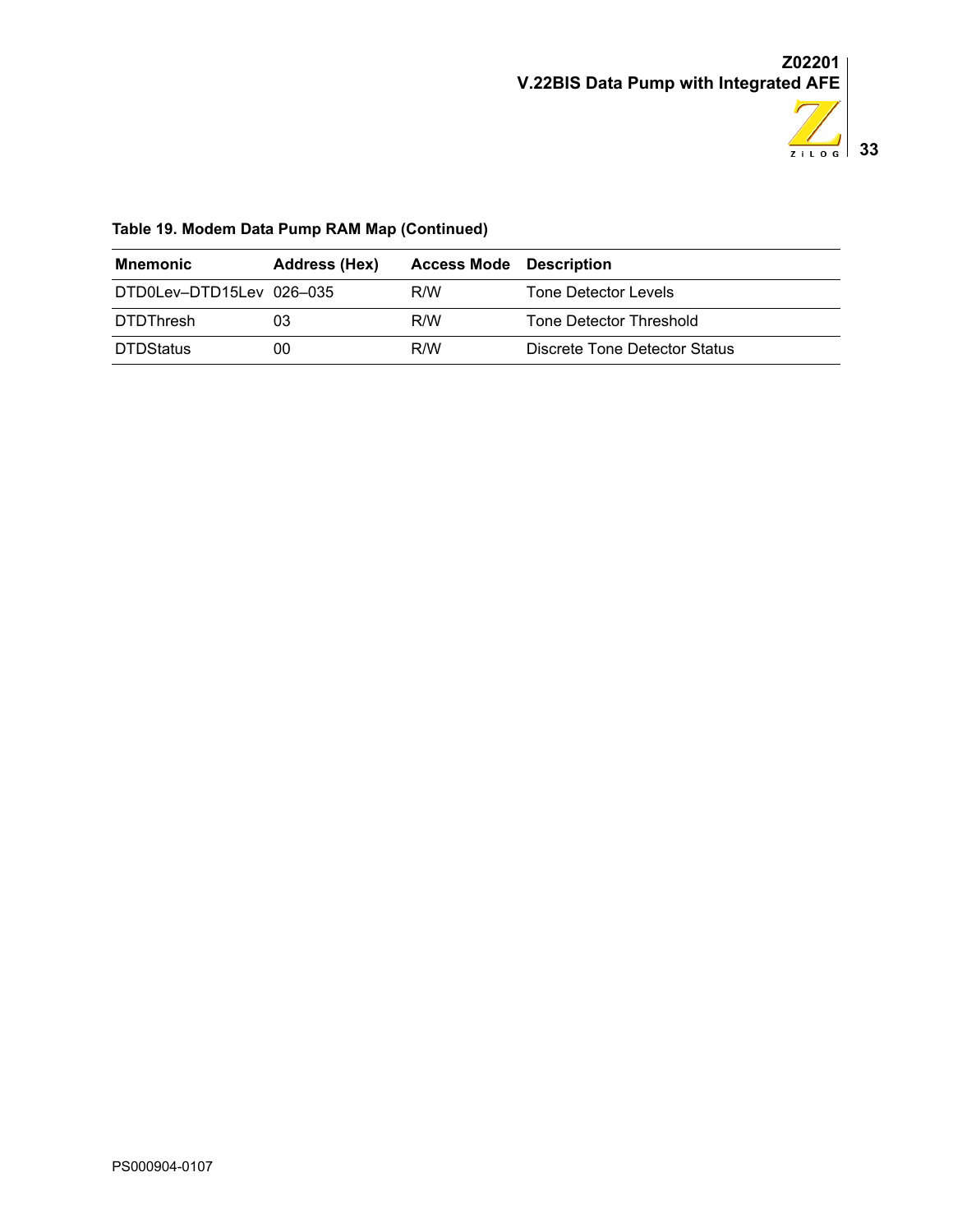

# **Interface RAM Definitions**

<span id="page-37-0"></span>**Table 20. Modem Data Pump Word Definitions**

| <b>Register &amp; Address</b><br>(hex)     | <b>Value</b>   | <b>Default</b>  | <b>Function and Explanation</b>                                                                                                                                                                                               |
|--------------------------------------------|----------------|-----------------|-------------------------------------------------------------------------------------------------------------------------------------------------------------------------------------------------------------------------------|
| Config                                     | 01FF 0H        |                 | Data pump Config register                                                                                                                                                                                                     |
|                                            | b15            |                 | Unused. Set this bit to 0.                                                                                                                                                                                                    |
|                                            | b14            |                 | ORG (Set Originate Mode: all modes)<br>If ORG is 1, the modem is in Originate Mode. Otherwise, it is in<br>answer mode. Be sure to set ORG before or at the same time as<br>Config register, bits 0-6 (MODE), not afterwards. |
|                                            | b13            |                 | ERROR (Data Pump Error: all modes)<br>This bit is set to 1 when the data pump detects an internal error<br>condition such as an invalid Config code. The host should reset the<br>data pump.                                  |
| b12<br>b11<br><b>b10</b><br>b <sub>9</sub> |                | <b>RESERVED</b> |                                                                                                                                                                                                                               |
|                                            |                |                 | <b>RESERVED</b>                                                                                                                                                                                                               |
|                                            |                |                 | MCUCTRL (Manual Handshake: V.22/V.22bis/B212A)<br>This bit allows the host to control the handshake process in V.22bis.<br>(See Manual Handshake Procedures on page 59 for more<br>information).                              |
|                                            |                |                 | <b>RESERVED</b>                                                                                                                                                                                                               |
|                                            | b <sub>8</sub> |                 | SRESET (Soft Reset: all modes)<br>Set this bit to soft reset the data pump. The data pump sets SRESET<br>to 0 when the software reset completes.                                                                              |
|                                            | b7             |                 | Unused. Set this bit to 0.                                                                                                                                                                                                    |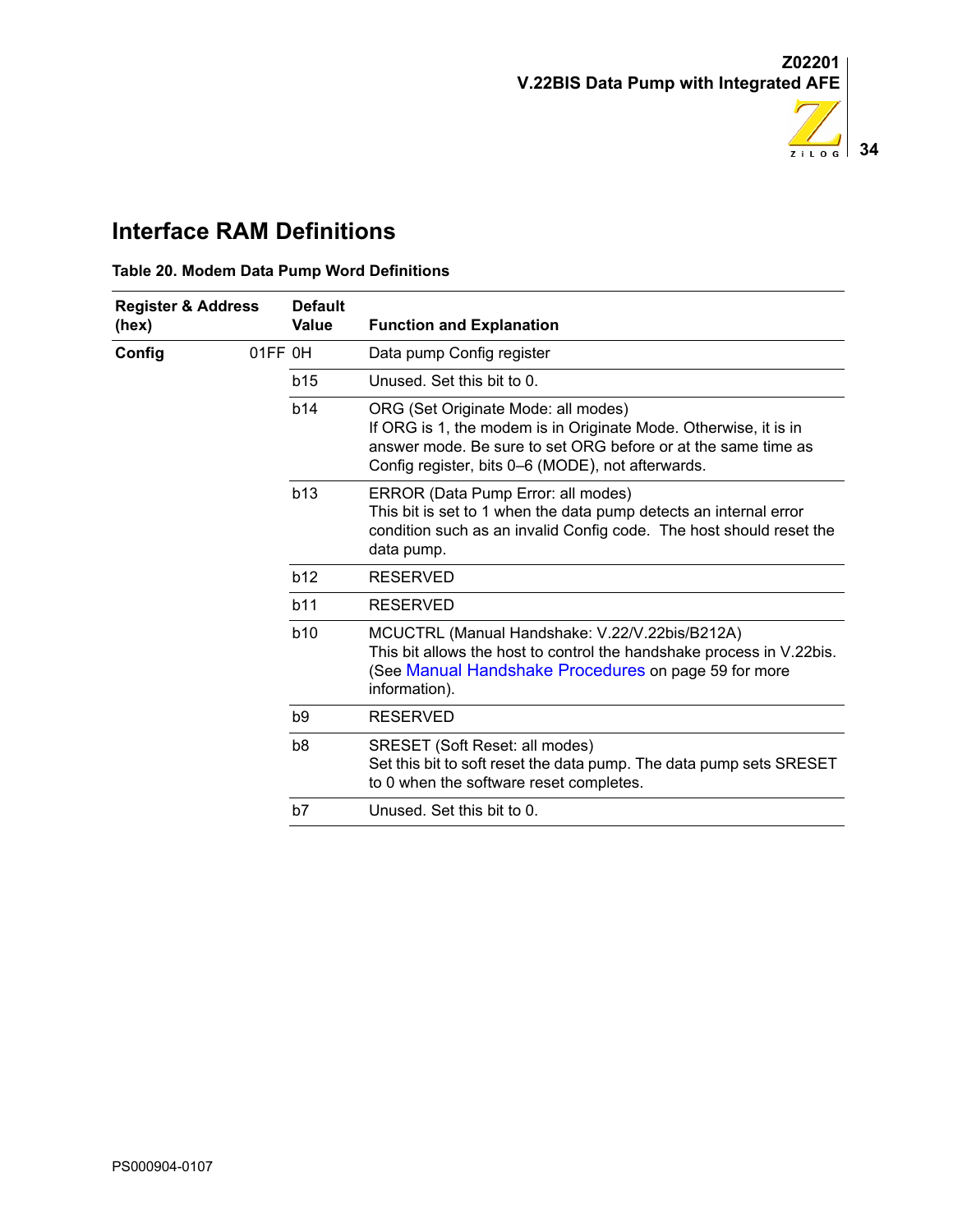

| <b>Register &amp; Address</b><br>(hex) | <b>Default</b><br><b>Value</b> |                                                                                                                                                                                                                                                                                                                                                                                          | <b>Function and Explanation</b>                                                                    |
|----------------------------------------|--------------------------------|------------------------------------------------------------------------------------------------------------------------------------------------------------------------------------------------------------------------------------------------------------------------------------------------------------------------------------------------------------------------------------------|----------------------------------------------------------------------------------------------------|
|                                        | $b0-6$                         | MODE (Data Mode Configuration: selects a mode)<br>Selects the data pump operation mode. All modes unlisted below<br>should be considered Reserved. The host should read MODE, one<br>time after writing it, to allow the data pump enough time to begin<br>operation in the new mode. Setting MODE to 0 (STANDBY) starts<br>the IDLE mode of operation, not the power-saving SLEEP mode. |                                                                                                    |
|                                        |                                |                                                                                                                                                                                                                                                                                                                                                                                          | Data Mode Specified                                                                                |
|                                        |                                | 0                                                                                                                                                                                                                                                                                                                                                                                        | Standby                                                                                            |
|                                        |                                | 1                                                                                                                                                                                                                                                                                                                                                                                        | Transmit tones using both generators simultaneously                                                |
|                                        |                                | 2                                                                                                                                                                                                                                                                                                                                                                                        | Detect tones/BiQuads using all discrete tone detectors and<br>biquad tone detectors simultaneously |
|                                        |                                | 3                                                                                                                                                                                                                                                                                                                                                                                        | Dial                                                                                               |
|                                        |                                | 4                                                                                                                                                                                                                                                                                                                                                                                        | Simultaneous transmission of tones (mode 0X01) and<br>detection of tones (mode 0x02)               |
|                                        |                                | 8                                                                                                                                                                                                                                                                                                                                                                                        | V.22bis 2400 bps/1200 bps mode                                                                     |
|                                        |                                | 9                                                                                                                                                                                                                                                                                                                                                                                        | V.22 1200 bps mode                                                                                 |
|                                        |                                | B                                                                                                                                                                                                                                                                                                                                                                                        | Bell 212A 1200 bps mode                                                                            |
|                                        |                                | 10                                                                                                                                                                                                                                                                                                                                                                                       | V.21 300 bps mode                                                                                  |
|                                        |                                | 11                                                                                                                                                                                                                                                                                                                                                                                       | Bell 103 300 bps mode                                                                              |
|                                        |                                | 13                                                                                                                                                                                                                                                                                                                                                                                       | V.23 1200 bps Tx/75 bps Rx mode                                                                    |
|                                        |                                | 14                                                                                                                                                                                                                                                                                                                                                                                       | V.23 75 bps Tx/1200 bps Rx mode                                                                    |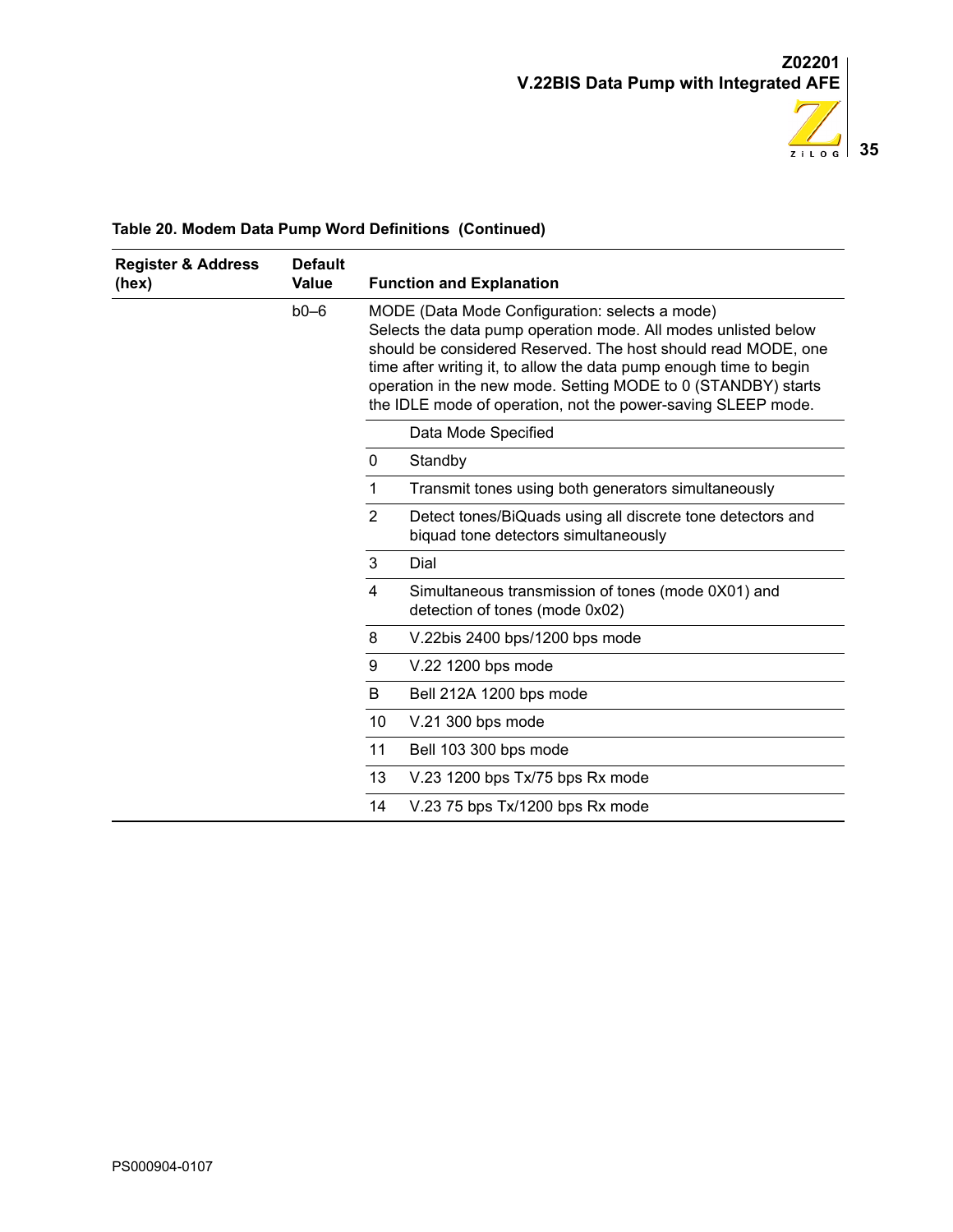

| <b>Register &amp; Address</b><br>(hex) | <b>Default</b><br><b>Value</b> | <b>Function and Explanation</b>                                                                                                                                                                                                                                                                                                                                                                                                                                                   |
|----------------------------------------|--------------------------------|-----------------------------------------------------------------------------------------------------------------------------------------------------------------------------------------------------------------------------------------------------------------------------------------------------------------------------------------------------------------------------------------------------------------------------------------------------------------------------------|
| <b>Trnctrl</b>                         | 01FE 0H                        | <b>Training Control Register</b><br>The data pump sets this location to its default value at any reset and<br>when the host sets Config register, bits 0–6 (MODE) to 0 or to any<br>data mode. This RAM location controls the handshake process<br>during a manual training process (see Manual Handshake<br>Procedures on page 59 for an example on the use of this interface).<br>This RAM location has no effect when data mode is entered (Trnctrl<br>is set to $5$ or $6$ ). |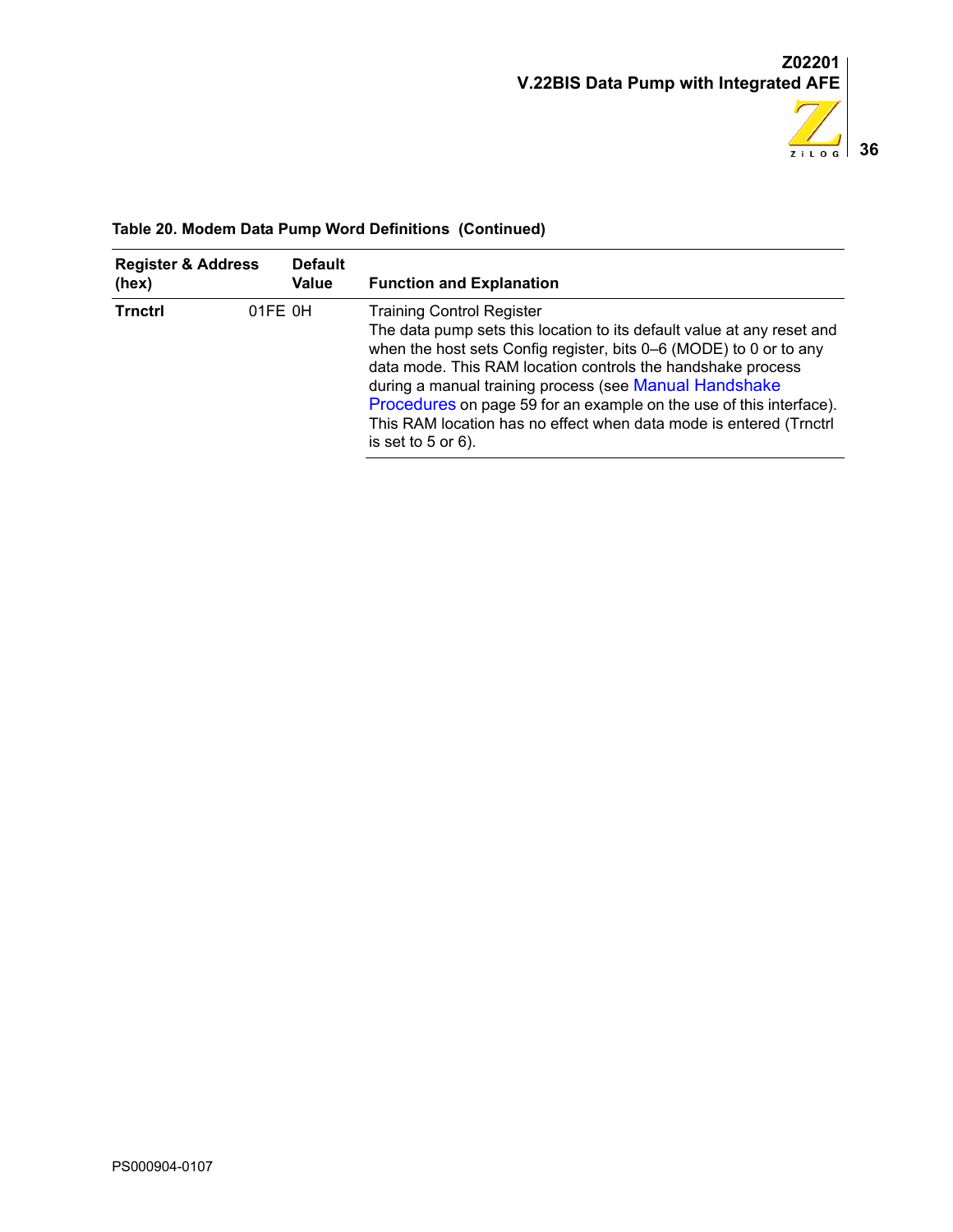

| <b>Register &amp; Address</b><br>(hex) | <b>Default</b><br><b>Value</b> |                | <b>Function and Explanation</b> |                                                                                                                                                                                                                                                                                                                     |
|----------------------------------------|--------------------------------|----------------|---------------------------------|---------------------------------------------------------------------------------------------------------------------------------------------------------------------------------------------------------------------------------------------------------------------------------------------------------------------|
|                                        |                                | b7             |                                 | SB1DET-Scrambled Binary 1 Detected (1200 bps or<br>2400 bps). Debounced through 30 ms.                                                                                                                                                                                                                              |
|                                        |                                | b6             |                                 | S1DET-S1 Detected. Debounced through 27 ms                                                                                                                                                                                                                                                                          |
|                                        |                                | b <sub>5</sub> |                                 | USB1DET-Unscrambled Marks Detected (1200 bps)                                                                                                                                                                                                                                                                       |
|                                        |                                | b4             | 2400 bps)                       | SB0DET-Scrambled Binary 0 Detected (1200 bps or                                                                                                                                                                                                                                                                     |
|                                        |                                | b <sub>3</sub> |                                 | V22bis Force 16 Way Decisions.                                                                                                                                                                                                                                                                                      |
|                                        | by TxLevel.                    |                |                                 | b0-2 TXCTRL Transmitter Control. Set TXCTRL to control the<br>output of the data pump, using the table below as a guide. The<br>default frequency for the transmitted tone (TXCTRL is 7) is<br>2225 Hz, and may be changed after setting TXCTRL by<br>changing ToneGenA appropriately. The tone level is controlled |
|                                        |                                |                | Value                           | V.22/Bell 212A/V.22bis<br><b>Sequence Transmitted</b>                                                                                                                                                                                                                                                               |
|                                        |                                |                | 0                               | Silence: squelch transmitter                                                                                                                                                                                                                                                                                        |
|                                        |                                |                | $\mathbf{1}$                    | Transmit unscrambled binary 1 at 1200 bps                                                                                                                                                                                                                                                                           |
|                                        |                                |                | 2                               | Transmit S1 signal                                                                                                                                                                                                                                                                                                  |
|                                        |                                |                | 3                               | Transmit scrambled binary 1 at 1200 bps                                                                                                                                                                                                                                                                             |
|                                        |                                |                | 4                               | Transmit scrambled binary 1 at 2400 bps                                                                                                                                                                                                                                                                             |
|                                        |                                |                | 5                               | Begin V.22, or Bell212A, 1200 bps data mode                                                                                                                                                                                                                                                                         |
|                                        |                                |                | 6                               | Begin V.22bis 2400 bps data mode                                                                                                                                                                                                                                                                                    |
|                                        |                                |                | $\overline{7}$                  | Transmit tone. The default frequency for the<br>transmitted tone is 2225 Hz, and may be<br>changed after setting TXCTRL to 7 by changing<br>ToneGenA approximately. The tone level is<br>controlled by TxLevel.                                                                                                     |
|                                        |                                |                | Value                           | FSK (V.21/ Bell 103/ V.23) Sequence<br>Transmitted                                                                                                                                                                                                                                                                  |
|                                        |                                |                | 0                               | Silence: squelch transmitter                                                                                                                                                                                                                                                                                        |
|                                        |                                |                | 1                               | Transmit marks (binary 1)                                                                                                                                                                                                                                                                                           |
|                                        |                                |                | $\overline{c}$                  | Transmit spaces (binary 0)                                                                                                                                                                                                                                                                                          |
|                                        |                                |                | 5                               | Begin FSK Data Mode                                                                                                                                                                                                                                                                                                 |
| PS000904-0107                          |                                |                | $\overline{7}$                  | Transmit tone. Set the frequency to be<br>transmitted by changing ToneGenA after setting<br>TXCTRL is 7. The tone level is controlled by<br>TxLevel.                                                                                                                                                                |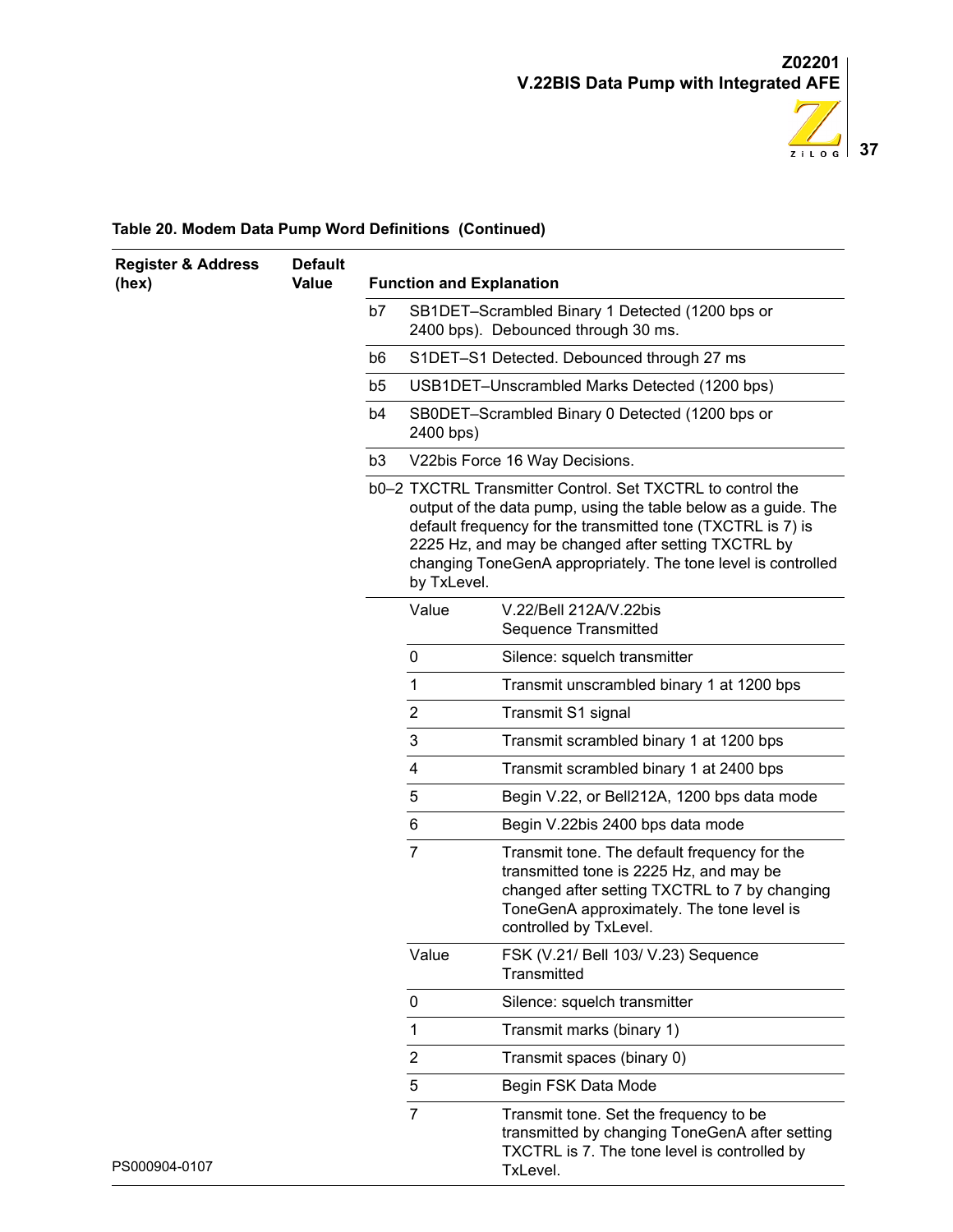

| (hex)          | <b>Register &amp; Address</b><br><b>Default</b><br>Value |    | <b>Function and Explanation</b> |
|----------------|----------------------------------------------------------|----|---------------------------------|
| <b>Bufctrl</b> | 01FD.                                                    | 0h | <b>Buffer Control Register</b>  |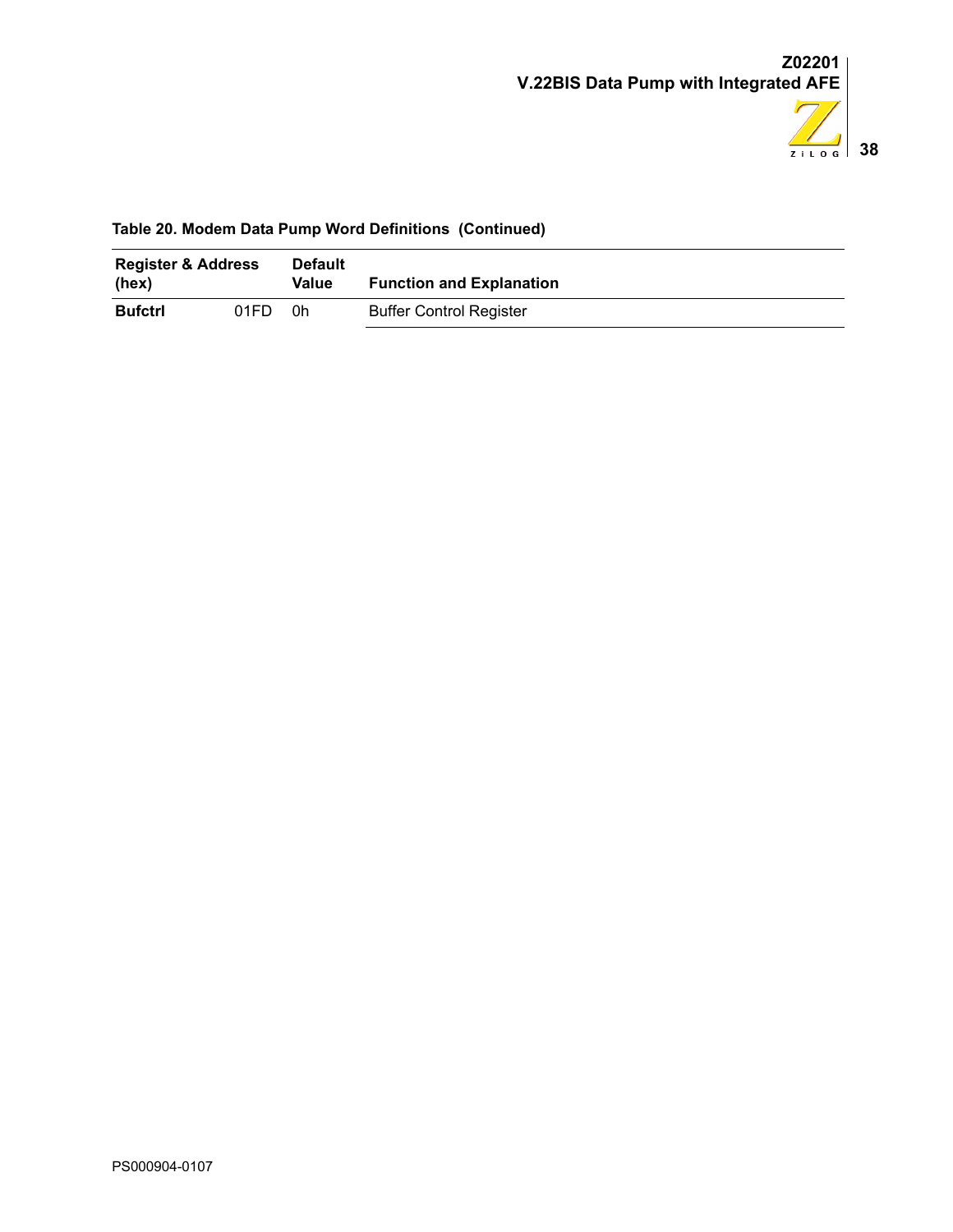

| <b>Register &amp; Address</b><br>(hex) | <b>Default</b><br>Value | <b>Function and Explanation</b> |                                                                                                                                                                                                                                                                                                                               |  |
|----------------------------------------|-------------------------|---------------------------------|-------------------------------------------------------------------------------------------------------------------------------------------------------------------------------------------------------------------------------------------------------------------------------------------------------------------------------|--|
|                                        |                         | b8                              | b15 Set these bits to 0 when setting Bufctrl. HDLC to 1.                                                                                                                                                                                                                                                                      |  |
|                                        |                         | b7                              | HDLC (Set HDLC Mode: all data modes)<br>Set HDLC mode. When parallel data transfer mode is selected<br>(TPDM is 1) and HDLC is set, the data pump transfers data<br>using the synchronous HDLC mode. In serial mode (TPDM is<br>0), this bit has no effect.<br>The host should set bits 8–15 to 0 when it sets this bit to 1. |  |
|                                        |                         | b3                              | SCRDIS (Scrambler Disable: V.22, V.22bis, Bell 212A)<br>Set this bit to disable the transmitter scrambler. This action<br>takes precedence over TRNCTRL/TXCTRL.                                                                                                                                                               |  |
|                                        |                         | b <sub>2</sub>                  | TXMHLD (Hold Tx Output to Marks: all modes)<br>Set this bit to force the data pump to transmit only marks to the<br>remote modem, disregarding data received from the host.                                                                                                                                                   |  |
|                                        |                         | b1                              | DSCRDIS (Descrambler Disable: V.22, V.22bis, Bell 212A).<br>Set this bit to disable the receiver descrambler.                                                                                                                                                                                                                 |  |
|                                        |                         | b0                              | RXMHLD (Hold Rx Output to Marks: all modes)<br>Set RXMHLD to 1 to cause the data pump to transmit only<br>marks to the host, disregarding data received from the remote<br>modem.                                                                                                                                             |  |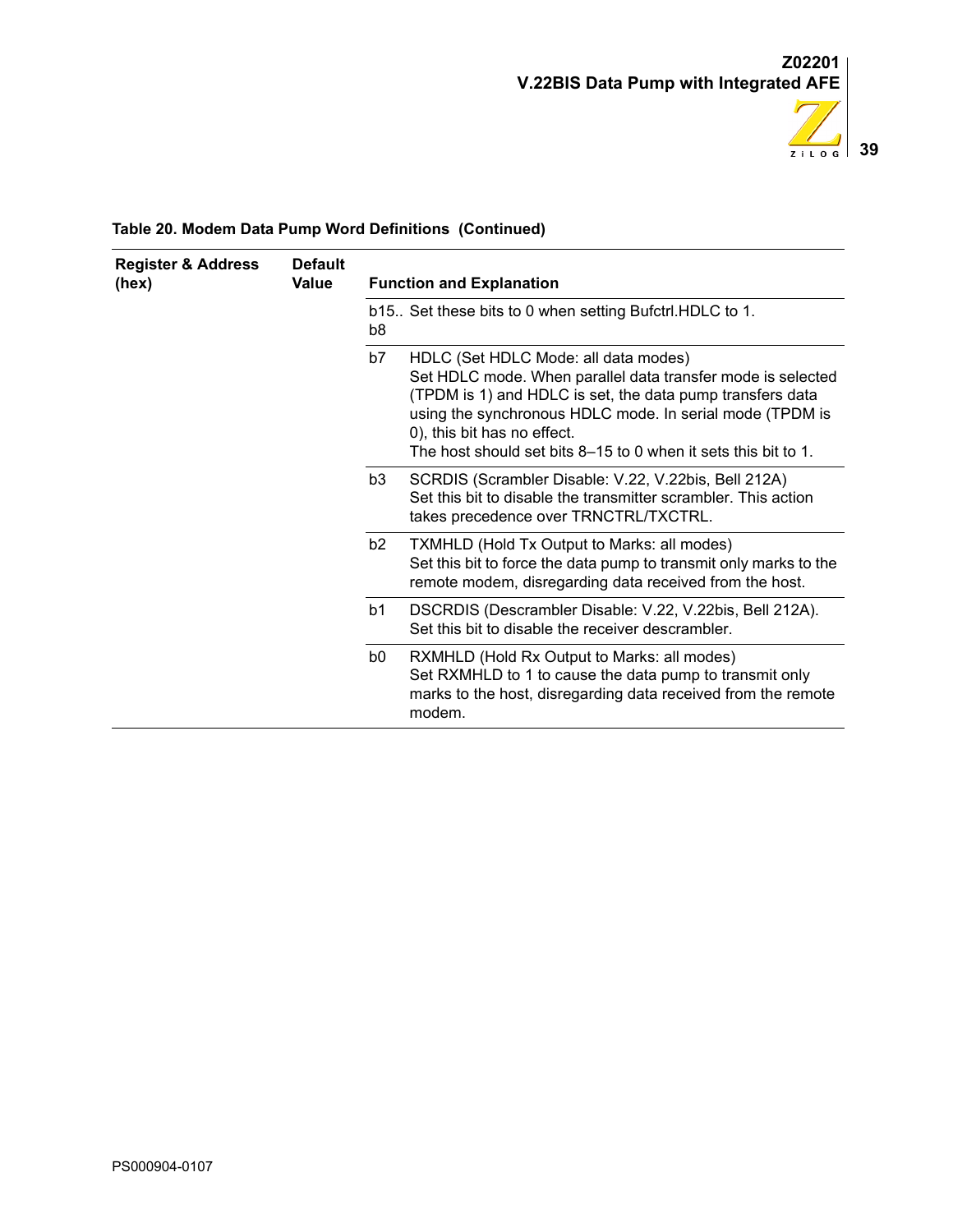

| <b>Register &amp; Address</b><br>(hex) |      | <b>Default</b><br>Value | <b>Function and Explanation</b>                                                                                                     |
|----------------------------------------|------|-------------------------|-------------------------------------------------------------------------------------------------------------------------------------|
| <b>ToneStatus</b>                      | 01FC | 080h                    | <b>Biquad Tone Detector Control and Status, Dial Control</b><br>The data pump sets this location to its default value at any reset. |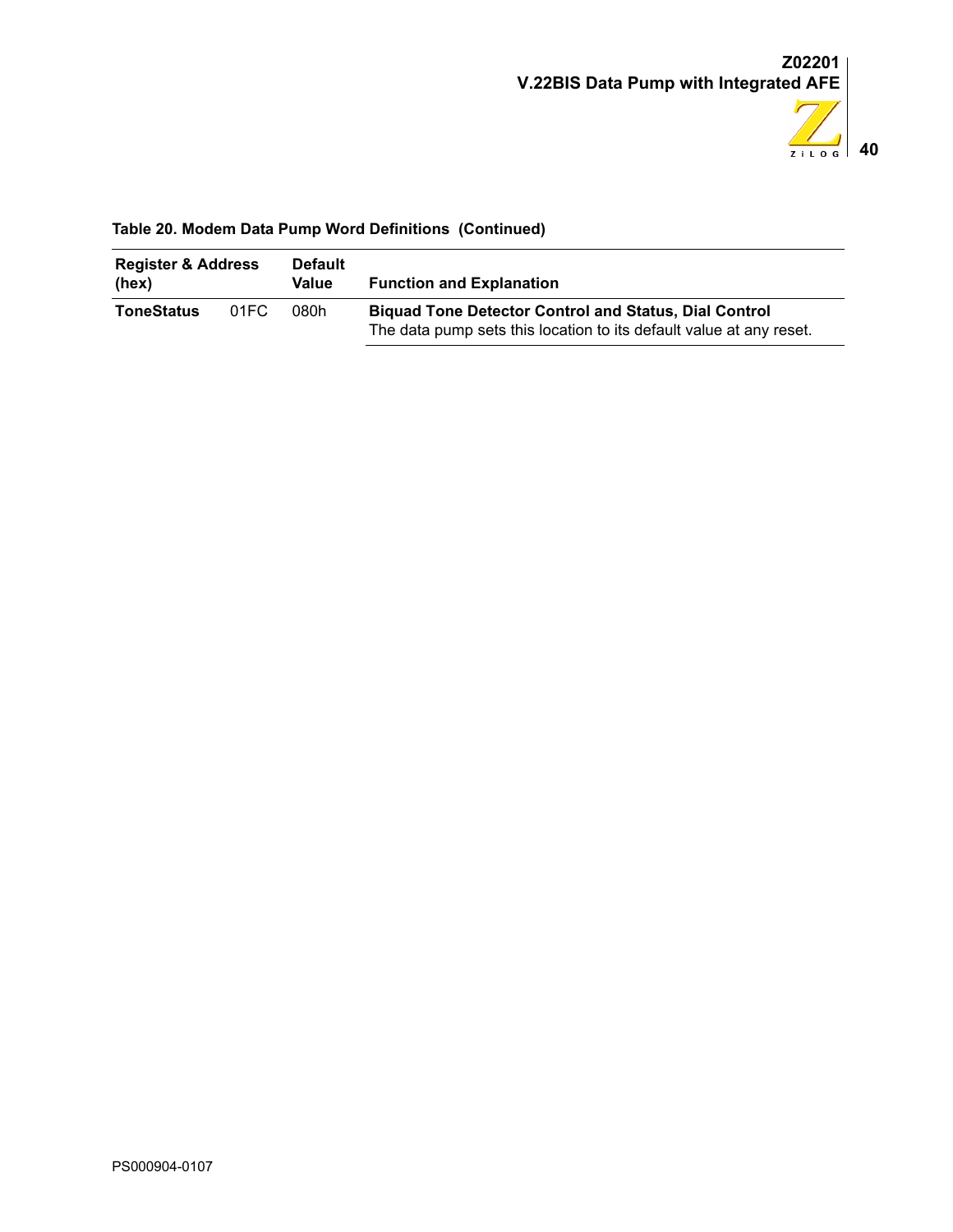

| <b>Register &amp; Address</b> | <b>Default</b> |                       |                                 |                                                                                                                                                                                                                                                                                          |
|-------------------------------|----------------|-----------------------|---------------------------------|------------------------------------------------------------------------------------------------------------------------------------------------------------------------------------------------------------------------------------------------------------------------------------------|
| (hex)                         | <b>Value</b>   |                       | <b>Function and Explanation</b> |                                                                                                                                                                                                                                                                                          |
|                               |                | <b>b15</b>            | detected if this bit is set.    | <b>TONEA (Tone A Detected)</b><br>The tone frequency programmed in biquad detector A is                                                                                                                                                                                                  |
|                               |                | b14                   | detected if this bit is set.    | <b>TONEB</b> (Tone B Detected)<br>The tone frequency programmed in biquad detector B is                                                                                                                                                                                                  |
|                               |                |                       |                                 | b13 Cascade Biquad Tone Detectors A & B<br>The two 4th-order biquad tone detectors can be cascaded to<br>form a single 8th-order biquad tone detector if this bit is set by<br>the host. The result of the cascaded biquad tone detector is<br>available in ToneStatus, bit 15.          |
|                               |                | b7                    |                                 | TONEDIAL (Use DTMF to Dial)<br>This bit causes the data pump to use DTMF tone dialing when<br>in dialing mode (Config register, bits 0-6 (MODE) is 3).                                                                                                                                   |
|                               |                | b <sub>5</sub>        |                                 | SQRDIS (Squarer Disable)<br>Set SQRDIS to 1 to cause the data pump to provide the output<br>of biquad detector A directly to the input of biquad detector B,<br>without first squaring it. SQRDIS is valid only when the biquad<br>tone detectors are cascaded (see ToneStatus, bit 13). |
|                               |                | b4                    | dialing is used.                | TIMEDIAL (Timed Dialing)<br>Set TIMEDIAL to 1 to cause the data pump to generate timed<br>DTMF tones or pulse dialing. If TIMEDIAL to 0, continuous                                                                                                                                      |
|                               |                | b0—<br>b <sub>3</sub> |                                 | DIAL DIGIT The DTMF digit to be dialed is set here before<br>Config is set for DTMF transmit. See the table below to<br>determine how to set this parameter. For pulse dialing, only<br>digits 0 through 9 are valid:                                                                    |
|                               |                |                       | <b>Digit</b>                    | Value                                                                                                                                                                                                                                                                                    |
|                               |                |                       | 0                               | 0                                                                                                                                                                                                                                                                                        |
|                               |                |                       | 1                               | 1                                                                                                                                                                                                                                                                                        |
|                               |                |                       | $\overline{c}$                  | $\overline{2}$                                                                                                                                                                                                                                                                           |
|                               |                |                       | 3                               | 3                                                                                                                                                                                                                                                                                        |
|                               |                |                       | $\overline{\mathbf{4}}$         | 4                                                                                                                                                                                                                                                                                        |
|                               |                |                       | 5                               | 5                                                                                                                                                                                                                                                                                        |
|                               |                |                       | 6                               | 6                                                                                                                                                                                                                                                                                        |
|                               |                |                       | $\overline{7}$                  | $\overline{7}$                                                                                                                                                                                                                                                                           |
|                               |                |                       | 8                               | 8                                                                                                                                                                                                                                                                                        |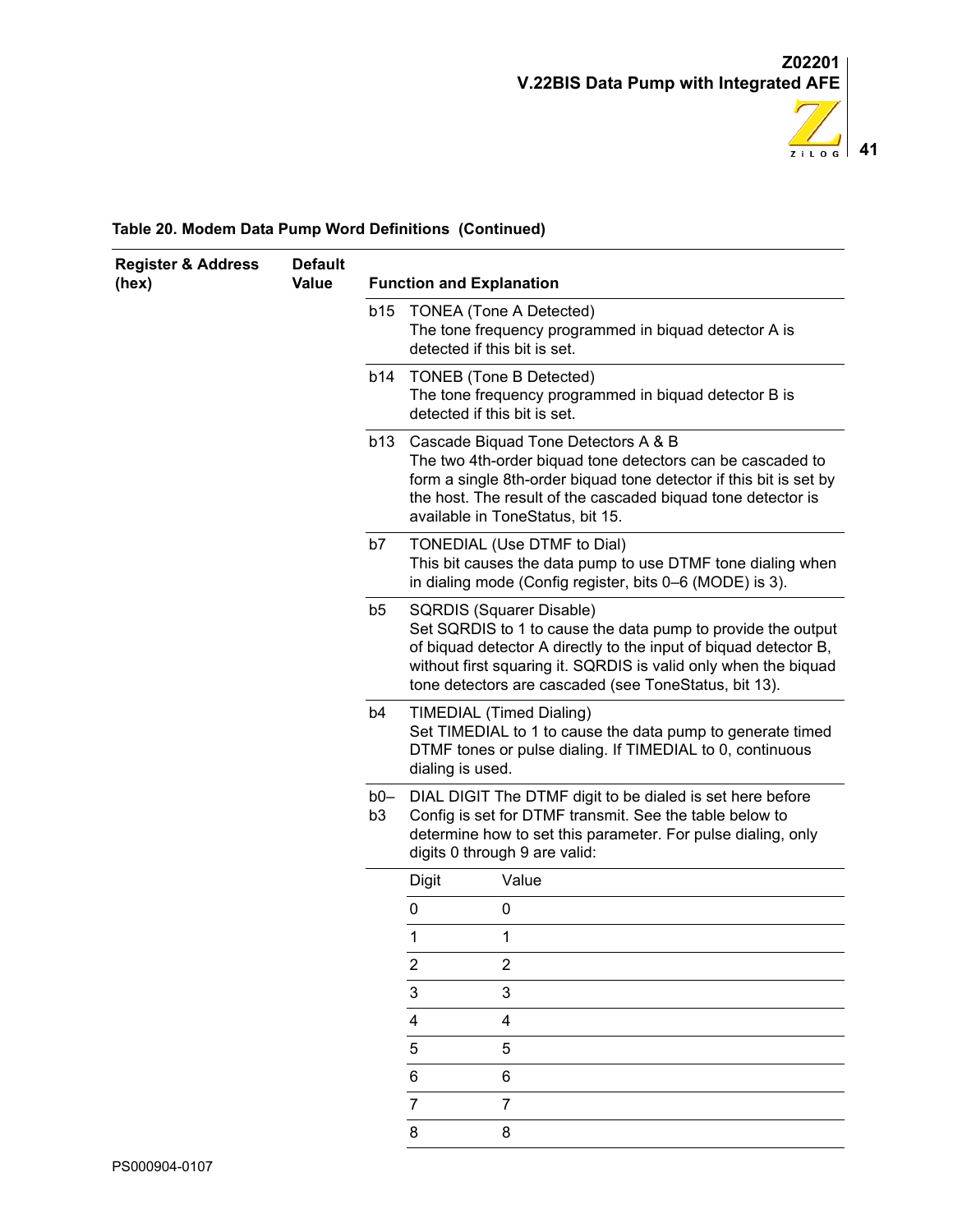

| <b>Register &amp; Address</b><br>(hex) |            | <b>Default</b><br><b>Value</b> |                                                                                                                                                                                                               | <b>Function and Explanation</b>                                                                                                                                                                                                                                                                                                                                               |
|----------------------------------------|------------|--------------------------------|---------------------------------------------------------------------------------------------------------------------------------------------------------------------------------------------------------------|-------------------------------------------------------------------------------------------------------------------------------------------------------------------------------------------------------------------------------------------------------------------------------------------------------------------------------------------------------------------------------|
| <b>Dpctrl</b>                          | 01FA<br>0H |                                |                                                                                                                                                                                                               | Data Pump Miscellaneous Controls<br>Do not modify this location during automatic handshake or retrain.<br>The data pump sets this location to its default value at any reset.                                                                                                                                                                                                 |
|                                        |            |                                | b15                                                                                                                                                                                                           | <b>TXSQLCH (Squelch Transmitter: all modes)</b>                                                                                                                                                                                                                                                                                                                               |
|                                        |            |                                | b14                                                                                                                                                                                                           | AGCFRZ (Freeze Autogain Control: V.22/V.22bis/Bell 212A)<br>Set to 1 to freeze AGC adaptation.                                                                                                                                                                                                                                                                                |
|                                        |            |                                | b13                                                                                                                                                                                                           | Reserved for Internal Use<br>Set to 0 when Dpctrl is written by the host.                                                                                                                                                                                                                                                                                                     |
|                                        |            |                                | <b>b12</b>                                                                                                                                                                                                    | Reserved for Internal Use<br>Set to 0 when Dpctrl is written by the host.                                                                                                                                                                                                                                                                                                     |
|                                        |            |                                | 11                                                                                                                                                                                                            | b10– LEQTYPE (Link Equalizer Type) Set LEQTYPE to 0 for a flat<br>line equalizer, or LEQTYPE to 1 for a 3002 line equalizer.                                                                                                                                                                                                                                                  |
|                                        |            |                                | b9                                                                                                                                                                                                            | GTEN (Guard Tone Enable: V.22/V.22bis/Bell 212A)<br>This bit controls if a V.22/V.22bis/Bell 212A link has a guard<br>tone or not. If ia guard tone is set, the tone is transmitted along<br>with the carrier. This bit must not be enabled in modes other<br>than V.22, V.22bis, and Bell 212A. This bit must be set prior to<br>selecting the mode in the Config. register. |
|                                        |            | b8                             | GTSEL (Guard Tone Select: V.22/V.22bis/Bell212A)<br>This bit selects the guard tone frequency: 0 is 550 Hz, and 1 is<br>1800 Hz. This bit must be set prior to selecting the mode in the<br>Config. register. |                                                                                                                                                                                                                                                                                                                                                                               |
|                                        |            | b4                             | EQE (EQMIev > EQMMaxThresh: V.22, V.22bis, BELL<br>212A)-The data pump sets EQE to 1 when EQMIev exceeds<br>the threshold set in EQMMaxThresh.                                                                |                                                                                                                                                                                                                                                                                                                                                                               |
|                                        |            | b <sub>3</sub>                 | EQFRZ (Freeze Equalizer: all modes)<br>Set to 1 to freeze adaptive equalizer (AEQ) adaptation. AEQ<br>coefficients are lost when a mode change (in the Config.<br>register) occurs.                           |                                                                                                                                                                                                                                                                                                                                                                               |
|                                        |            |                                | b2                                                                                                                                                                                                            | TSPACE (Select T-spaced vs. T/2-spaced Equalizer)<br>This bit, when set, selects a T-spaced AEQ. When reset, it<br>selects a T/2 spaced AEQ. V.22/V.22bis/Bell 212A modes<br>always use a T/2-spaced equalizer.                                                                                                                                                               |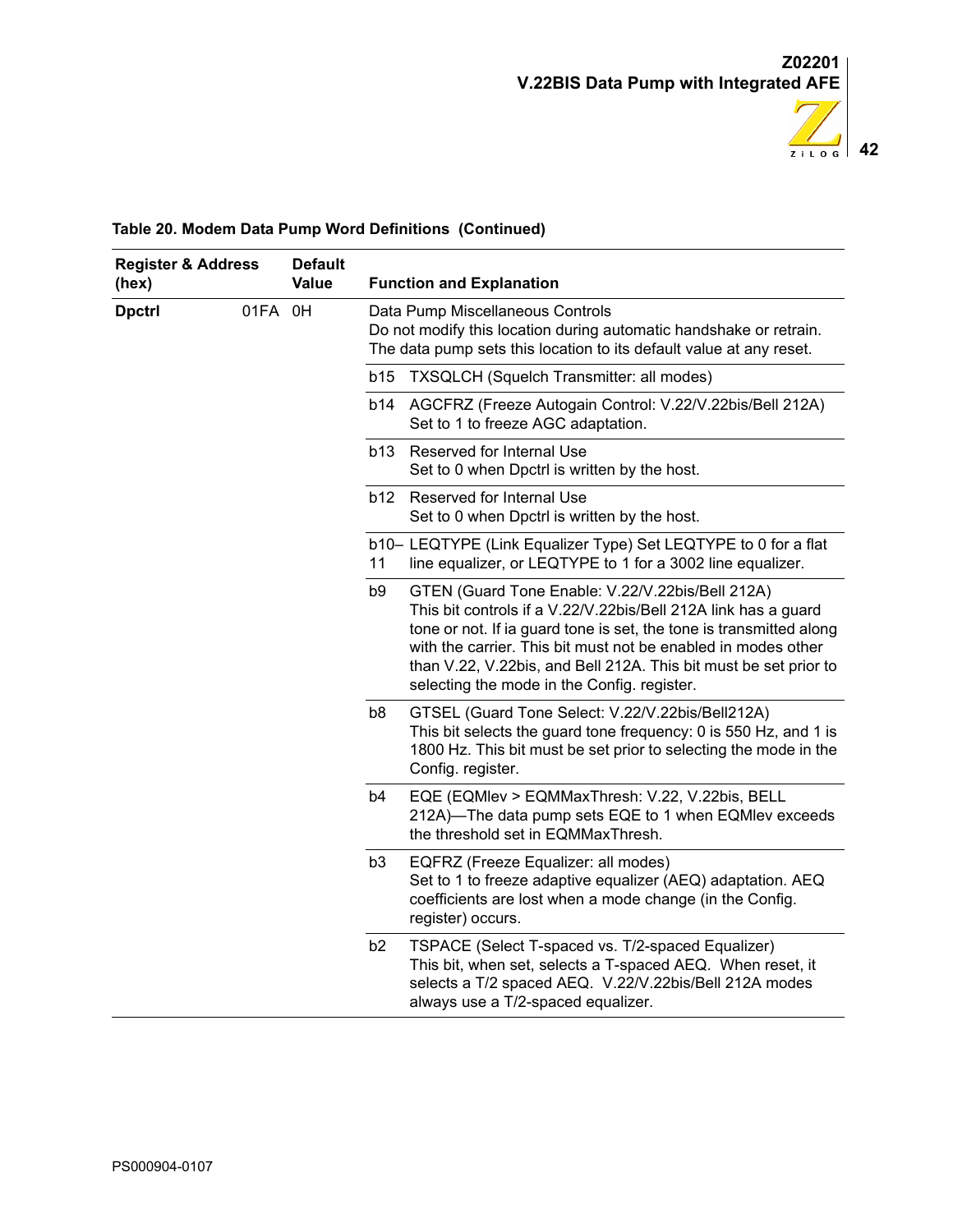

| <b>Register &amp; Address</b><br>(hex) |     | <b>Default</b><br>Value | <b>Function and Explanation</b>                                                                                                                                                                                                                                                                                                                                                                                                                                                                                                                                                                                                       |  |
|----------------------------------------|-----|-------------------------|---------------------------------------------------------------------------------------------------------------------------------------------------------------------------------------------------------------------------------------------------------------------------------------------------------------------------------------------------------------------------------------------------------------------------------------------------------------------------------------------------------------------------------------------------------------------------------------------------------------------------------------|--|
| <b>MStatus</b>                         | 01F | 0H                      | Modem Control and Status                                                                                                                                                                                                                                                                                                                                                                                                                                                                                                                                                                                                              |  |
|                                        |     |                         | <b>b11</b><br>RETRAIN (Force a Retrain: V.22bis)<br>When set, this bit forces a retrain if the data pump has a<br>V.22bis connection. The CDET (Register 5 bit 1) bit is set to 0<br>when the retrain begins. The CDET bit is set to 1 when the<br>retrain is complete. The data pump sets RETRAIN to 0 when<br>the retrain procedure begins and when the host sets Config<br>register, bits 0–6 (MODE) to any data mode.                                                                                                                                                                                                             |  |
|                                        |     |                         | b2<br>OFFHOOK (Enable Off-Hook Relay)<br>The data pump sets the OH signal to the inverted value of this<br>bit. For example, when OFFHOOK is 1, the data pump sets OH<br>Low. When OH is Low, the off-hook relay closes for the signal<br>from the telephone line to be presented to the data pump.<br>The data pump sets OFFHOOK to 1 when the host sets Config<br>register, bits 0-6 (MODE) to 3 (dial), or to any data mode. The<br>data pump sets OFFHOOK to 0 at any reset.<br>Modify OFFHOOK only when Config register, bits 0–6 (MODE)<br>is set to 0 (STANDBY) to avoid interference with the data<br>pump's use of this bit. |  |
| EQM MaxThresh 01F6 400H                |     |                         | <b>EQM Maximum Threshold</b>                                                                                                                                                                                                                                                                                                                                                                                                                                                                                                                                                                                                          |  |
|                                        |     |                         | The upper acceptable limit for the Eye Quality Monitor (EQM). During<br>V.22, V.22bis or Bell 212A data mode, the EQMIev exceeds<br>EQMMaxThresh, and the data pump sets Dpctrl, bit 4 (EQE) to 1.<br>The data pump sets this location to its default value at any reset.<br>Changes in value take effect at the end of the next baud period.                                                                                                                                                                                                                                                                                         |  |
| RLSDOffThresh 01F5 -48 dBm             |     |                         | Received Line Signal Detect OFF Threshold                                                                                                                                                                                                                                                                                                                                                                                                                                                                                                                                                                                             |  |
| <b>RLSDOnThresh</b>                    |     | 01F4 -43 dBm            | Received Line Signal Detect ON Threshold                                                                                                                                                                                                                                                                                                                                                                                                                                                                                                                                                                                              |  |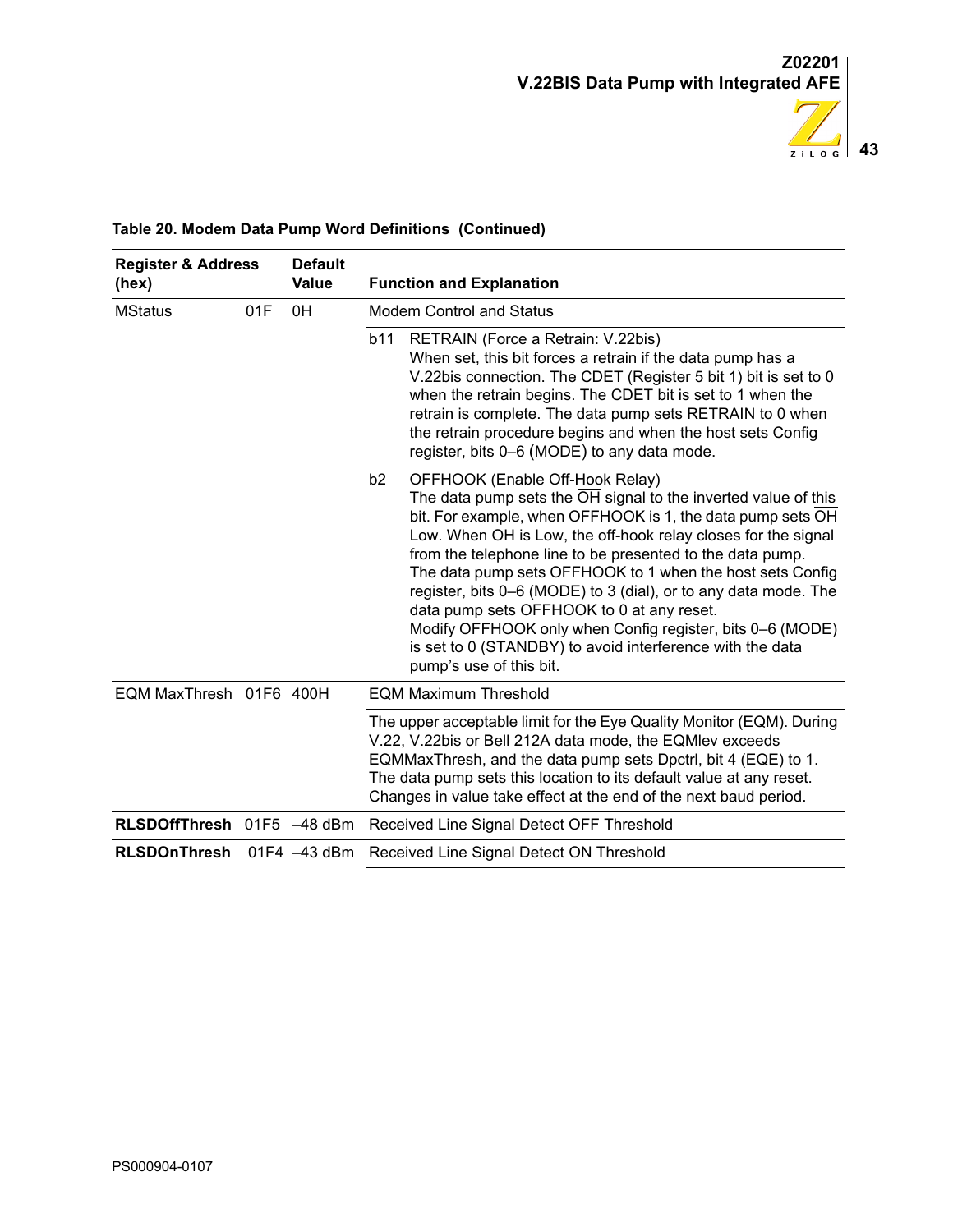

| <b>Register &amp; Address</b><br><b>Default</b><br>Value<br>(hex) |                                                                                                                                                                                                                                                                                                                                                                                                                                                                                                                                                                                                      | <b>Function and Explanation</b>                                                                                                 |
|-------------------------------------------------------------------|------------------------------------------------------------------------------------------------------------------------------------------------------------------------------------------------------------------------------------------------------------------------------------------------------------------------------------------------------------------------------------------------------------------------------------------------------------------------------------------------------------------------------------------------------------------------------------------------------|---------------------------------------------------------------------------------------------------------------------------------|
|                                                                   | This register represents the upper and lower thresholds of the<br>received telephone line energy. If Reg5, bit 1 (CDET) to 1, and the<br>telephone line energy falls below RLSDOffThresh, the data pump<br>sets Reg5, bit 1 (CDET) to 0. If Reg5, bit 1 (CDET) is 1 and the<br>telephone line energy rises above RLSDOnThresh the data pump<br>sets Reg5, bit 1 (CDET) to 1. These thresholds stabilize Reg5, bit 1<br>(CDET) by hysteresis when RLSDOffThresh is set to a lower value<br>than RLSDOnThresh. Use the following formula when thresh is<br>specified in dBm and is less or equal to 0: |                                                                                                                                 |
|                                                                   |                                                                                                                                                                                                                                                                                                                                                                                                                                                                                                                                                                                                      | $RLSDval = 10^{(power)/20}30(32767)$                                                                                            |
|                                                                   |                                                                                                                                                                                                                                                                                                                                                                                                                                                                                                                                                                                                      | The data pump sets this location to its default value at any reset.<br>Changes in value take effect after the next baud period. |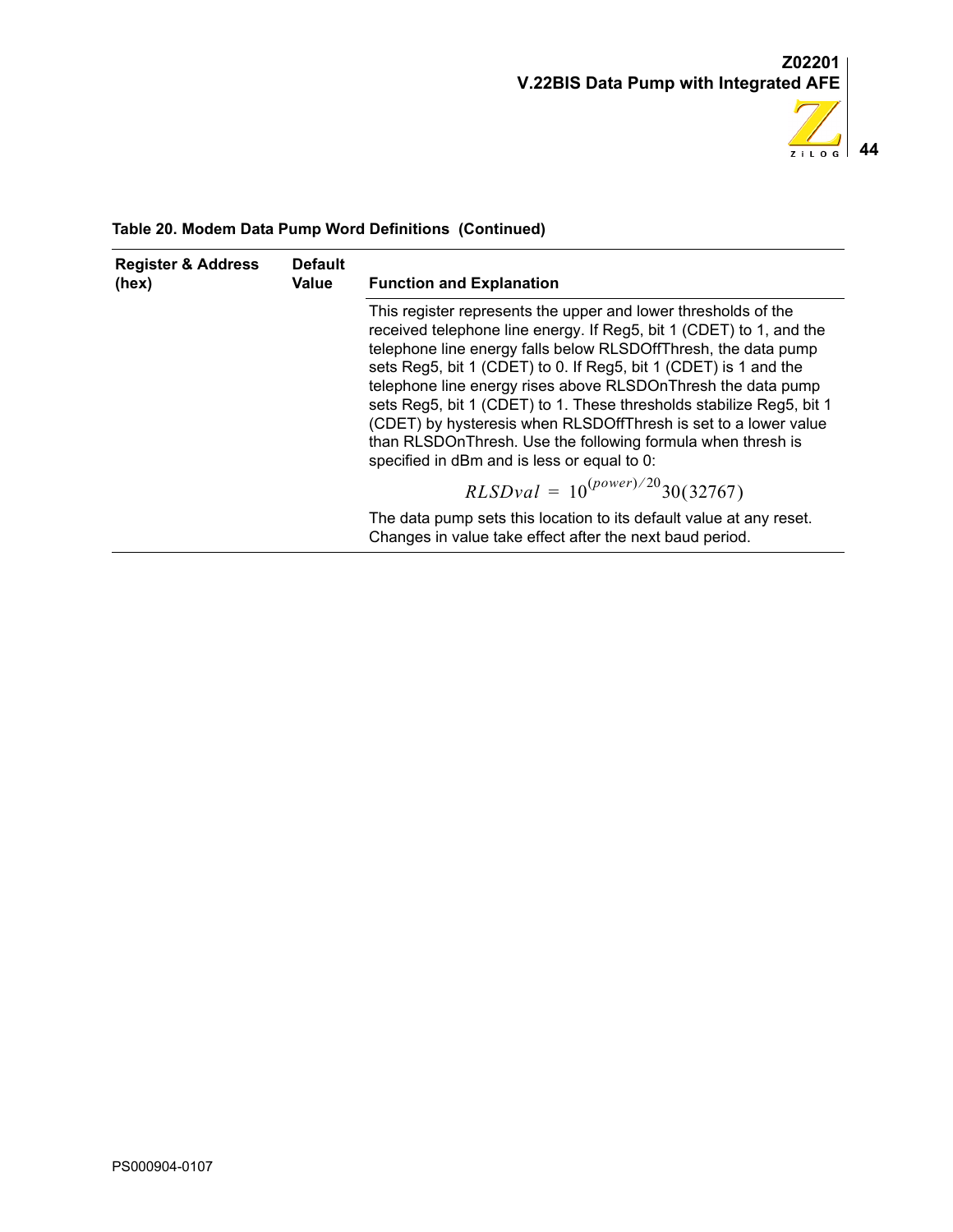

| <b>Default</b><br><b>Register &amp; Address</b><br>Value<br>(hex) |                  |  | <b>Function and Explanation</b>                                                                                                                                                                  |    |                         |  |  |
|-------------------------------------------------------------------|------------------|--|--------------------------------------------------------------------------------------------------------------------------------------------------------------------------------------------------|----|-------------------------|--|--|
| <b>CONN_Mode</b>                                                  | 01F <sub>0</sub> |  | <b>Connection Mode Register</b>                                                                                                                                                                  |    |                         |  |  |
|                                                                   |                  |  | This RAM location reports the connection type and speed<br>established after handshake is completed. The values for this<br>location are the same as those for Config register, bits 0–6 (MODE): |    |                         |  |  |
|                                                                   |                  |  | Value<br>Data mode specified                                                                                                                                                                     |    |                         |  |  |
|                                                                   |                  |  | 8                                                                                                                                                                                                |    | V.22bis 2400 bps mode   |  |  |
|                                                                   |                  |  |                                                                                                                                                                                                  | 9  | V.22 1200 bps mode      |  |  |
|                                                                   |                  |  |                                                                                                                                                                                                  | B  | Bell 212A 1200 bps mode |  |  |
|                                                                   |                  |  |                                                                                                                                                                                                  | 10 | V.21 300 bps mode       |  |  |
|                                                                   |                  |  | 11<br>Bell 103 300 bps mode<br>13<br>V.23 1200 bps Tx/75 bps Rx mode                                                                                                                             |    |                         |  |  |
|                                                                   |                  |  |                                                                                                                                                                                                  |    |                         |  |  |
|                                                                   |                  |  | 14<br>V.23 75 bps Tx/1200 bps Rx mode                                                                                                                                                            |    |                         |  |  |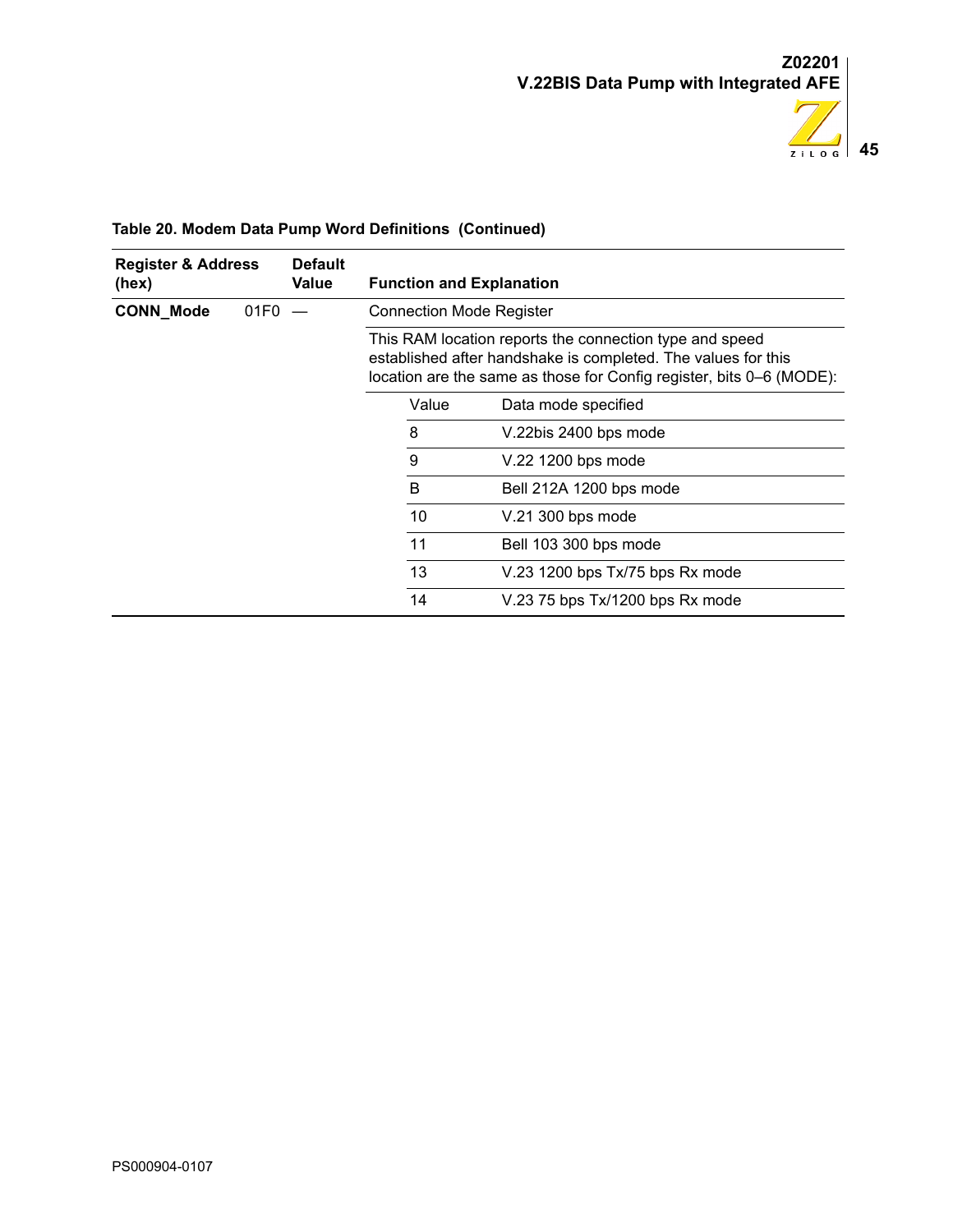

| (hex)        | <b>Register &amp; Address</b> | <b>Default</b><br>Value | <b>Function and Explanation</b>                                                                                                                    |        |             |       |                                                                                                                                                                                                                                                                                                                                                                                               |                                                                                                                                                                                                                                                                                                                                                                                                                                                                                                                                                                                                                                                                |  |
|--------------|-------------------------------|-------------------------|----------------------------------------------------------------------------------------------------------------------------------------------------|--------|-------------|-------|-----------------------------------------------------------------------------------------------------------------------------------------------------------------------------------------------------------------------------------------------------------------------------------------------------------------------------------------------------------------------------------------------|----------------------------------------------------------------------------------------------------------------------------------------------------------------------------------------------------------------------------------------------------------------------------------------------------------------------------------------------------------------------------------------------------------------------------------------------------------------------------------------------------------------------------------------------------------------------------------------------------------------------------------------------------------------|--|
| <b>Notch</b> | 01A2-1A6 below                |                         | <b>Notch Filter Coefficients</b>                                                                                                                   |        |             |       |                                                                                                                                                                                                                                                                                                                                                                                               |                                                                                                                                                                                                                                                                                                                                                                                                                                                                                                                                                                                                                                                                |  |
|              |                               |                         | information.<br>and detection of tones.<br>0-6 (MODE) is 4.<br>$r =$ pole radius (0£r<1), 0.9 is recommended<br>$a = (1-2rcos(q)+r^2)/(2-2cos(q))$ |        |             |       | transmission and detection of tones (Config register, bits 0-6<br>Transmission and Detection of Tones on page 56 for more<br>The default values for these locations are 0, 0, 0, 0, and 0x4000<br>these locations to their default values when the host sets Config<br>To calculate the coefficients to remove a frequency f from the<br>received signal, use these following formulae where, | These RAM locations contain the notch filter coefficients. The notch<br>filter is a biquad section (2nd-order IIR) used during simultaneous<br>(MODE) is 4) to remove a single transmitted tone from the received<br>signal used by the tone detectors. See the section Simultaneous<br>respectively. The default values cause the notch filter to not modify<br>the received signal used by the tone detectors. The data pump sets<br>register, bits 0–6 (MODE) to 4 to begin simultaneous transmission<br>The host must not modify these locations unless Config register, bits<br>$q = 2pf/9600$ , <b>f</b> is the frequency (Hz) to be removed, (0£f<4800) |  |
|              |                               |                         | <b>Location</b>                                                                                                                                    |        | Ox1A2 Ox1A3 | 0x1A4 | 0x1A5                                                                                                                                                                                                                                                                                                                                                                                         | 0x1A6                                                                                                                                                                                                                                                                                                                                                                                                                                                                                                                                                                                                                                                          |  |
|              |                               |                         | Name                                                                                                                                               | b2     | b1          | a3    | a2                                                                                                                                                                                                                                                                                                                                                                                            | a1                                                                                                                                                                                                                                                                                                                                                                                                                                                                                                                                                                                                                                                             |  |
|              |                               |                         | <b>Formula</b>                                                                                                                                     | $-r^2$ | 2rcos(q)    | a     | $-2acos(q)$                                                                                                                                                                                                                                                                                                                                                                                   | a                                                                                                                                                                                                                                                                                                                                                                                                                                                                                                                                                                                                                                                              |  |
|              |                               |                         | becomes -32,766 (0x8002).<br>and zero frequencies of f Hz.<br>detected by the discrete tone detectors.                                             |        |             |       | The cosine function is calculated in radians, not degrees.                                                                                                                                                                                                                                                                                                                                    | Before writing the coefficients to data pump RAM, convert them to<br>the format used by the data pump by multiplying each coefficient by<br>16,383, and round to the nearest 16-bit signed integer. For example,<br>2.0 becomes 32,766 (0x7FFE), -1.0 becomes -16,383 (0xC001), -2.0<br>These formulae determine the coefficients of a biquad section with<br>symmetric zeroes, a zero radius of 1.0, a pole radius of r, and pole<br>See Simultaneous Transmission and Detection of Tones on page -56<br>for more detail and notch filter coefficients for the default frequencies                                                                            |  |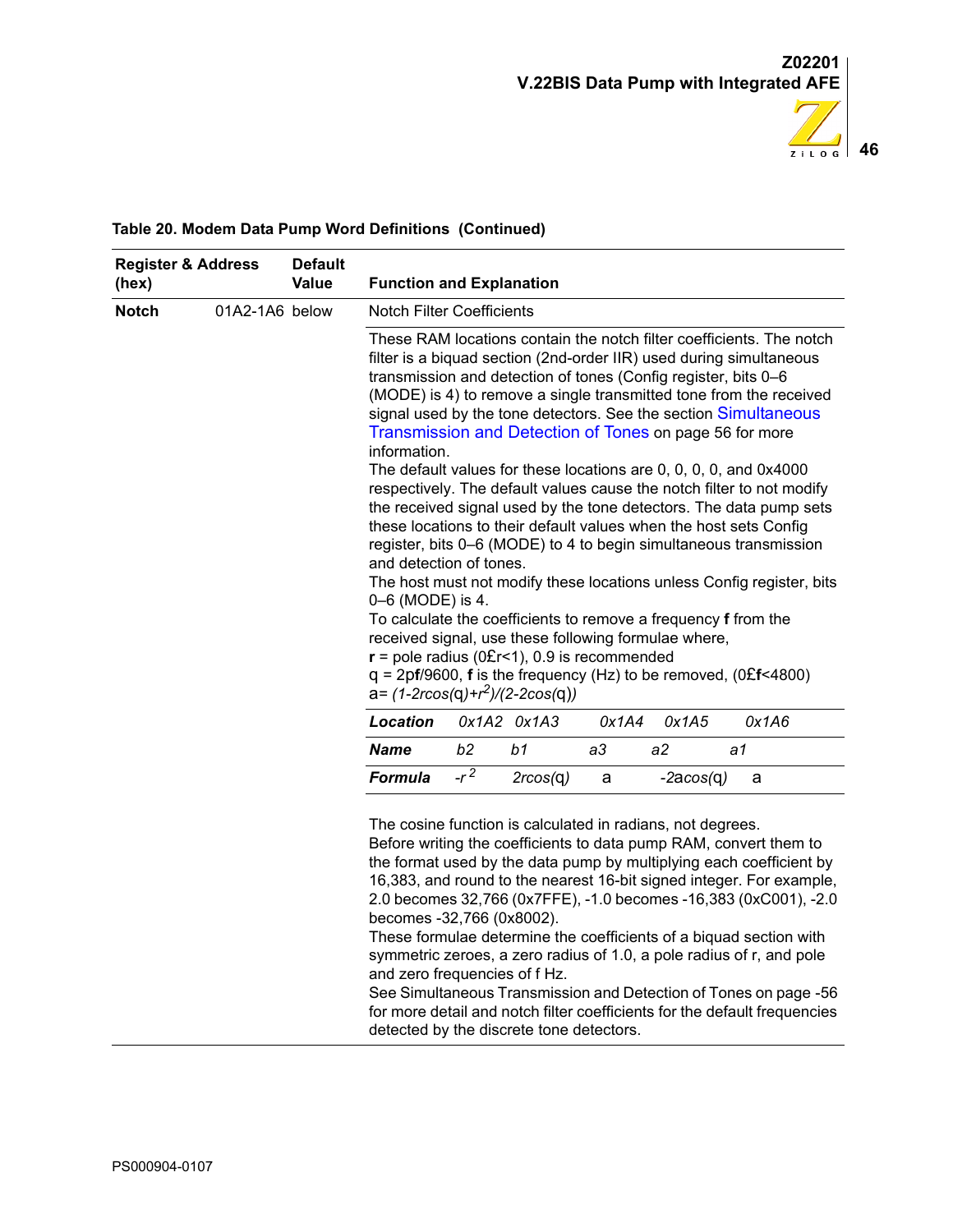

| <b>Register &amp; Address</b><br>(hex) |          | <b>Default</b><br><b>Value</b> | <b>Function and Explanation</b>                                                                                                                                                                                                                                                                                                                                                                                                                                 |  |  |  |
|----------------------------------------|----------|--------------------------------|-----------------------------------------------------------------------------------------------------------------------------------------------------------------------------------------------------------------------------------------------------------------------------------------------------------------------------------------------------------------------------------------------------------------------------------------------------------------|--|--|--|
| <b>DTMFh</b> lev                       |          | $01A1 - 6$ dBm                 | DTMF Transmit Level - High Band                                                                                                                                                                                                                                                                                                                                                                                                                                 |  |  |  |
| DTMFI_lev                              |          | 01A0 -9 dBm                    | DTMF Transmit Level - Low Band                                                                                                                                                                                                                                                                                                                                                                                                                                  |  |  |  |
|                                        |          |                                | These are the transmit levels for the DTMF low band (DTMFI_lev)<br>and DTMF high band (DTMFh_lev) frequencies. The levels are set<br>by the following formula where lev is specified in dBm and less or<br>equal to 0:                                                                                                                                                                                                                                          |  |  |  |
|                                        |          |                                | $DTMFlev = 10^{(lev)/20} \cdot 32767$                                                                                                                                                                                                                                                                                                                                                                                                                           |  |  |  |
|                                        |          |                                | Change in value takes effect in 0.1 msec. The data pump sets these<br>locations to their default values at any reset.                                                                                                                                                                                                                                                                                                                                           |  |  |  |
| <b>ToneGenA</b>                        | $0191 -$ |                                | Tone Generator A                                                                                                                                                                                                                                                                                                                                                                                                                                                |  |  |  |
| ToneGenB                               | $0196 -$ |                                | Tone Generator B                                                                                                                                                                                                                                                                                                                                                                                                                                                |  |  |  |
|                                        |          |                                | The data pump has two independent tone generators, each<br>simultaneously generating a pure tone with its own transmit level<br>when Config register, bits 0–6 (MODE) is 1 (transmit tones). The<br>outputs of the tone generators are mixed together. The generated<br>frequencies are set by writing a coefficient to location ToneGenA or<br>ToneGenB. The coefficient is defined as the following: where f is the<br>frequency of the tone to be generated: |  |  |  |
|                                        |          |                                | $coeff_{x} = \frac{2\pi \cdot f}{9600} \cdot 4096$                                                                                                                                                                                                                                                                                                                                                                                                              |  |  |  |
|                                        |          |                                | The transmit levels for tone generators A and B are set in locations<br>DTMFI lev and DTMFh lev, respectively. See "Transmitting Tones"<br>for more information including a description of setting the tone<br>transmission levels.                                                                                                                                                                                                                             |  |  |  |
| <b>TxLevel</b>                         | 0185     | $-10$ dBm                      | <b>Transmit Power Level</b>                                                                                                                                                                                                                                                                                                                                                                                                                                     |  |  |  |
|                                        |          |                                | To sets the transmit power level, use the following formula where<br>power is specified in dBm and less than or equal to -6:                                                                                                                                                                                                                                                                                                                                    |  |  |  |
|                                        |          |                                | $TxLevel = 10^{(power)/20} \cdot 2048$                                                                                                                                                                                                                                                                                                                                                                                                                          |  |  |  |
|                                        |          |                                | Change in value takes effect at the end of the baud period.                                                                                                                                                                                                                                                                                                                                                                                                     |  |  |  |
| Seq3Count                              |          | 18E None                       | Dial Timer Inter-Pulse Count<br>See Seq1Count                                                                                                                                                                                                                                                                                                                                                                                                                   |  |  |  |
| Seq2Count                              |          | 18D 95 msec                    | Dial Timer Off Count<br>See Seg1count                                                                                                                                                                                                                                                                                                                                                                                                                           |  |  |  |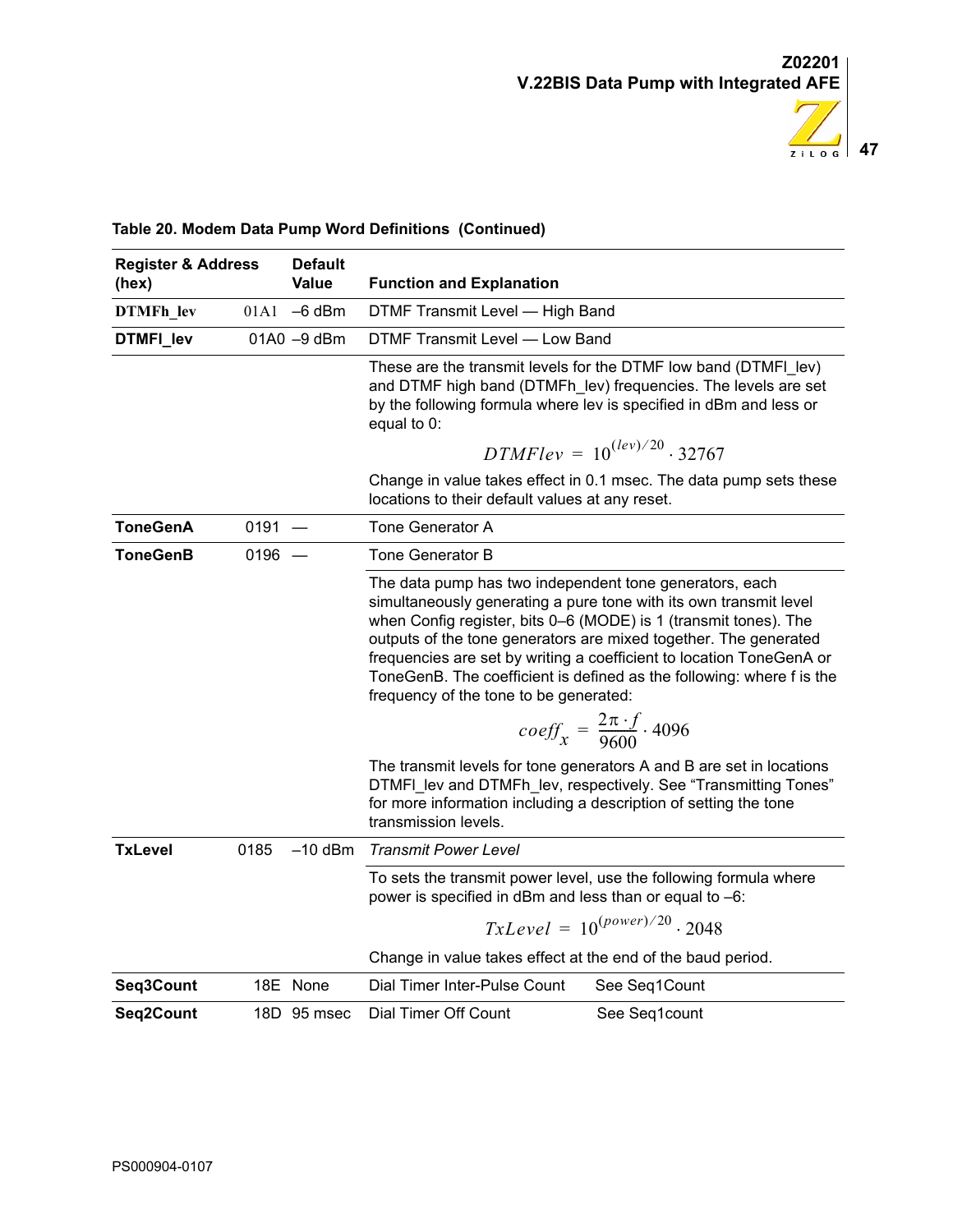

| <b>Register &amp; Address</b><br>(hex)    | <b>Default</b><br><b>Value</b> | <b>Function and Explanation</b>                                                                                                                                                                                                                                                                                                                                                                                                                                                                                                                                     |
|-------------------------------------------|--------------------------------|---------------------------------------------------------------------------------------------------------------------------------------------------------------------------------------------------------------------------------------------------------------------------------------------------------------------------------------------------------------------------------------------------------------------------------------------------------------------------------------------------------------------------------------------------------------------|
| Seq1Count                                 | 18C 95 msec                    | Dial Timer On Count                                                                                                                                                                                                                                                                                                                                                                                                                                                                                                                                                 |
|                                           |                                | Seq1Count, Seq2Count, and Seq3Count are timer counts in units of<br>1/9600 of a second, for DTMF and pulse dialing.<br>For DTMF dialing, Seq1Count is the length of the digit on-time, and<br>Seq2Count is the length of the digit off-time.<br>For pulse dialing, Seq1Count is the length of the break period,<br>Seq2Count is the length of the make period, and Seq3Count is the<br>length of the pause after dialing a digit.<br>The data pump sets these locations to their default values when the<br>host sets Config register, bits 0–6 (MODE) to 3 (dial). |
| <b>Biquad A Coefficients</b><br>0155-015E |                                | <b>Biquad A and B Coefficients</b>                                                                                                                                                                                                                                                                                                                                                                                                                                                                                                                                  |
| <b>Biquad B Coefficients</b><br>015F-0168 |                                | These locations program the frequency range for the biquad tone<br>detectors. The coefficients are in the following order:<br>b2, b1, a3, a2, a1, B2, B1, A3, A2, A1.<br>See the section on Call-Progress Monitoring Using Biquad Tone<br>Detectors on page -54 for more information.                                                                                                                                                                                                                                                                               |
| DTD0-DTD15                                |                                | <b>Tone Detector Coefficients</b>                                                                                                                                                                                                                                                                                                                                                                                                                                                                                                                                   |
| 0145-0154                                 |                                | These locations set the tone detector coefficients for the 16 detectors<br>in the system. The coefficients are set by using the following formula<br>where (2 pi x ftone/9600) is measured in radians:                                                                                                                                                                                                                                                                                                                                                              |
|                                           |                                | $coeff_{cone} = \cos\left(\frac{2\pi \cdot f_{none}}{9600}\right) \cdot 32767$                                                                                                                                                                                                                                                                                                                                                                                                                                                                                      |
|                                           |                                | See "Tone Detectors" for more information.                                                                                                                                                                                                                                                                                                                                                                                                                                                                                                                          |
| 092<br><b>EQMIev</b>                      |                                | Eye Quality Monitor (EQM)                                                                                                                                                                                                                                                                                                                                                                                                                                                                                                                                           |
|                                           |                                | This register provides a measure of line quality during V.22, V.22bis,<br>or Bell 212A, while computing a running average of the mean square<br>error (MSE) of the received point and decision point. When EQMlev<br>exceeds EQMMaxThresh, Dpctrl.EQE is set to 1; otherwise, it is set<br>to $0$ .                                                                                                                                                                                                                                                                 |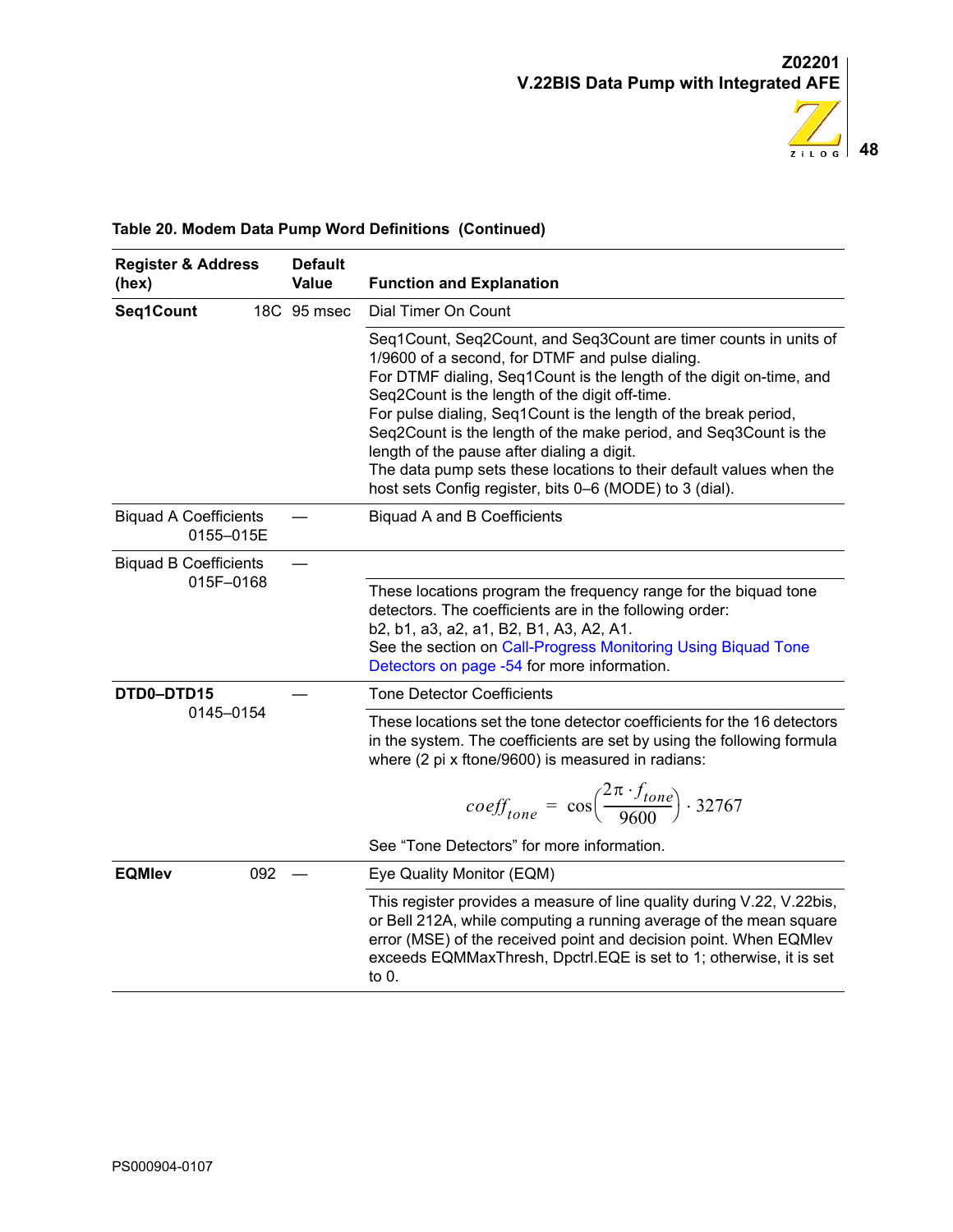

| <b>Register &amp; Address</b><br>(hex)  | <b>Default</b><br>Value | <b>Function and Explanation</b>                                                                                                                                                                                                                                                                          |
|-----------------------------------------|-------------------------|----------------------------------------------------------------------------------------------------------------------------------------------------------------------------------------------------------------------------------------------------------------------------------------------------------|
| <b>BiQuadOffThresh 052</b><br>$-42$ dBm |                         | <b>Biquad Tone Detectors OFF Point</b><br>The data pump sets this location to its default value when Config<br>register, bits 0–6 (MODE) is set to 2 by the host.                                                                                                                                        |
|                                         |                         | This location can be used to set the off point for the Biquad tone<br>detectors. If the power level is below this value, the detector turns off<br>the detection status bit.<br>Use the following formula to set the threshold where the level is in<br>dBm:                                             |
|                                         |                         | <i>Threshold</i> = $10^{(level)/20} \cdot 32767$                                                                                                                                                                                                                                                         |
|                                         |                         | The data pump sets this location to its default value when the host<br>sets Config register, bits 0–6 (MODE)=2 (detect tones).                                                                                                                                                                           |
| BiQuadOnThresh 051 -35 dBm              |                         | <b>Biquad Tone Detectors ON Point</b><br>The data pump sets this location to its default value when Config<br>register, bits 0–6 (MODE) is set to 2 by the host.                                                                                                                                         |
|                                         |                         | This location can be used to set the ON point for the Biquad tone<br>detectors. If the power level is above this value, the detector turns<br>the detection status bit ON.<br>Use the following formula to set the threshold where level is in dBm:                                                      |
|                                         |                         | <i>Threshold</i> = $10^{(level)/20} \cdot 32767$                                                                                                                                                                                                                                                         |
|                                         |                         | The data pump sets this location to its default value when the host<br>sets Config register, bits 0–6 (MODE) is 2 (detect tones).                                                                                                                                                                        |
| DTD0Lev-<br>$26 - 35 -$<br>DTD15Lev     |                         | <b>Discrete Tone Detector Levels</b>                                                                                                                                                                                                                                                                     |
|                                         |                         | These locations represent the tone detector levels when in the Tone<br>Detect mode (Config register, bits 0–6 (MODE) has the value of<br>02h). These areas may be used by the host to determine which tone<br>is dominant if multiple tones are detected. These particular locations<br>have no default. |
| <b>DTDThresh</b>                        | $03 -24$ dBm            | Discrete Tone Detector Threshold                                                                                                                                                                                                                                                                         |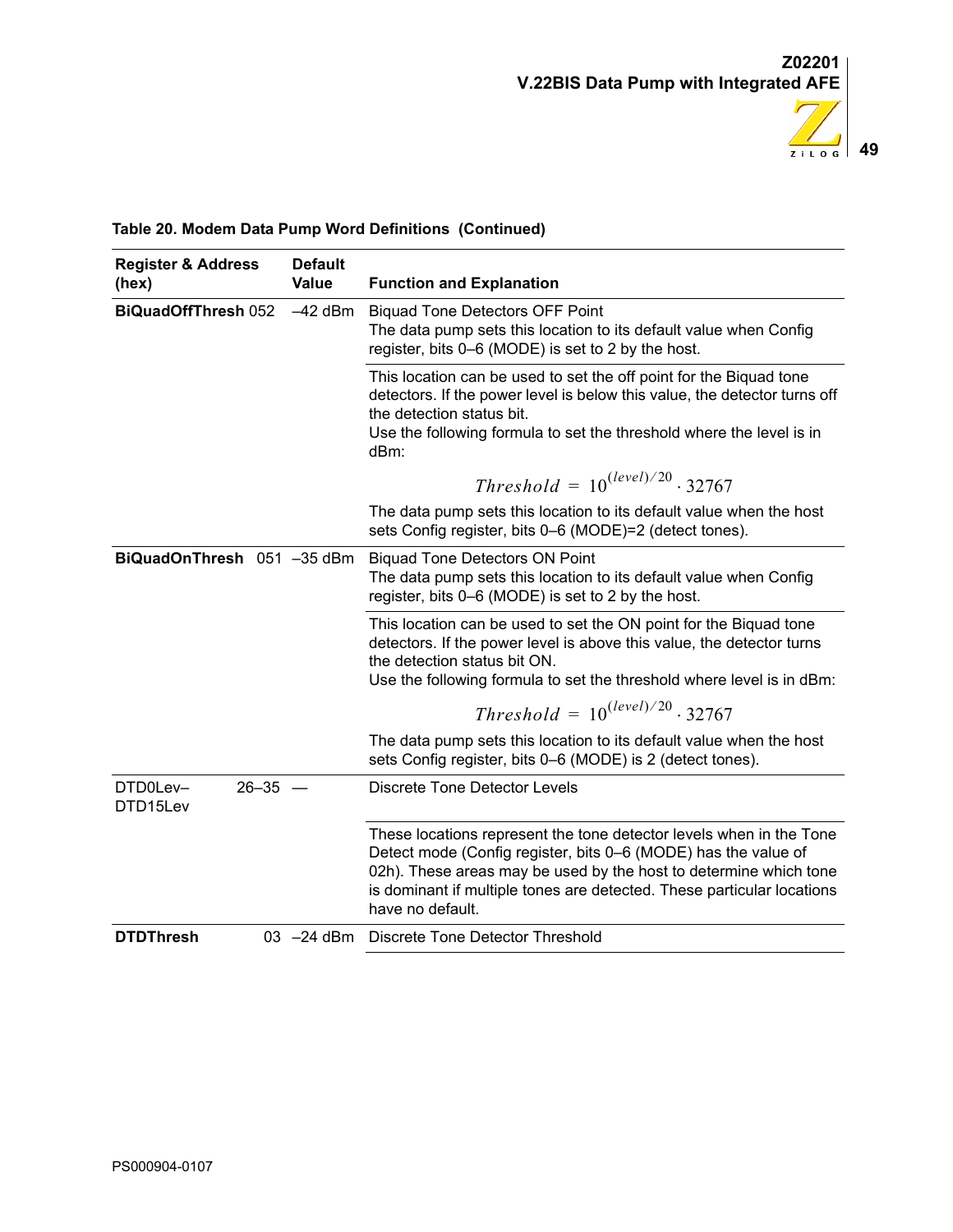

| <b>Register &amp; Address</b><br>(hex) | <b>Default</b><br>Value | <b>Function and Explanation</b>                                                                                                                                                                                                                                                                                                                                                                                                                                                                                                                                                                    |  |  |
|----------------------------------------|-------------------------|----------------------------------------------------------------------------------------------------------------------------------------------------------------------------------------------------------------------------------------------------------------------------------------------------------------------------------------------------------------------------------------------------------------------------------------------------------------------------------------------------------------------------------------------------------------------------------------------------|--|--|
|                                        |                         | This location programs the threshold for all discrete tone detectors.<br>Any signal whose signal strength is above this threshold turns on the<br>detection bit for that tone. Any signal below this threshold turns off<br>the detection bit for that tone. This location can be programmed<br>using the following formula:                                                                                                                                                                                                                                                                       |  |  |
|                                        |                         | <i>Threshold</i> = $10^{(level)/20} \cdot 32767$                                                                                                                                                                                                                                                                                                                                                                                                                                                                                                                                                   |  |  |
|                                        |                         | This location must be programmed after Config register, bits 0–6<br>(MODE) is set to detect tone (02h), because the data pump resets<br>this location to its default when Config register, bits 0–6 (MODE) is<br>set to tone detect mode. See "Tone Detectors" for more information.                                                                                                                                                                                                                                                                                                               |  |  |
| <b>DTDStatus</b>                       | 00                      | Discrete Tone Detector Status                                                                                                                                                                                                                                                                                                                                                                                                                                                                                                                                                                      |  |  |
|                                        |                         | This location contains the status of the tone detectors when in tone<br>detect mode (Config register, bits 0–6 (MODE) is 02h). Bit 0 contains<br>the status of detector 0, bit 1 (the status of detector 1), and so on.<br>This location is only valid when in tone detection mode.<br>The response time of the tone detectors is dependent upon the<br>frequency of the tone being detected and sampling rate of the data<br>pump.<br>When the host sets Config register, bits 0–6 (MODE) to 0<br>(STANDBY), or resets the data pump, the data pump writes its part<br>number into this location. |  |  |

## <span id="page-53-0"></span>**Transmitting Tones**

The data pump has two tone generators, each with their own transmit level. The outputs are mixed together. The frequency of the tones are programmed by writing coefficients to locations TONEGENA and TONEGENB. The transmit levels are programmed by writing values to locations DTMF\_LEV and DTMFH\_LEV. If only one tone is to be transmitted, the other tone generator's transmit level is set to 0 to disable it.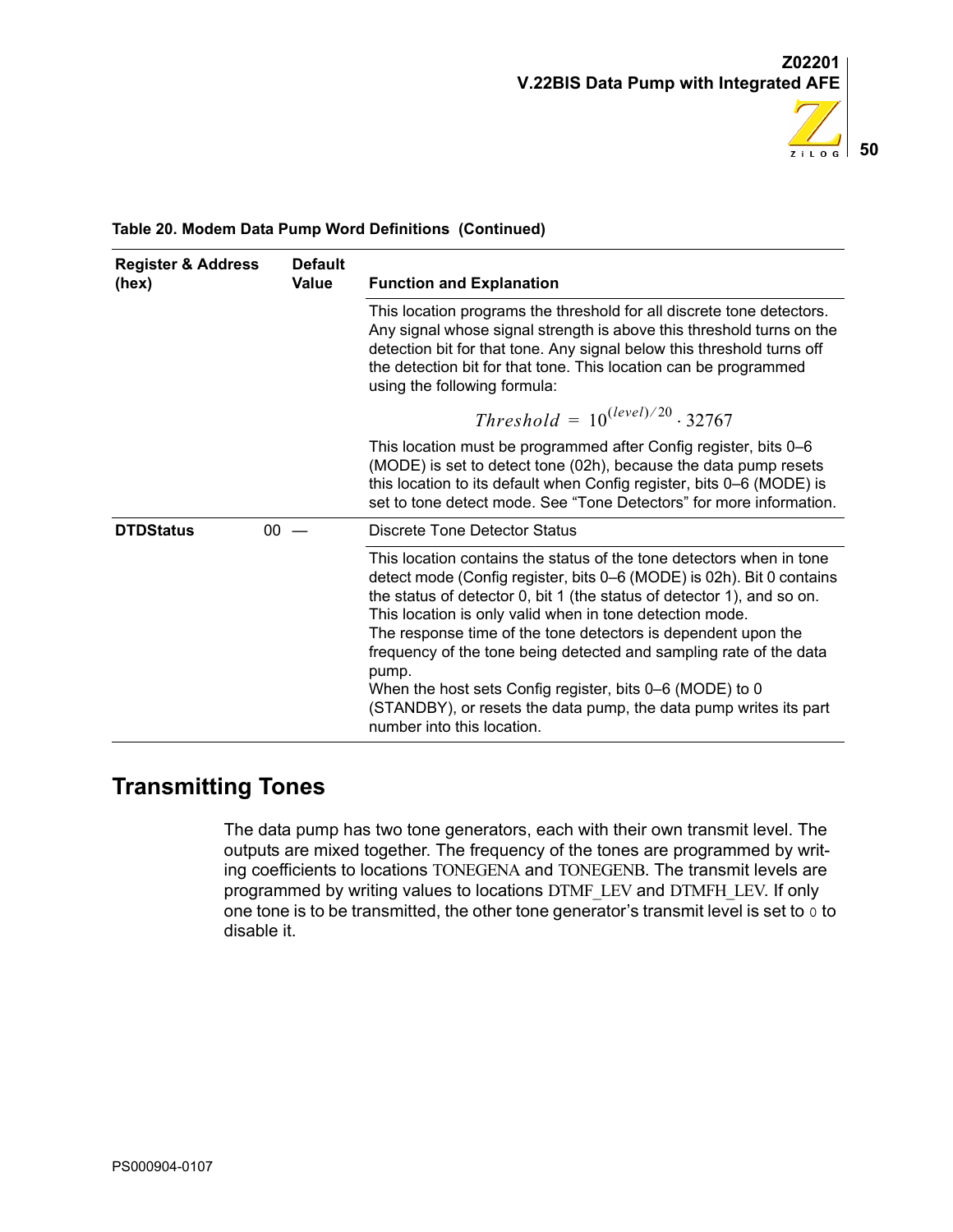



**Figure 10. Transmitting Tones**

For example, to generate a 2100 Hz Answer Tone for 3.3 seconds at –10dBm:

- 1. Set location TONEGENA to 015FEh.
- 2. Set location DTMFL LEV to 0287h.
- 3. Set location DTMFH\_LEV to 0, disabling TONEGENB.
- 4. Set CONFIG register, bits 0–6 (MODE) to 1 (transmit tone).
- 5. Wait 3.3 seconds before setting CONFIG register, bits 0–6 (MODE) to 0 (STANDBY).

## <span id="page-54-0"></span>**Tone Detectors**

There are 16 tone detectors in the data pump. They are programmed by setting up one word for each tone detector. There is one global threshold setting for all 16 tone detectors. The address for the tone detectors are as follows:

- **•** Tone Detector Coefficients—0145–0154h (Tone0–Tone15)
- **•** Tone Detector Receive Levels—026h–035h (DTD0lev–DTD15lev)
- **•** Tone Detector Threshold–03h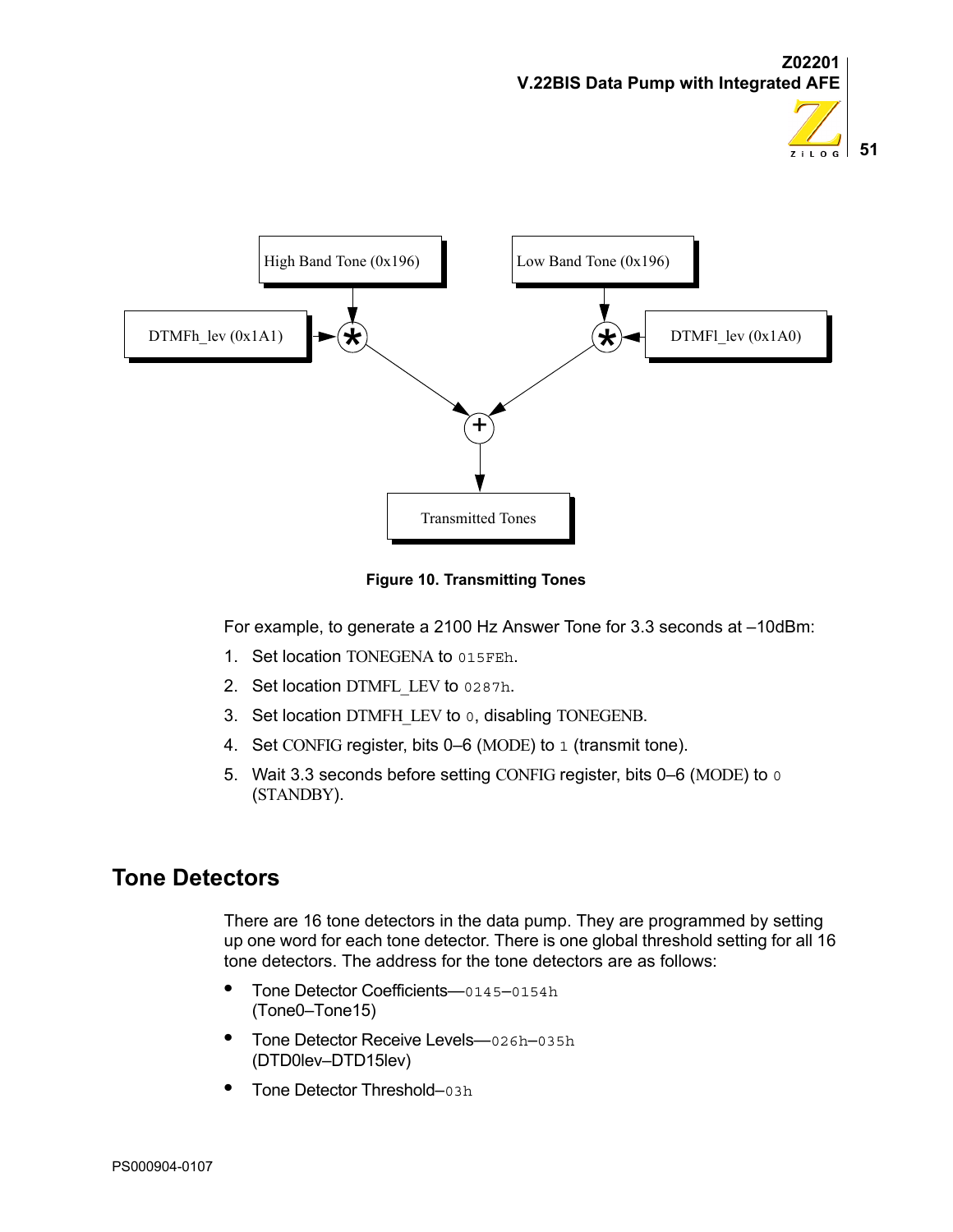

- **•** Tone Detector Status–00h
- **•** The tone coefficients are calculated as follows:

$$
coeff_{none} = \cos\left(\frac{2\pi \cdot f_{tone}}{9600}\right) \cdot 32767
$$

<span id="page-55-0"></span>**•** The default values on reset are represented in [Table 21:](#page-55-0) **Table 21. Tone Detector Default Values**

| <b>Tone Detector</b> | <b>Frequency Detected (Hz)</b> |
|----------------------|--------------------------------|
| 0                    | 697                            |
| 1                    | 770                            |
| $\overline{2}$       | 852                            |
| 3                    | 941                            |
| 4                    | 1209                           |
| 5                    | 1336                           |
| 6                    | 1477                           |
| $\overline{7}$       | 1633                           |
| 8                    | 1750                           |
| 9                    | 1800                           |
| 10                   | 1650                           |
| 11                   | 2225                           |
| 12                   | 2250                           |
| 13                   | 1300                           |
| 14                   | 2100                           |
| 15                   | 600                            |

**•** The threshold is calculated as follows:

$$
Threshold = 10^{(level)/20} \cdot 32767
$$

where level is in dBm. The default value for the threshold is -24 dBm. This value is set every time CONFIG register, bits 0–6 (MODE) is set up to detect tones. If the user wishes a different value, it should be reloaded *after* CONFIG register, bits 0–6 (MODE) is set to detect tones.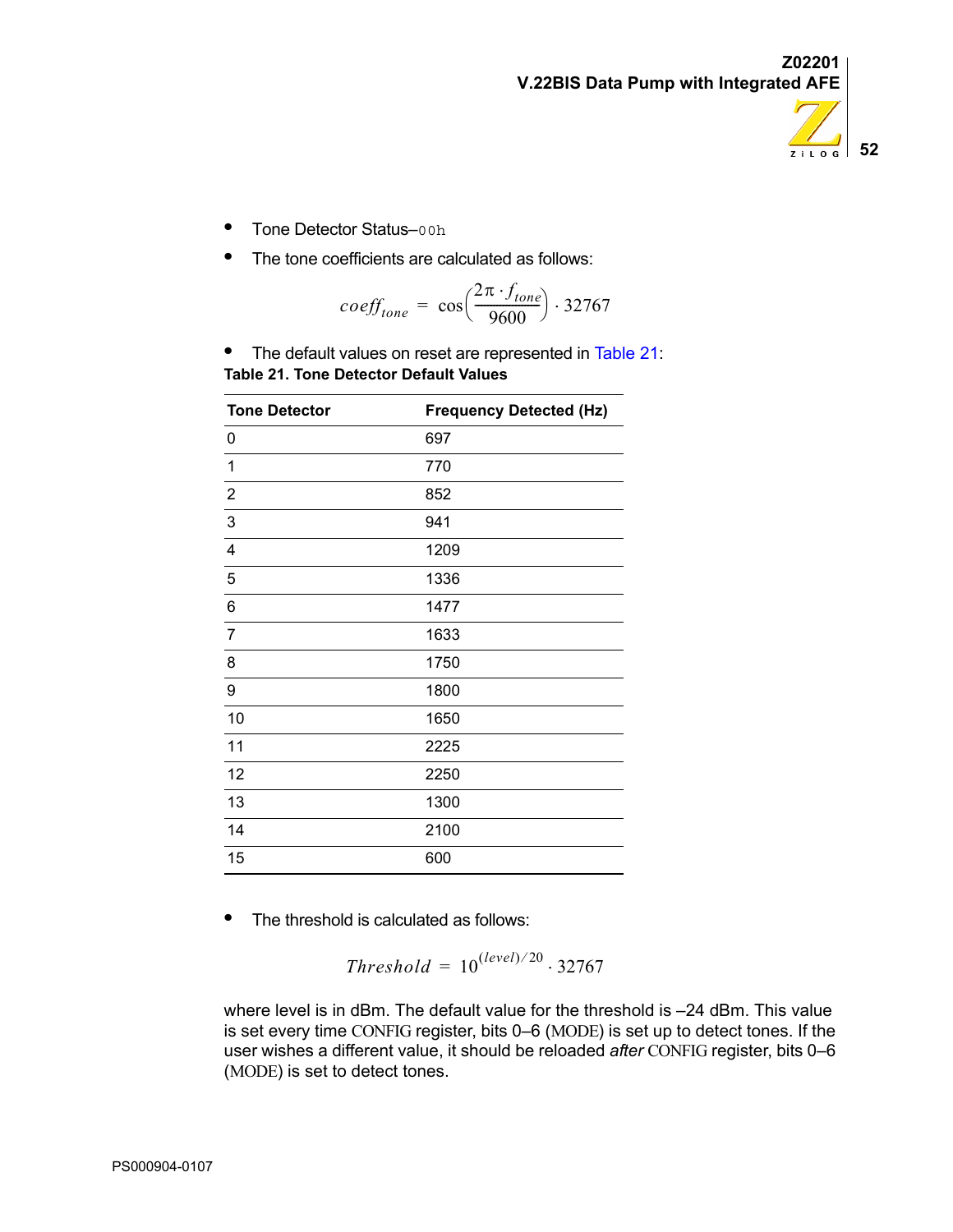

To use the tone detectors, perform the following steps:

- 1. Set up the tone detector coefficients (0145–0154h).
- 2. Set CONFIG register, bits 0–6 (MODE) to tone detect mode (02h).
- Note: Tone detect mode is the same mode used for Biquad tone detectors, because both Biquad tone detectors and tone detectors run concurrently. As a result, the host is allowed to look for individual answer tones as well as call-progress tones.
	- 3. Set up the tone detector threshold DTDTHRESH.
	- 4. Inspect the tone detector status.
	- 5. When the detection phase is complete, set CONFIG register, bits 0–6 (MODE) to STANDBY (00h).



**Figure 11. Tone Detectors**

נ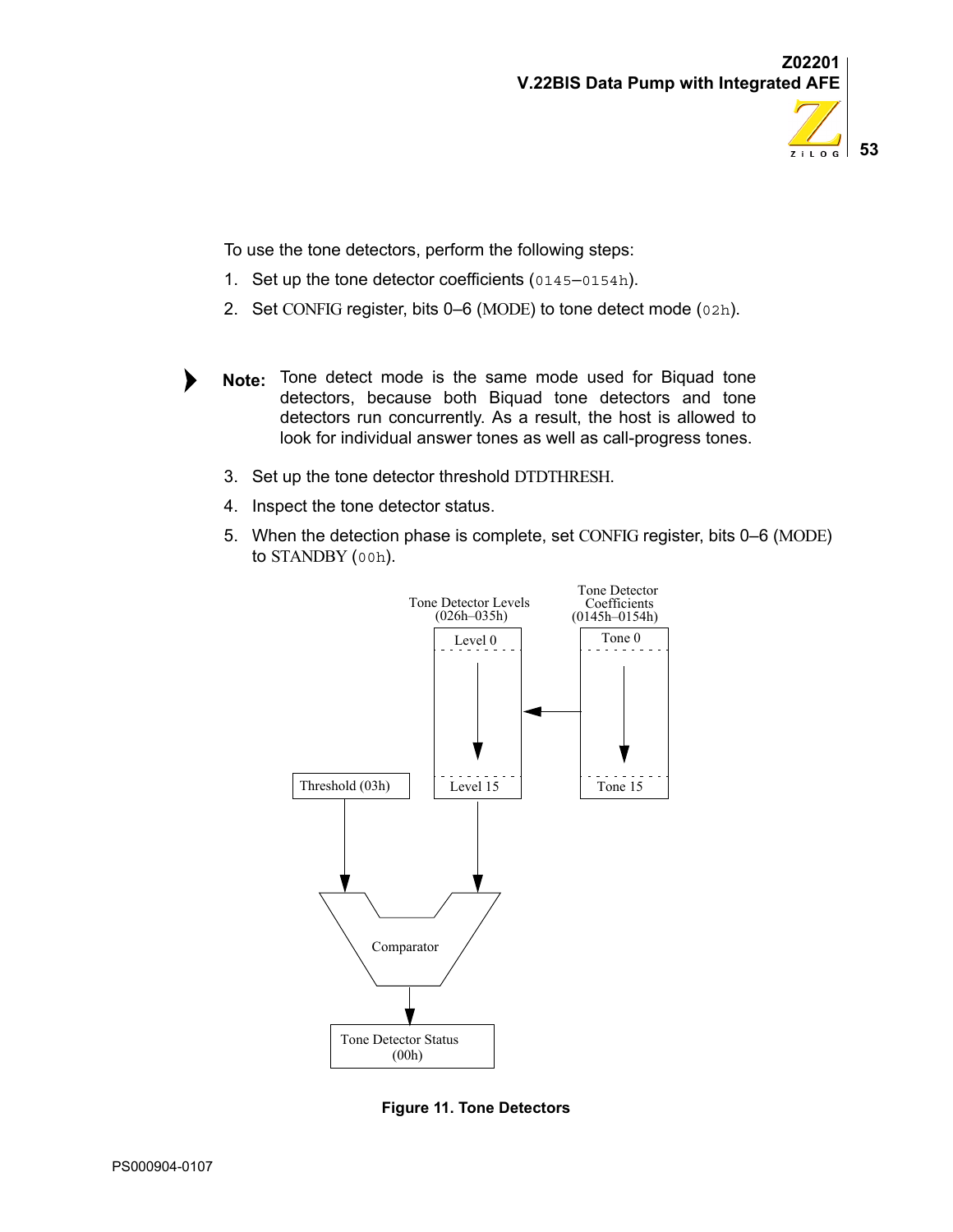

# <span id="page-57-0"></span>**Call-Progress Monitoring Using Biquad Tone Detectors**

The data pump contains two biquad tone detectors that are capable of detecting energy in a frequency band. These detectors are useful for call-progress monitoring, where the exact frequency of the incoming signal is not known. Each biquad tone detector is composed of two cascaded, independently programmable, biquad sections. The order of biquad coefficients in RAM is:

b2, b1, a3, a2, a1, B2, B1, A3, A2, A1

The addresses for the coefficients for the two sections start at 0155H (TONEA) and 015FH (TONEB). The sample rate is 9600 Hz.

The transfer equation for each section of the biquad tone detector is of the form:

$$
H_n = \frac{2(a_1 + a_2 Z^{-1} + a_3 Z^{-2})}{(1 - 2b_1 Z^{-1} - 2b_2 Z^{-2})}
$$

There are two threshold settings affecting both biquad tone detectors. The locations BIQUADOFFTHRESH and BIQUADONTHRESH define the on and off hysteresis points where level is in dBm:

- 1. BIQUADOFFTHRESH–052h–OFF point.
- 2. BIQUADONTHRESH–051h–ON point.

Use the following formula to set the thresholds:

$$
Threshold = 10^{(level)/20} \cdot 32767
$$

The default values are –35 dBm (BiQuadOnThresh) and –42dBm (BiQuad-OffThresh).

The biquad tone detector status is contained in TONESTATUS, bit 15 (TONEA) and TONESTATUS, bit 14 (TONEB). The response time of the biquad tone detectors depends on the coefficients and the input signal frequency.

The biquad tone detectors can be cascaded to form one tone detector with 4 biquad sections (an 8th order IIR filter) by setting ToneStatus.CASCADE. In this case, TONESTATUS, bit 15 (TONEA) contains the status of the cascaded tone detector, and TONESTATUS, bit 5 (SQRDIS) controls whether the output of biquad tone detector B is squared before being input to biquad tone detector A.

The default settings for the biquad tone detector coefficients are indicated in [Table 22](#page-58-0) and [Table 23](#page-58-1), where the first row is TONEA and the second row is TONEB. The data pump sets the biquad tone detector coefficients to their default settings at any reset.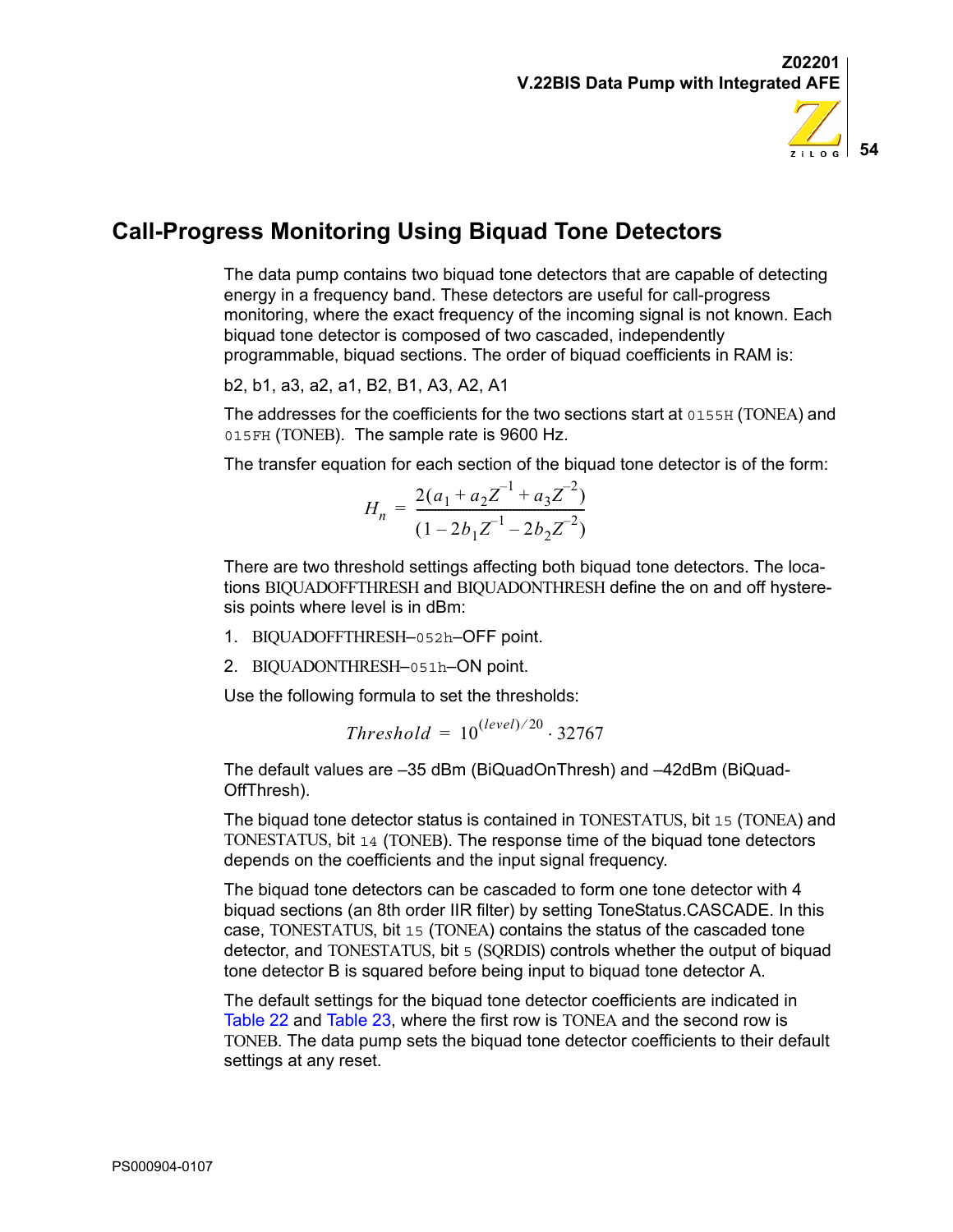

#### <span id="page-58-0"></span>**Table 22. Biquad Section 1 Coefficients (Hex)**

| Band (Hz) b2      |      | b1 | a3             | a2   | а1     |
|-------------------|------|----|----------------|------|--------|
| 245–650 C774 7601 |      |    | 0716           | F5FB | . ೧716 |
| 360–440           | C148 |    | 7A66 FF5C 0000 |      | 00A4   |

<span id="page-58-1"></span>**Table 23. Biquad Section 2 Coefficients (Hex)**

| Band (Hz) B2                     | B1. | A <sub>3</sub> | A2 | A1   |
|----------------------------------|-----|----------------|----|------|
| $245-650$ C63E 6FE1 F8EA 0000    |     |                |    | 0716 |
| 360–440 C7CD 7438 01AA FEBC 01AA |     |                |    |      |

To use the Biquad tone detectors to perform Call-Progress Monitoring, execute the following:

- 1. Set the coefficients. Coefficients which are changed remain valid until the next reset.
- 2. Set CONFIG register, bits 0–6 (MODE) to 2 (detect tones). The biquad tone detectors and the discrete tone detectors operate simultaneously to allow the host to look for call-progress tones and individual answer tones at the same time.
- 3. Set the BIQUADONTHRESH and BIQUADOFFTHRESH values.
- 4. If the two biquad tone detectors are to be cascaded, set TONESTATUS, bit 13 (CASCADE) to 1. If required, set TONESTATUS, bit 5 (SQRDIS) to 1 to disable the squarer when the tone detectors are cascaded.
- 5. Inspect TONESTATUS, bit 15 (TONEA) and TONESTATUS, bit 14 (TONEB) for the detection status. If TONESTATUS, bit 13 (CASCADE) is set, only inspect TONESTATUS, bit 15 (TONEA).
- 6. Time the ON time and the OFF time of the tone(s) to provide the cadence, which is used to identify the type of call-progress tone detected.After callprogress monitoring is complete, set CONFIG register, bits 0–6 (MODE) to 0 (STANDBY).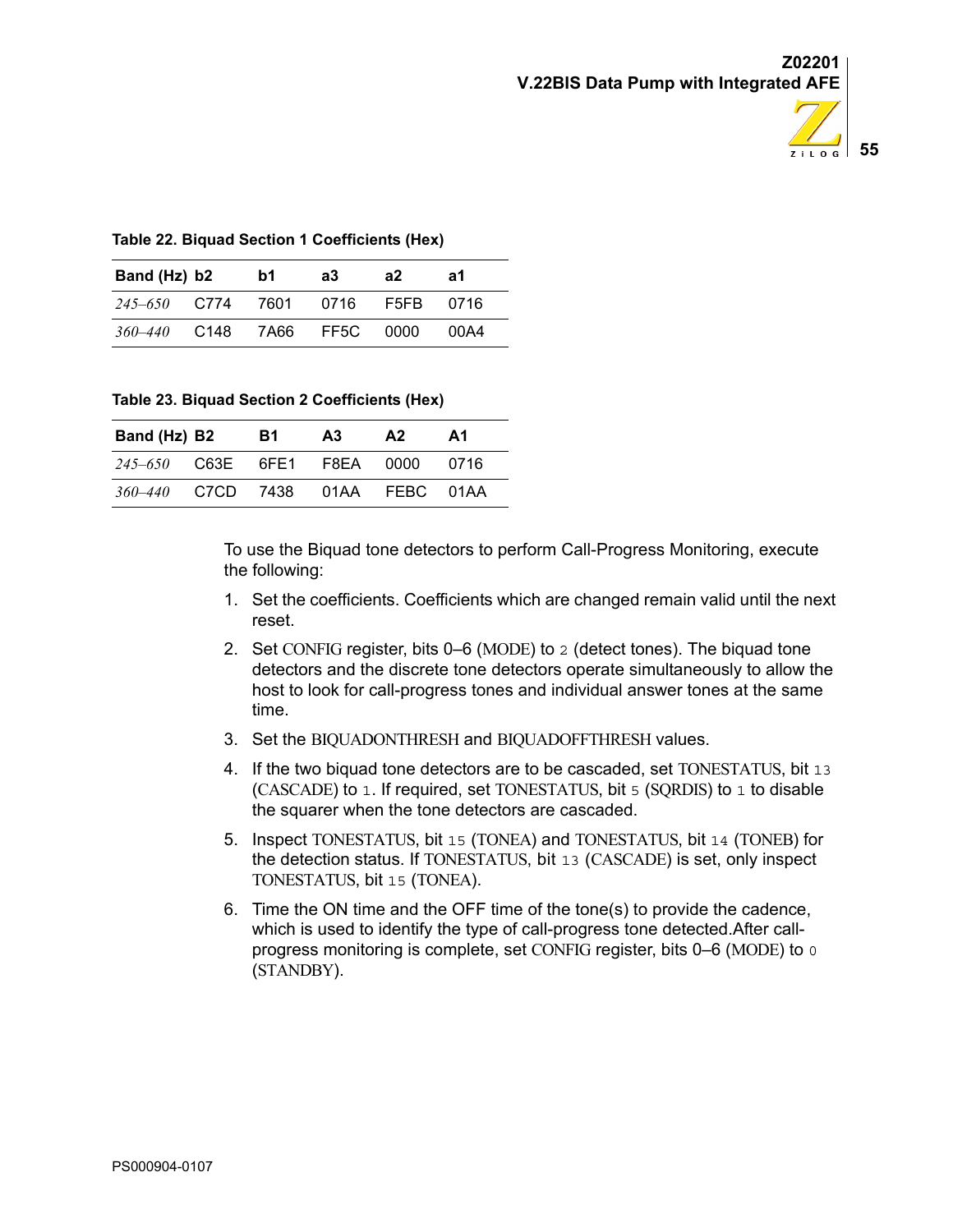

## <span id="page-59-0"></span>**Simultaneous Transmission and Detection of Tones**

Setting CONFIG register, bits 0–6 (MODE) to 4 enables the simultaneous operation of all Discrete Tone Detectors, Biquad Tone Detectors, and Tone Generators. Please refer to the sections [Transmitting Tones on page 50](#page-53-0), and [Tone Detectors](#page-54-0) [on page 51](#page-54-0) for descriptions of how to use each of these features by itself.

The host uses simultaneous transmission and detection of tones when it needs to detect tones while generating a single tone. An example during the call establishment phase of a special purpose modem.

To prevent a single generated tone from interfering with the tone detectors the host programs data pump RAM locations 0x1A2 through 0x1A6 with coefficients for a notch filter to remove a single tone from the received signal used by the tone detectors.

The notch filter coefficients are set to their default values when the host sets CON-FIG register, bits 0–6 (MODE) to 4, so the host writes new values to these locations after setting CONFIG register, bits 0–6 (MODE) to begin simultaneous transmission and detection of tones. The default notch filter coefficient values cause the notch filter to not change the received signal used by the tone detectors.

The notch filter is a biquad section (2nd-order IIR filter). The values of the coefficients determine the frequency to be removed. Refer to the description of RAM location ["Notch"](#page-35-0) for the formulae used to compute these commonly used coefficient values:

| f(Hz)   | 0x1A2  | 0x1A3  | 0x1A4  | 0x1A5  | 0x1A6  |
|---------|--------|--------|--------|--------|--------|
| default | 0x0    | 0x0    | 0x0    | 0x0    | 0x4000 |
| 600     | 0xCC2A | 0x6A6D | 0x3DCD | 0x8DCF | 0x3DCD |
| 1300    | 0xCC2A | 0x4BF4 | 0x3A89 | 0xB2CF | 0x3A89 |
| 1650    | 0xCC2A | 0x364D | 0x3A34 | 0xC921 | 0x3A34 |
| 1750    | 0xCC2A | 0x2F8A | 0x3A24 | 0xD002 | 0x3A24 |
| 1800    | 0xCC2A | 0x2C15 | 0x3A1D | 0xD385 | 0x3A1D |
| 2100    | 0xCC2A | 0x1679 | 0x39FE | 0xE95F | 0x39FE |
| 2225    | 0xCC2A | 0x0D2A | 0x39F5 | 0xF2C1 | 0x39F5 |
| 2250    | 0xCC2A | 0x0B4A | 0x39F4 | 0xF4A4 | 0x39F4 |

#### **Table 24. Notch Filer Coefficients**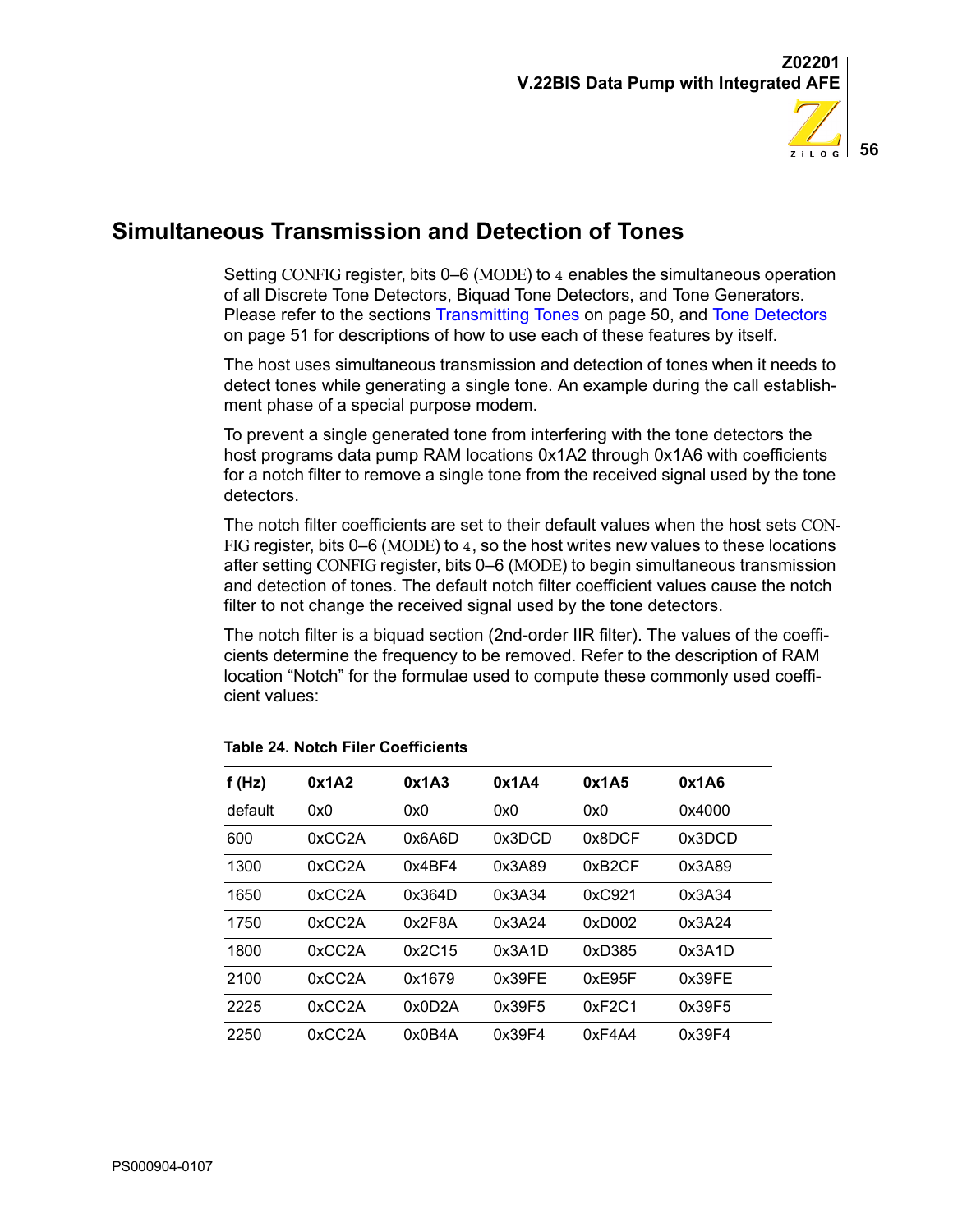

Failing to program the notch filter to the same frequency as the transmitted tone when CONFIG register, bits 0–6 (MODE) is 4 seriously reduces the accuracy and sensitivity of the data pump's tone detectors. **Notes:**

> It is not possible to generate two tones simultaneously when CONFIG register, bits 0–6 (MODE) is 4 without seriously reducing the accuracy and sensitivity of the data pump's tone detectors, even if the notch filter is programmed to remove one of the generated tones.

> The notch filter attenuates received signals at frequencies close to the notched frequency. For the commonly used coefficient values shown, signals within 100 Hz of the notch frequency are attenuated by 6 dB or more, signals 320 Hz or more from the notch frequency are attenuated by less than 1 dB.

# **Dialing**

The data pump may be programmed to dial using either DTMF tones, or make/ break pulses. By default, the data pump is configured for tone (DTMF) dialing.

## **Tone Dialing**

Tone dialing may be either continuous or timed. Continuous dialing generates the required tone until the host specifically shuts it OFF. Timed dialing allows the host to specify the on/off timing of the digit dialed.

The following example assumes the host controls the data pump's RTS through Reg4, bit 3 (RTSP). To perform tone dialing:

- 1. Set Reg4, bit 3 (RTSP) to 0, TONESTATUS, bit 4 (TIMEDIAL) to 1 for timed dialing, or to 0 for continuous dialing. Set CONFIG register, bits 0–6 (MODE) to 3 (DIAL). If timed dialing is required, set the timer locations SEQ1COUNT and SEQ2COUNT to 1.
- 2. Control the twist by setting locations DTMFH\_LEV and DTMFL\_LEV to specify the transmit levels of the high tone and the low tone, respectively.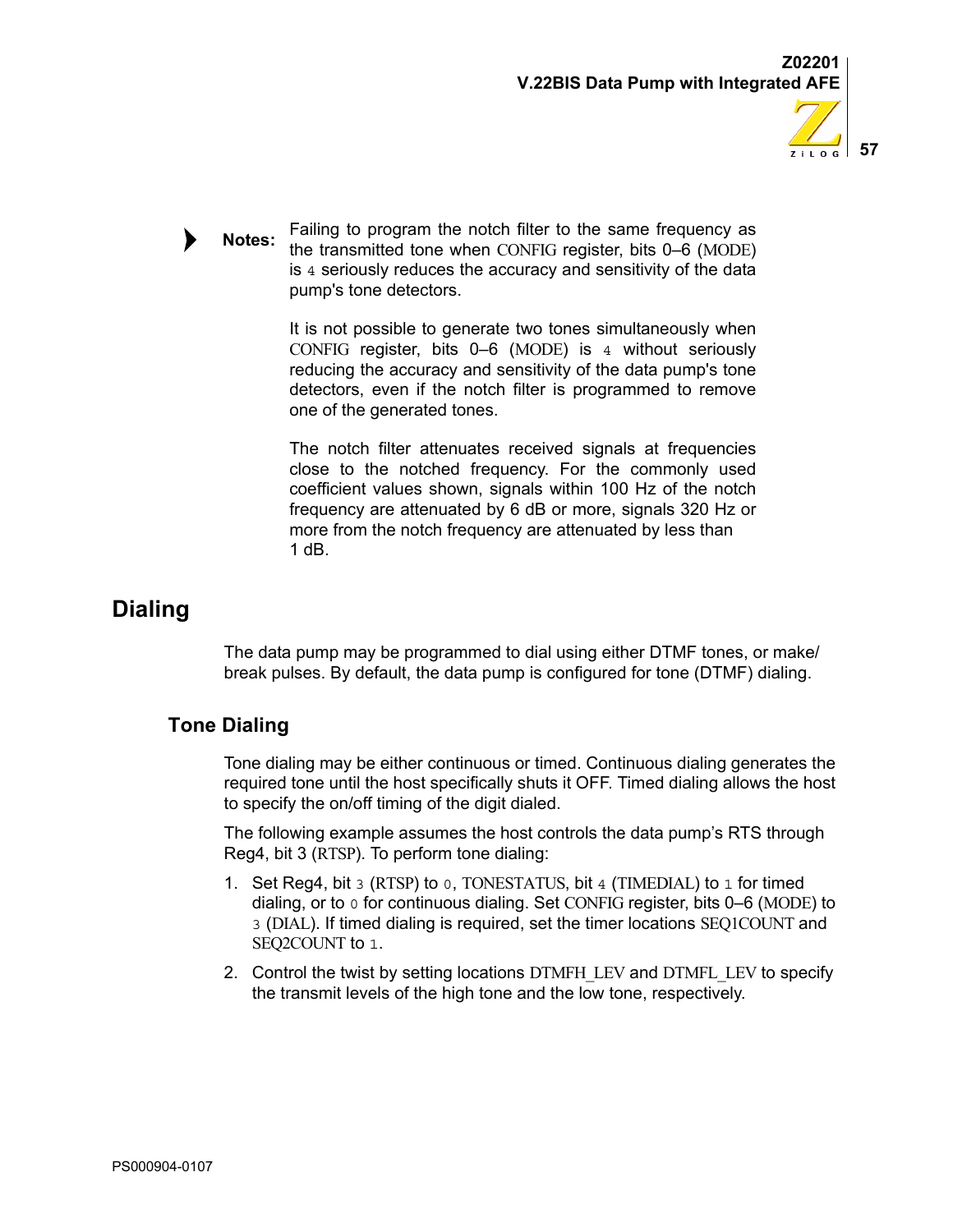

3. Set up the digit to be dialed in TONESTATUS bits 0–3 (DIGIT) according to the following table:

**Table 25. Tone Dialing** 

| <b>Digit</b>            | <b>Value</b>   |
|-------------------------|----------------|
| 0                       | 0              |
| $\mathbf 1$             | 1              |
| $\overline{c}$          | $\overline{c}$ |
| 3                       | 3              |
| $\overline{\mathbf{4}}$ | 4              |
| 5                       | 5              |
| 6                       | 6              |
| $\overline{7}$          | 7              |
| 8                       | 8              |
| 9                       | 9              |
| $\star$                 | 10             |
| #                       | 11             |
| A                       | 12             |
| B                       | 13             |
| $\mathsf{C}$            | 14             |
| D                       | 15             |

- 1. For continuous operation, set Reg4, bit  $3$  (RTSP) to 1 to start transmitting the DTMF tone, and to  $0$  to stop.
- 2. For timed operation, set Reg4, bit  $3$  (RTSP) to 1 to dial the digit. The data pump sets Reg5, bit 4 (DPBUSY) to 1 while it dials the digit. Set Reg4, bit 3 (RTSP) to 0 after the digit has been dialed. The data pump sets Reg5, bit 4 (DPBUSY) to 0 when the dial sequence is completed.
- 3. To dial additional digits, repeat the procedure starting at step 3.
- 4. When dialing is complete, set CONFIG register, bits 0–6 (MODE) to 0 (STANDBY).

The Z02922 data pump exhibits limited maximum output power. This feature applies not only to data mode, but also to DTMF and other tone generation. During DTMF or tone generation, if the sum of the transmit levels programmed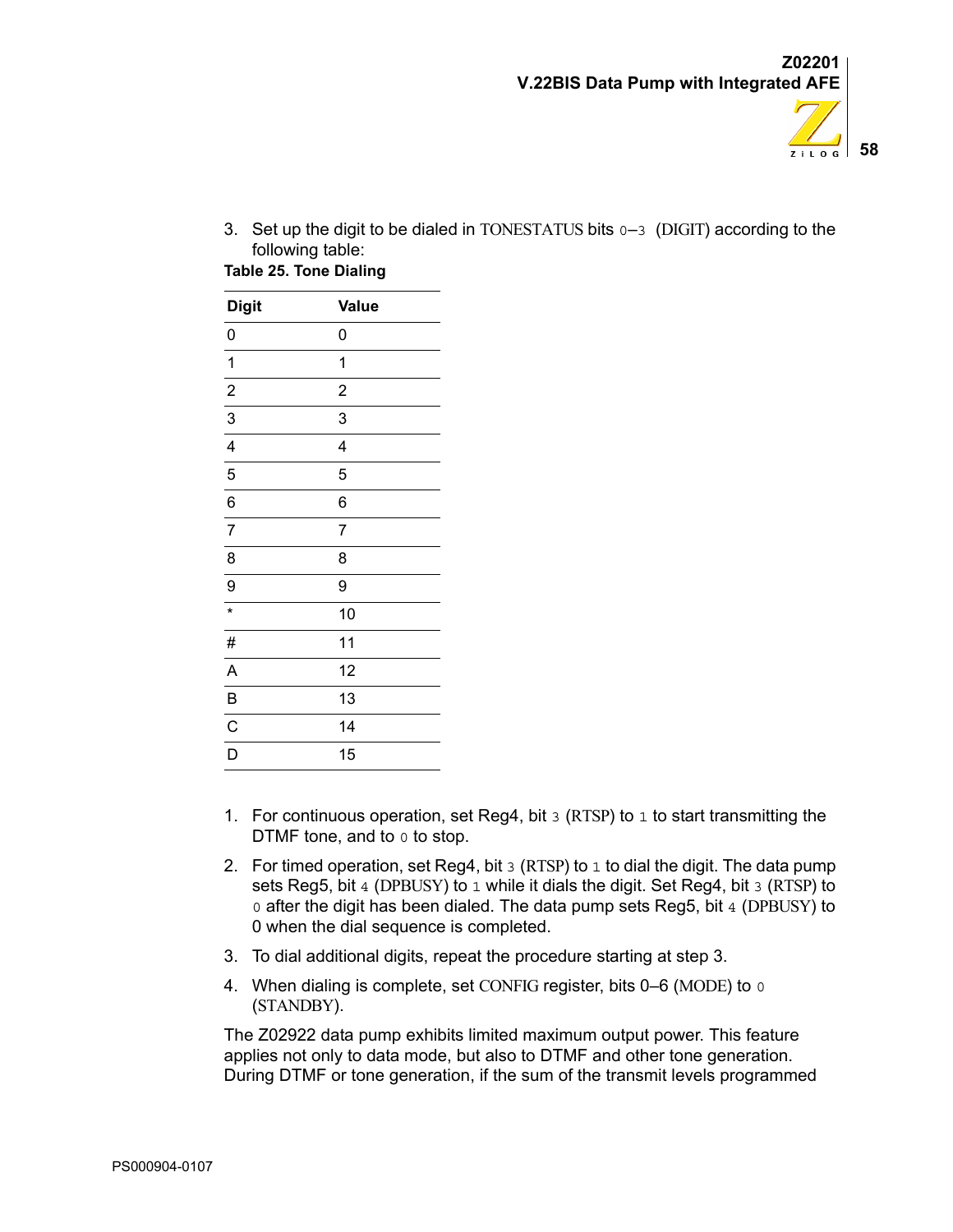

into DTMFh\_lev and DTMFI\_lev exceeds 30720 (0x7800) the data pump may not properly transmit the tones.

When transmitting DTMF with a required twist (power difference between high and low bands), use this formula to determine the maximum DTMF transmit levels where x is the DTMF low band (DTMFL, LEV) transmit level in dBm, and  $x+b$  is the DTMF high band (DTMFH\_LEV) transmit level in dBm (*b* is the twist in dBm):

 $10^{\text{A}}(x/20)$  +  $10^{\text{A}}((x+b)/20)$  <= 30720/32768

The values for maximum transmit levels (*DTMFl\_lev + DTMFh\_lev =* 30720) at common twist values are described in the following table: **Table 26. Maximum Transmit Levels**

| DTMFI_lev | DTMFh lev | $\mathbf x$ | x+b     | b              |
|-----------|-----------|-------------|---------|----------------|
| 14,477    | 16,243    | $-7.10$     | -6.10   |                |
| 13,599    | 17,121    | $-7.64$     | $-5.64$ | $\overline{2}$ |
| 12,733    | 17,987    | $-8.21$     | $-5.21$ | 3              |

| 13.599 |  |
|--------|--|
|        |  |

## **Pulse Dialing**

Pulse dialing is very similar to timed dialing, with the exception that the *tone* generated is a cadence of pulses output on the  $\sigma$  pin and mirrored in RAM location MSTATUS, bit 2 (OFFHOOK). To implement pulse dialing, follow the instructions for timed tone dialing, except:

- 1. Select pulse instead of tone dial mode by setting location TONESTATUS, bit 7 (TONEDIAL) to 0 TONESTATUS, bit 4 (TIMEDIAL) has no effect. Pulse dialing is always timed.
- 2. After setting CONFIG register, bits 0–6 (MODE) to 3 (DIAL), set SEQ1COUNT, SEQ2COUNT, and SEQ3COUNT to the required make and break times, pausing after each digit is dialed. For North American applications requiring a 100 msec cadence, a 39%/61% make/break ratio, and a 0.75 second pause, set locations SEO1COUNT to 024Ah, SEO2COUNT to 0176h, and SEO3COUNT to 01C20h.

# <span id="page-62-0"></span>**Manual Handshake Procedures**

The V.22bis data pump software allows the host to control every aspect of the handshake procedure. The host instructs the data pump which signal to send at which time. The data pump sets status bits when it receives signals from the remote modem.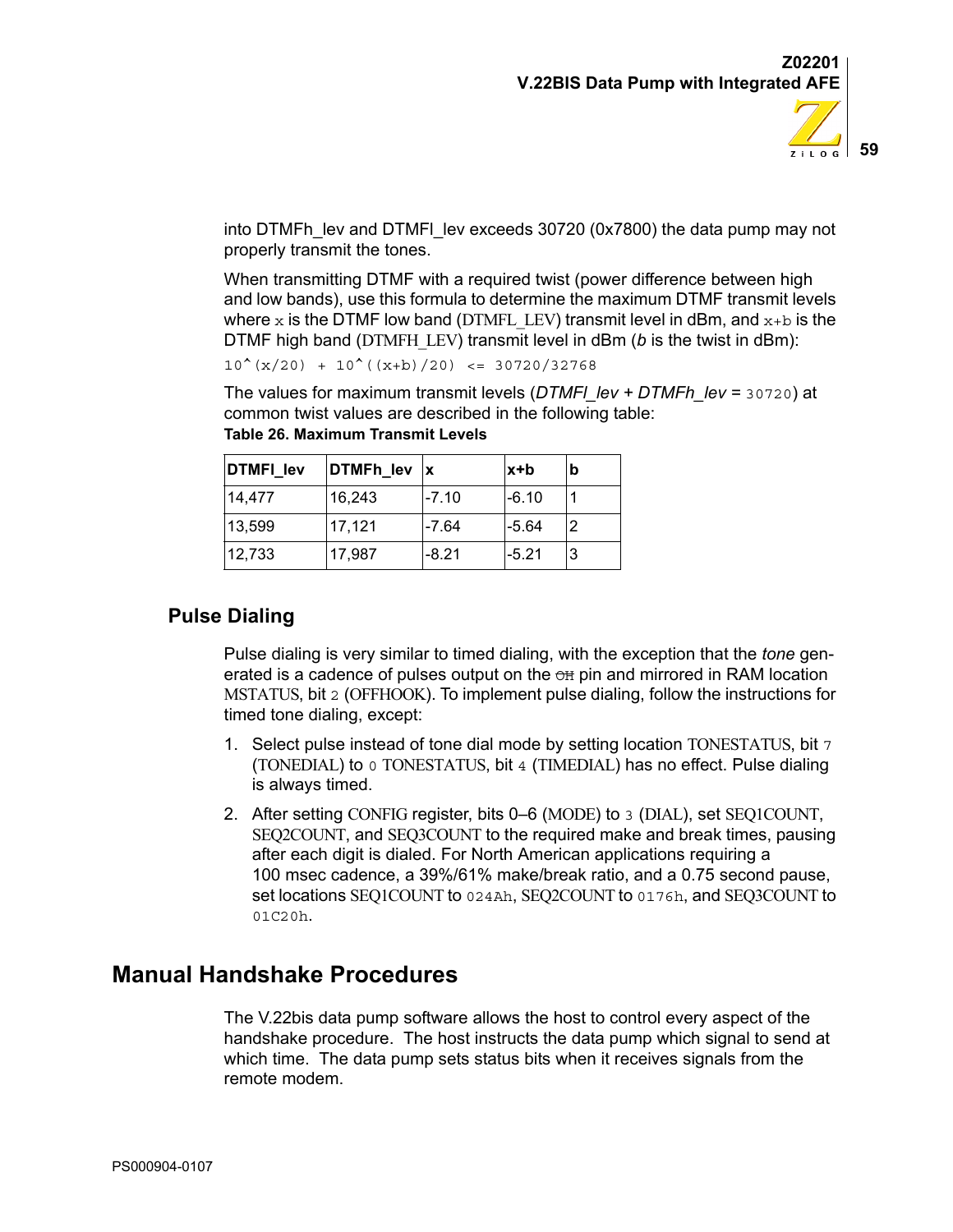

The host begins a manual handshake by setting CONFIG register, bit 10 (MCUC-TRL) to 1 to prevent the data pump from transmitting its own handshake signals.

The host monitors the receive signal status bits in location TRNCTRL and transmits its own responding signals by setting TRNCTRL, bits  $0-2$  (TXCTRL) transmits the following values:

| <b>Trnctrl Value</b> | <b>Signal Transmitted</b>     |
|----------------------|-------------------------------|
|                      | Silence                       |
| 1                    | 1200 bps Unscrambled Binary 1 |
| 2                    | S1                            |
| 3                    | 1200 bps Scrambled Binary 1   |
| 4                    | 2400 bps Scrambled Binary 1   |
| 5                    | 1200 bps data mode or FSK     |
| 6                    | 2400 bps data mode            |
|                      | 2225 Hz tone                  |

**Table 27. Signal Transmit Values**

In the following section, certain acronyms are used to denote the various V.22bis handshake signals. These are:

|  | Table 28. Handshake Acronyms |  |
|--|------------------------------|--|
|--|------------------------------|--|

| <b>Name</b>      | <b>Meaning</b>       |
|------------------|----------------------|
| USB <sub>1</sub> | Unscrambled Binary 1 |
| SB <sub>1</sub>  | Scrambled Binary 1   |
| S <sub>1</sub>   | S1 Signal            |

## **Originating Modem**

- 1. Take the telephone line off-hook and dial.
- 2. Program the discrete tone detectors and the biquad tone detectors for answer tones (2100 Hz) and call-progress tones (200–600 Hz). Look for both the answer tone and call-progress tones (such as busy tones, ring back and so on).
- 3. Upon receiving the 2100 Hz answer tone, set CONFIG to 4409h (V.22, V.22bis originate, manual handshake).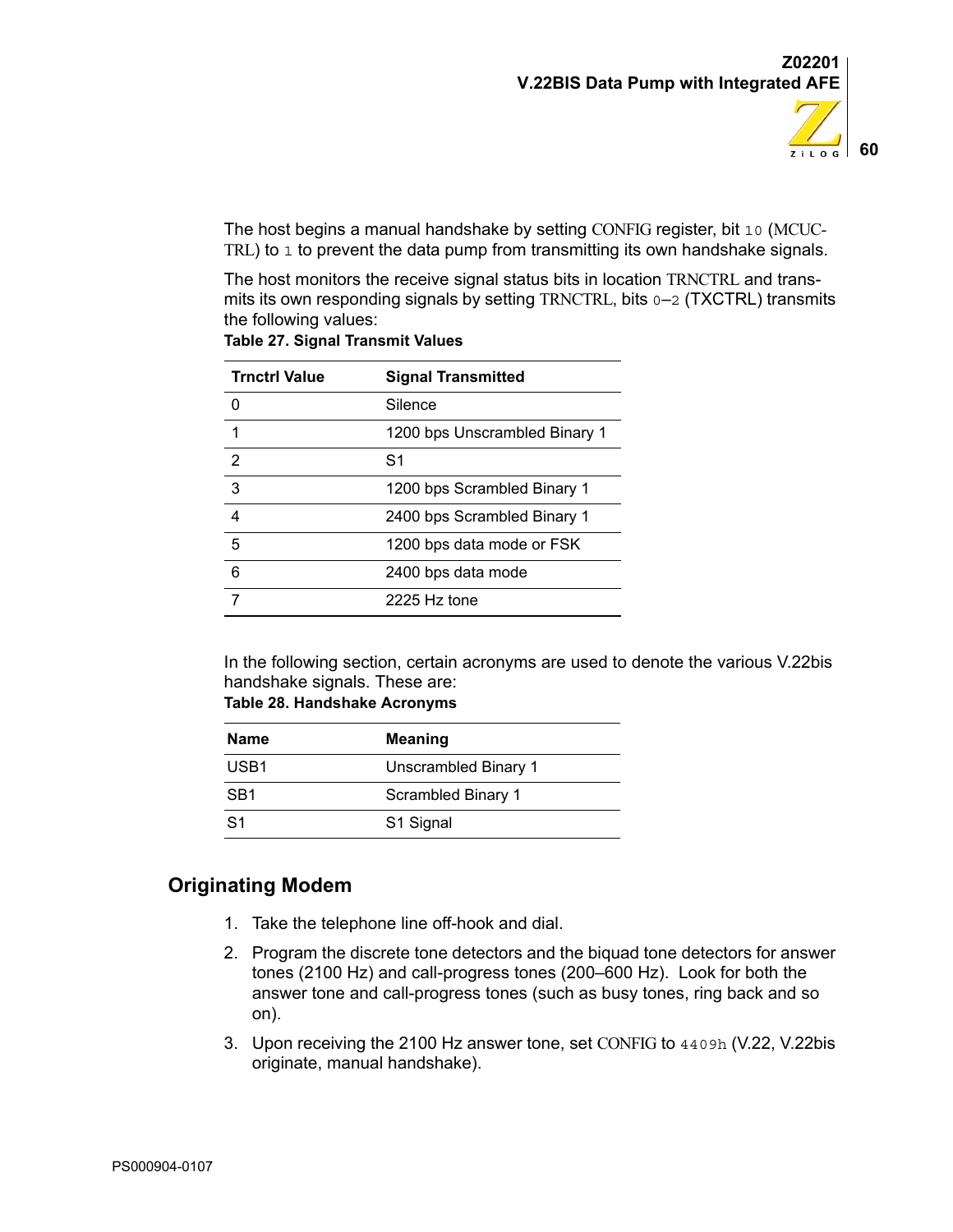- **61**  $Z$  i  $L$  0 G
- 4. Wait for TRNCTRL, bit 5 (USB1DET) to be set to 1 (USB1 DETECTED) continuously for 155 msec.
- 5. Wait for 456 msec.
- 6. Set TRNCTRL, bits 0–2 (TXCTRL) to 2 (TRANSMIT S1 SIGNAL) for 100 msec.
- 7. Set TRNCTRL, bits  $0-2$  (TXCTRL) to 3 (TRANSMIT SB1), and inspect TRNCTRL, bit 6 (S1DET) and TRNCTRL, bit 7 (SB1DET) repeatedly for either a received S1 signal or SB1. If SB1 is received for 270 msec, proceed to step 11. If S1 is received, wait for the S1 to end. Wait for an additional 450 msec.
- 8. Set TRNCTRL, bit 3 (V22BIS) to 1 (force a 16-way receive decision). Wait for 150 msec.
- 9. Set TRNCTRL, bits  $0-2$  (TXCTRL) to 4 (transmit SB1 at 2400 bps). Wait for 200 msec.
- 10. Set TRNCTRL, bits 0–2 (TXCTRL) to 6 (2400 bps DATA mode). Data is now being transmitted and received at 2400 bps.
- 11. In step 7, if SB1 is detected instead of the S1 signal, wait for 765 msec. Proceed to set TRNCTRL, bits  $0-2$  (TXCTRL) to 5 (1200 bps DATA mode). Data is now being transmitted and received at 1200 bps.

#### **Answering Modem**

- 1. At a ring signal or a command from the host, take the phone off-hook and transmit silence for 1.8 to 2.5 seconds.
- 2. If required, use the tone generators to transmit a 2100 Hz tone for 2.6 to 4 seconds. This tone is the V.25 answer tone.
- 3. Set CONFIG register, bits 0–6 (MODE) to 0 (STANDBY) and transmit silence for 75 msec.
- 4. Set CONFIG to 8 (ANSWER MODE, MANUAL HANDSHAKE). After setting Config, the host is ready to receive data from the remote modem. The data pump holds the received data to marks (that is, receives nothing) until the modem is able to receive data from the remote modem.
- 5. Set TRNCTRL, bits  $0-2$  (TXCTRL) to 1 (transmit USB1).
- 6. Inspect TRNCTRL, bit 6 (S1DET) and TRNCTRL, bit 7 (SB1DET) repeatedly for either a received S1 signal or SB1. If SB1 is received continuously for 270 msec, proceed to step 12. If an S1 signal is received (TRNCTRL, bit 6 (S1DET) is 1) wait for the S1 to end.
- 7. Set TRNCTRL, bits 0–2 (TXCTRL) to 2 (transmit S1 signal) for 100 msec.
- 8. Set TRNCTRL, bits  $0-2$  (TXCTRL) to 3 (transmit SB1) for 350 msec.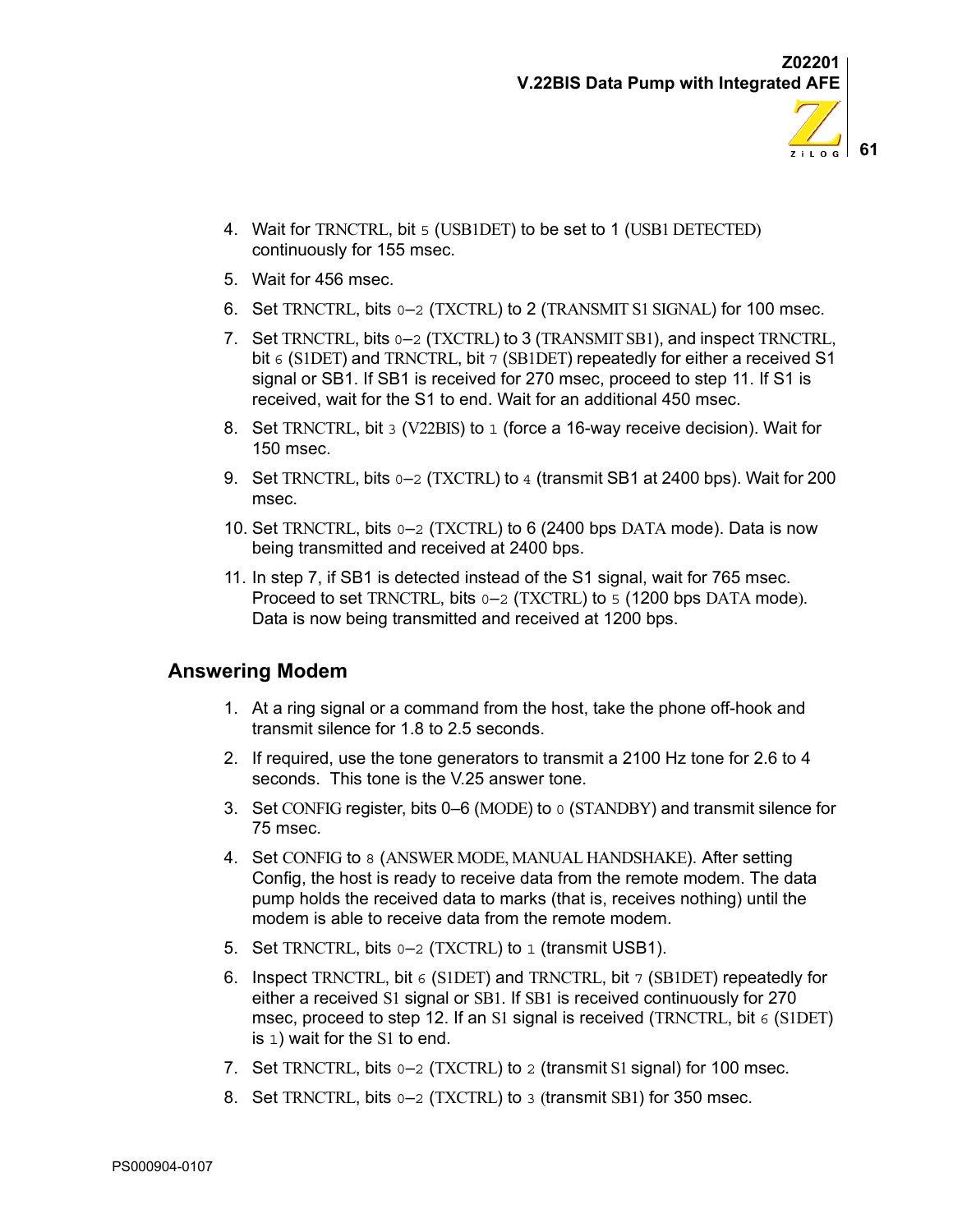**62**

ZiLOG

- 9. Set TRNCTRL, bit 3 (V22BIS) to 1 (force 16-way receive decisions). Wait for 150 msec.
- 10. Set TRNCTRL, bits 0–2 (TXCTRL) to 4 (transmit SB1 at 2400 bps). Wait for 200 msec.
- 11. Set TRNCTRL, bits  $0-2$  (TXCTRL) to 6 (2400 bps data mode). Data is now being transmitted and received at 2400 bps.
- 12. If in step 6., SB1 is received instead of an S1 signal, set TRNCTRL, bits 0–2 (TXCTRL) to 3 (Transmit SB1) for 765 msec. From that point, set TRNCTRL, bits  $0-2$  (TXCTRL) to 5 (1200 bps DATA mode). Data is now transmitted and received at 1200 bps.

## **Making a V.22bis Connection**

In the following example, all timing is performed by the host.

## **Originating Modem**

- 1. Take the telephone line OFF-HOOK and dial.
- 2. Program the discrete tone detectors and the biquad tone detectors for answer tones (2100 Hz) and call-progress tones (200–600 Hz). Look for the answer tone and call-progress tones (busy tones, ring back, etc.)
- 3. Upon receiving the 2100 Hz answer tone, set CONFIG to 4008h (V.22bis originate). After setting Config, the host should be prepared to receive data from the remote modem. The data pump holds the received data to marks (that is, receives nothing) until the modem is able to receive data from the remote modem.
- 4. When the data pump establishes a V.22bis connection, and is ready to transmit data to the remote modem, it sets Reg5, bit 1 (CDET) to 1. Data may now be transmitted or received between the modems.

## **Answering Modem**

- 1. Upon a ring signal or command from the terminal, take the phone off-hook and transmit silence for 1.8–2.5 seconds.
- 2. If required, use the tone generators to transmit a 2100 Hz tone for 2.6–4 seconds. This tone is the V.25 answer tone.
- 3. Set CONFIG register, bits 0–6 (MODE) to 0 (STANDBY) and transmit silence for 75 msec.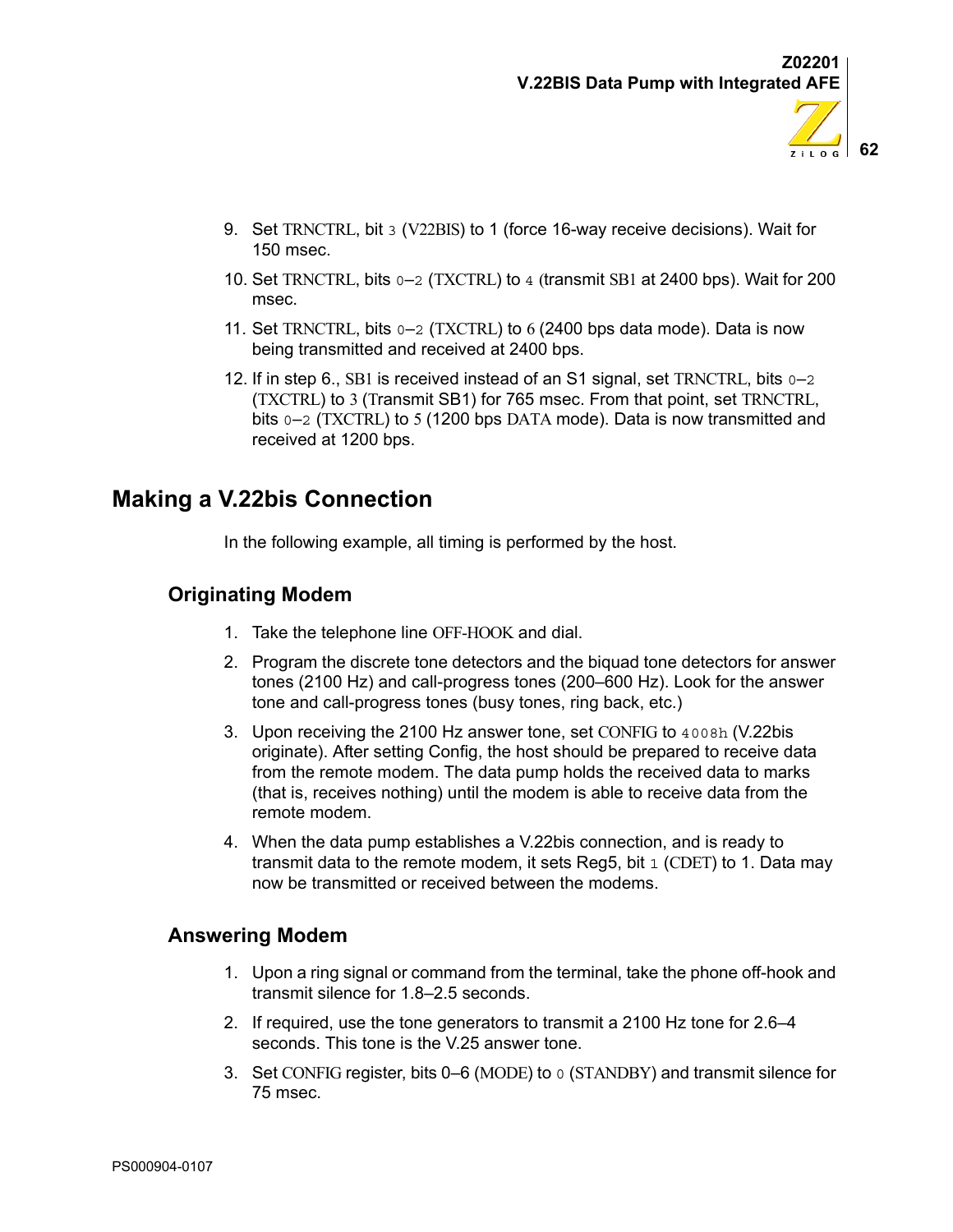

- 4. Set CONFIG to 8 (V.22BIS ANSWER). After setting Config, the host should be prepared to receive data from the remote modem. The data pump holds the received data to marks (receives nothing) until the modem is able to receive data from the remote modem.
- 5. When the data pump establishes a V.22bis connection, and is ready to transmit data to the remote modem, it sets Req5, bit  $1$  (CDET) to  $1$ . Data may now be transmitted or received between the modems.
- **Notes:** The data pump sets Reg5, bit 1 (CDET) to 0 during carrier dropouts, retrains, and when the remote modem hangs up the telephone line. Depending on the data mode, the host may use Reg5, bit 1 (CDET), Reg5, bit 2 (RTRND), Dpctrl.EQE, EQMlev and EQMMaxThresh to determine when the remote modem has initiated a retrain, or has hung up the telephone line.

During 2400 bps V.22bis data mode, the host may use Dpctrl.EQE and EQMMaxThresh or EQMlev, to determine when to initiate a retrain (see [Table 20,](#page-37-0) Mstatus.RETRAIN) to improve the quality of the connection.

# **Using HDLC**

▶

The data pump includes HDLC firmware operating in all data modes. The HDLC firmware performs all the necessary operations to frame host-supplied data into HDLC format, including automatic opening and closing flag generation, zero insertion and deletion, flag and abort detection, and CRC checksum computation and checking.

## **HDLC Operation**

During HDLC operation, the data pump frames host-supplied asynchronous data into a synchronous data stream in the transmitter, and extracts the same asynchronous data from the received synchronous data stream in the receiver. The inclusion of 16-bit cyclic redundancy check (CRC) information in the frames allows the receiving host to check whether the data has been correctly received.

HDLC data is sent in frames. A frame consists of a number of bytes, each composed of 8 data bits. A frame contains an opening flag, frame data bytes, two CRC checksum bytes, and a closing flag, respectively. Opening flags and closing flags indicate the start and the end of a frame, respectively.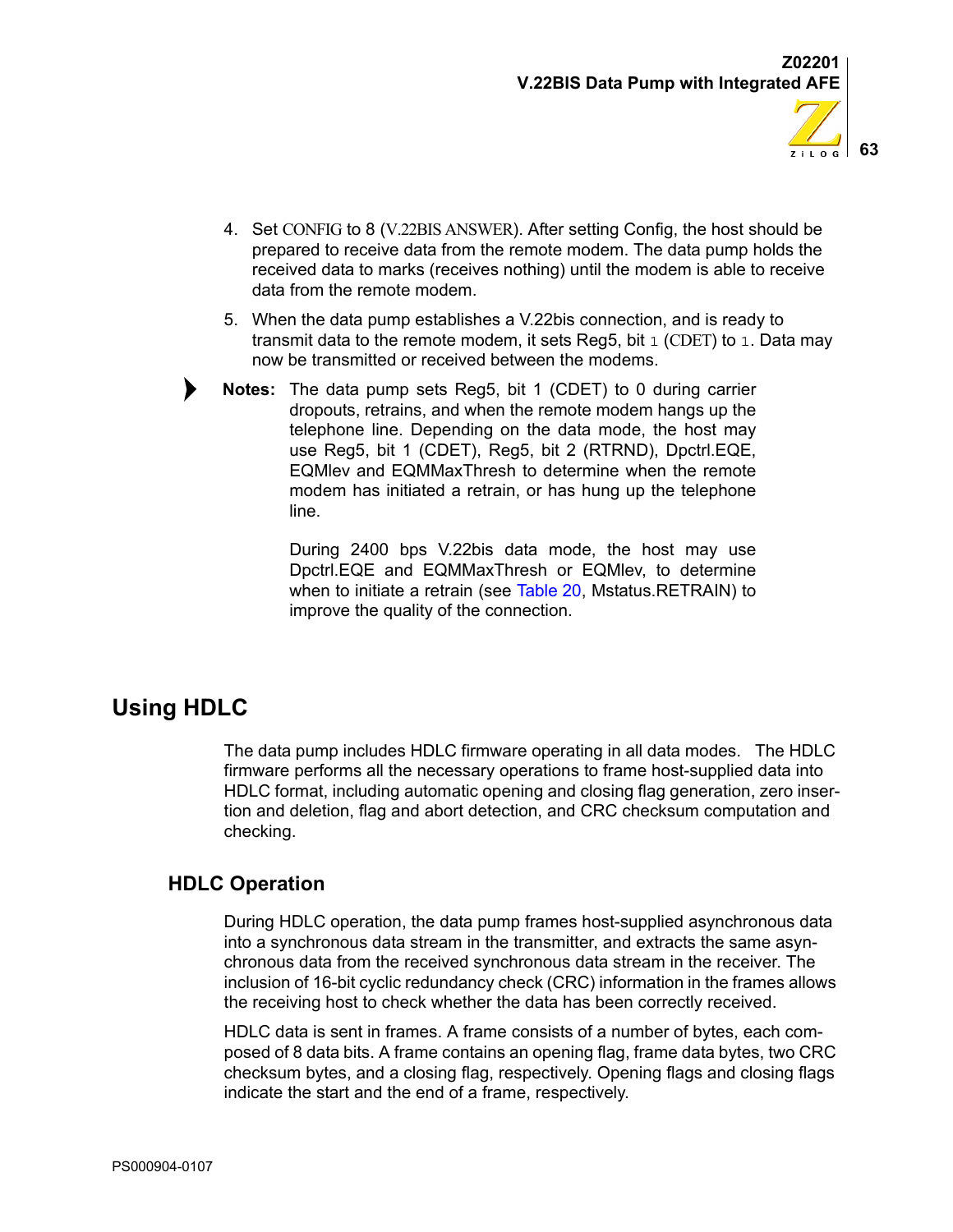

A flag, byte value 07Eh, is one of two HDLC control symbols. The other is an abort, which is any sequence of consecutive binary 1s more than six bits long. If the frames do not use the bandwidth of the data mode (for example, when there is no host data to transmit), the modem fills the remaining bandwidth by sending flags between frames.

Frame data bytes for transmission are supplied by the host to the data pump's DATAP register. These bytes are modified by the data pump to ensure that no more than five consecutive binary 1 bits are sent. To accomplish this modification, the transmitting modem inserts a single  $\sigma$  bit after every five consecutive binary 1 bits in the host supplied data. This zero insertion process allows the receiving modem's data pump to distinguish between frame data, flags, and aborts. The receiving modem's data pump uses a zero deletion process to remove each inserted 0 bit before returning the data to the receiving modem's host.

When a frame is to be closed, the frame's two CRC checksum bytes are sent immediately following the frame data. The CRC checksum is computed without the inserted zeroes. The frame's closing flag is transmitted following the CRC. This flag may also serve as the opening flag of the next frame, saving bandwidth.

## **Enabling HDLC Operation**

The data pump's HDLC firmware is disabled at power-up and any reset, and can be enabled only in parallel mode (Reg4., bit 4 (TPDM) is 1). To enable HDLC, set BUFCTRL, bit  $7$  (HDLC) to 1, and bits 8-15 of BUFCTRL to 0 prior to beginning data mode operation. The host also reads register DATAP just before starting data mode to clear DATAP.

These examples demonstrate the use of the data pump in parallel mode to transmit and receive HDLC data frames. The examples assume that the data pump has just been put in data mode, and HDLC operation is enabled. The data to be sent or received is the sequence of N bytes (Byte1–ByteN), where Byte1 is sent (or received) first.

## **Transmitting**

- 1. When Reg5, bit  $7$  (TXI) is 1, write Byte1 to DATAP. Repeat this step for each byte to be transmitted. If Reg4, bit  $7$  (TXIE) is 1, the data pump generates an interrupt when it is ready to transmit the next byte, for example, when the byte sets Reg5, bit  $7$  (TXI) to 1.
- 2. When the last byte, ByteN, has been sent, wait for the data pump to set Reg7, bit 2 (TEND) to 1. This function indicates the data pump has closed the current frame. The data pump now computes and transmits the CRC checksum and closing flag for the frame. The data pump does not set Reg7, bit  $7$  (TEND) to  $1$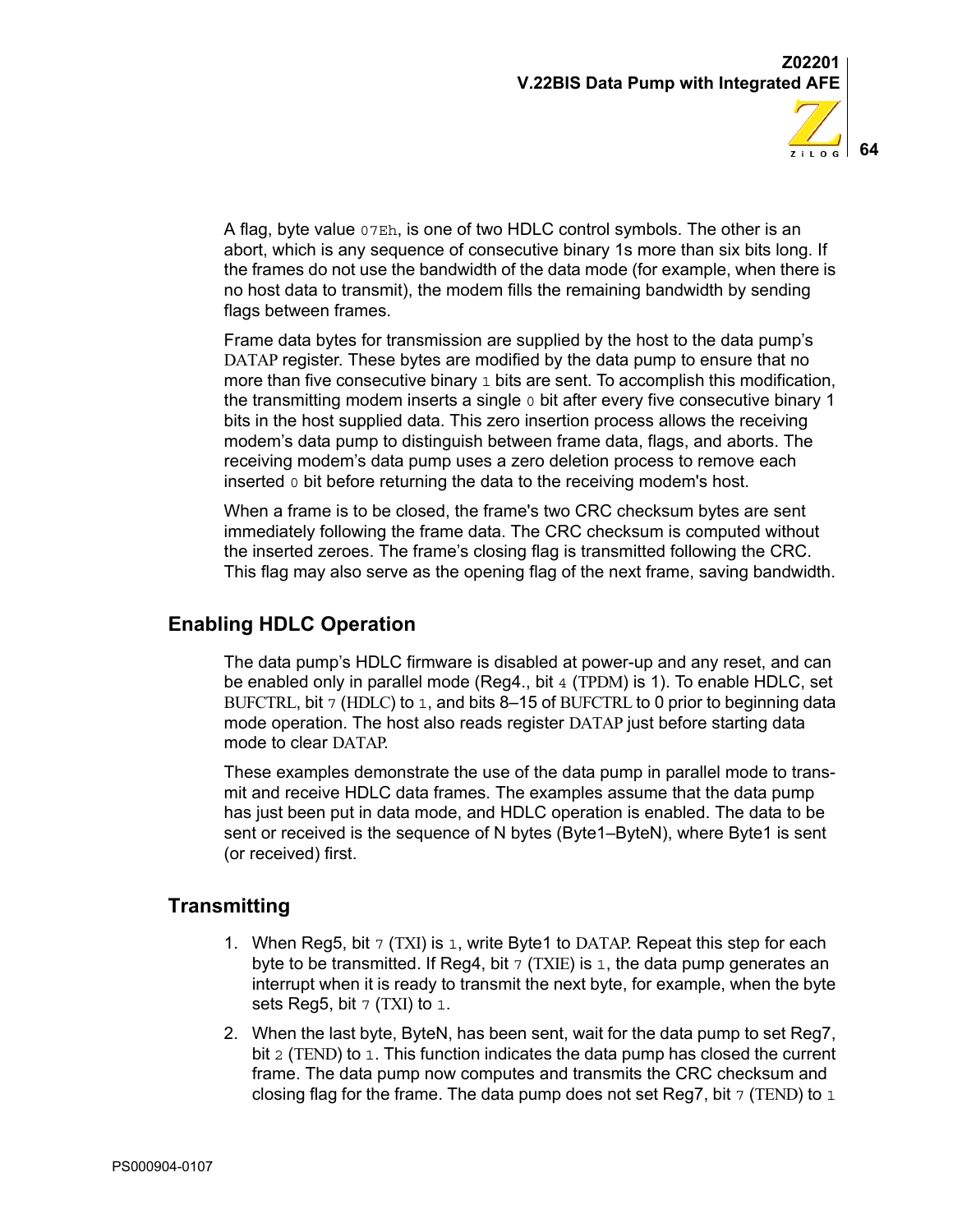

until at least 8 bit times after it has set Reg4, bit  $7$  (TXI) to 1, indicating the data pump is ready to transmit another data byte. To transmit another frame, repeat steps 1–2.

3. When the data pump begins sending the frame's closing flag, it sets Reg7, bit 2 (TEND) to 0. Transmission of the frame is complete 8 bit times after the data pump sets Reg7, bit 7 (TEND) to 0.

## **Receiving**

- 1. Prepare to receive a new frame.
- 2. When Reg5, bit  $\epsilon$  (RXI) is 1, the data pump has received a byte. First read register Reg7, followed by DATAP. Register 7 (Reg7) is read first, because the data pump may change it any time after DATAP is read. If Reg4, 6 (RXIE) is 1, the data pump generates an interrupt when it sets Reg5, bit  $6$  (RXI) 1.

Act on the value of Reg7 read in step 2 as follows:

- **•** If RXERROR is 0 and EOF is 0, the DATAP value read in step 2 is an HDLC frame byte. Repeat step 2 to receive all remaining frame bytes.
- **•** If RXERROR is 0 and EOF is 1, an HDLC frame with a correct checksum has been received.
- **•** If Byte1–ByteN+3 have been read, with ByteN+3 being the DATAP value just read, then the two previous bytes (ByteN+1 and ByteN+2), are the frame checksum bytes; the remaining bytes (Byte1–ByteN) are the frame data bytes.
- 3. Continue from step 1 to receive the next frame. If RXERROR is 1, discard any received frame bytes and continue from step 1 to receive the next frame.
- 4. If DATAP was 0FF, an HDLC abort sequence was received. If DATAP was 07Eh, an HDLC frame with an incorrect checksum was received.

## **Data Pump Firmware Version Number and Part Number**

The data pump code version can be obtained any time the RAM location CONFIG register, bits  $0-6$  (MODE) is set to  $0.$  The data pump writes the part number to data pump RAM location 0 and the code version number to the DATAP register. To obtain the version and part number from the data pump, the following steps must be performed:

1. Set CONFIG register, bits 0–6 (MODE) to 0 (STANDBY), then read location Config to provide the data pump enough time to begin standby operation.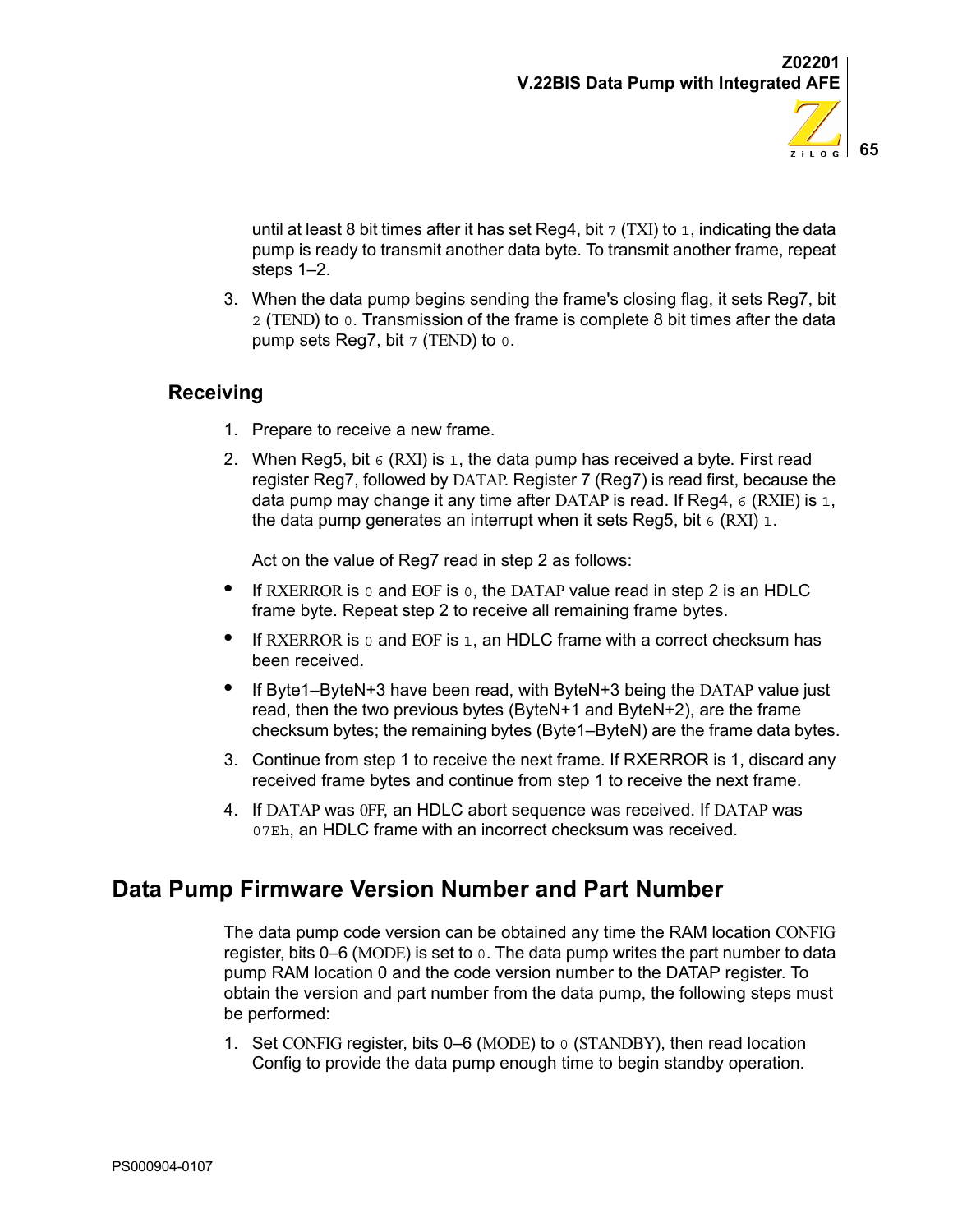

- 2. Read the DATAP register. This register returns the code release version number (an 8 bit value, for example, 030h indicates version 30).
- 3. Read RAM location 0. This location returns the part number (for example, 02201h for a Z02201 part).

## **Sleep Mode**

The data pump incorporates a low-power sleep mode. In this mode, the data pump clock is shut down, effectively stopping the part. To enter SLEEP mode, the controller can set Config to mode 7. To exit SLEEP mode, the controller can either reset the data pump (asserting the  $\overline{\text{REST}}$  signal) or write any value to the DATAP register. The host must wait at least 2 msec before accessing the data pump registers.

# **Typical Performance Data**

The Bit Error Rate (BER) and Block Error Rate (BLER) curves in [Figure 12](#page-69-0) and [Figure 13](#page-71-0) represent typical performance over a variety of signal to noise conditions (SNR).



<span id="page-69-0"></span>**Figure 12. Bit Error Rate**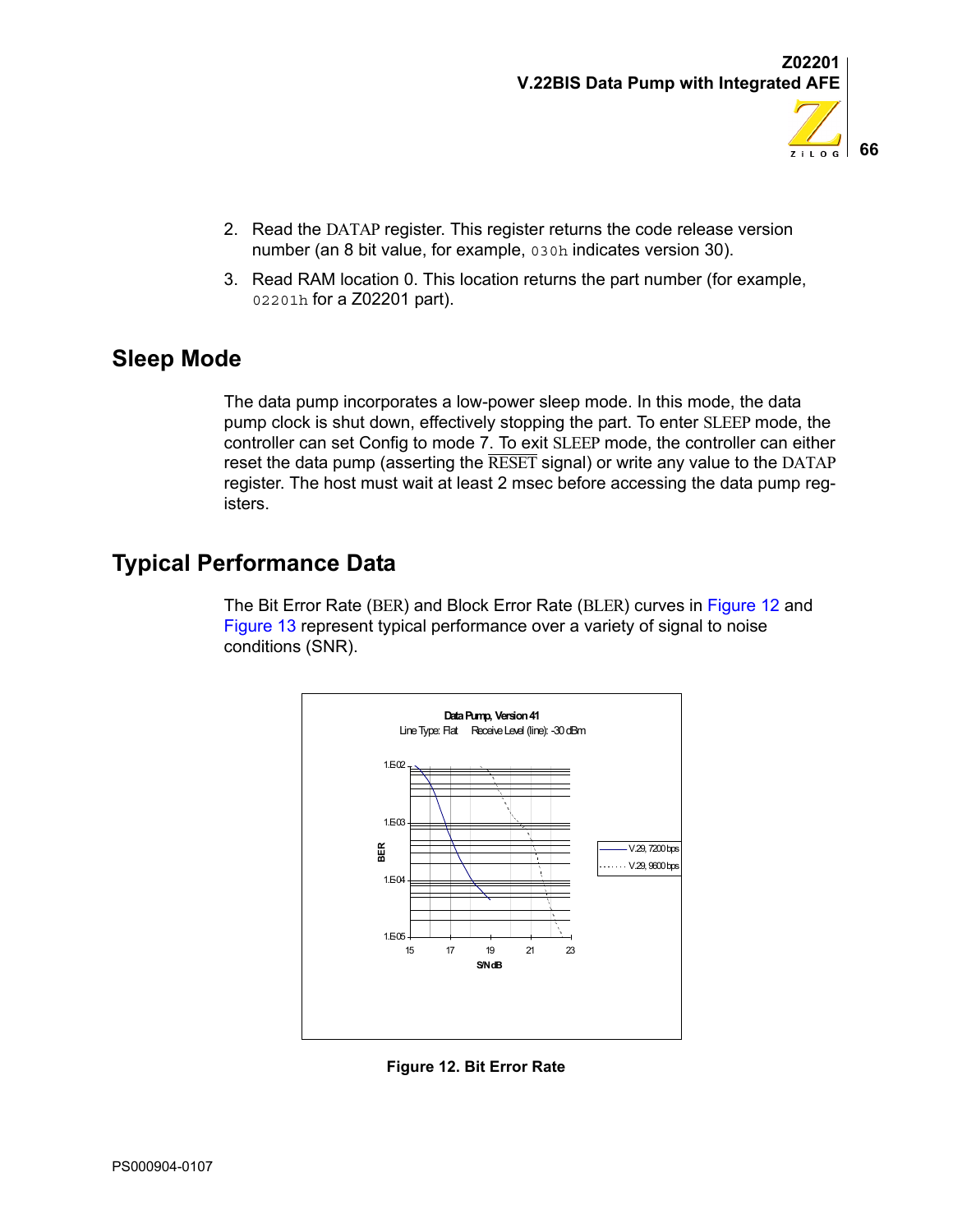



Modems usually exhibit lower bit error rates receiving in the low Note: band as opposed to the high band.

When an analog link is completed, the Adaptive Equalizer (AEQ) is frozen. The noise level is increased without making new links. These tests were conducted using a Consultronics TCS500 Telephone Line Simulator, and a Hewlett Packard 4951B protocol analyzer/BERT tester under the following conditions: **Table 29. Performance Testing Conditions**

| Line Simulation       | Flat                            |
|-----------------------|---------------------------------|
| <b>Transmit Level</b> | –10 dBm                         |
| Receive Level         | –16.0 dBm                       |
| Data Transmitted      | 511 pseudo-random pattern       |
| Number of Bits Sent   | 1.000.000                       |
| Number of Blocks Sent | 1.000                           |
| Bits per Block        | 1.000                           |
| AEQ                   | Frozen after link establishment |
| Noise Calibration     | C-message                       |

 $\blacktriangleright$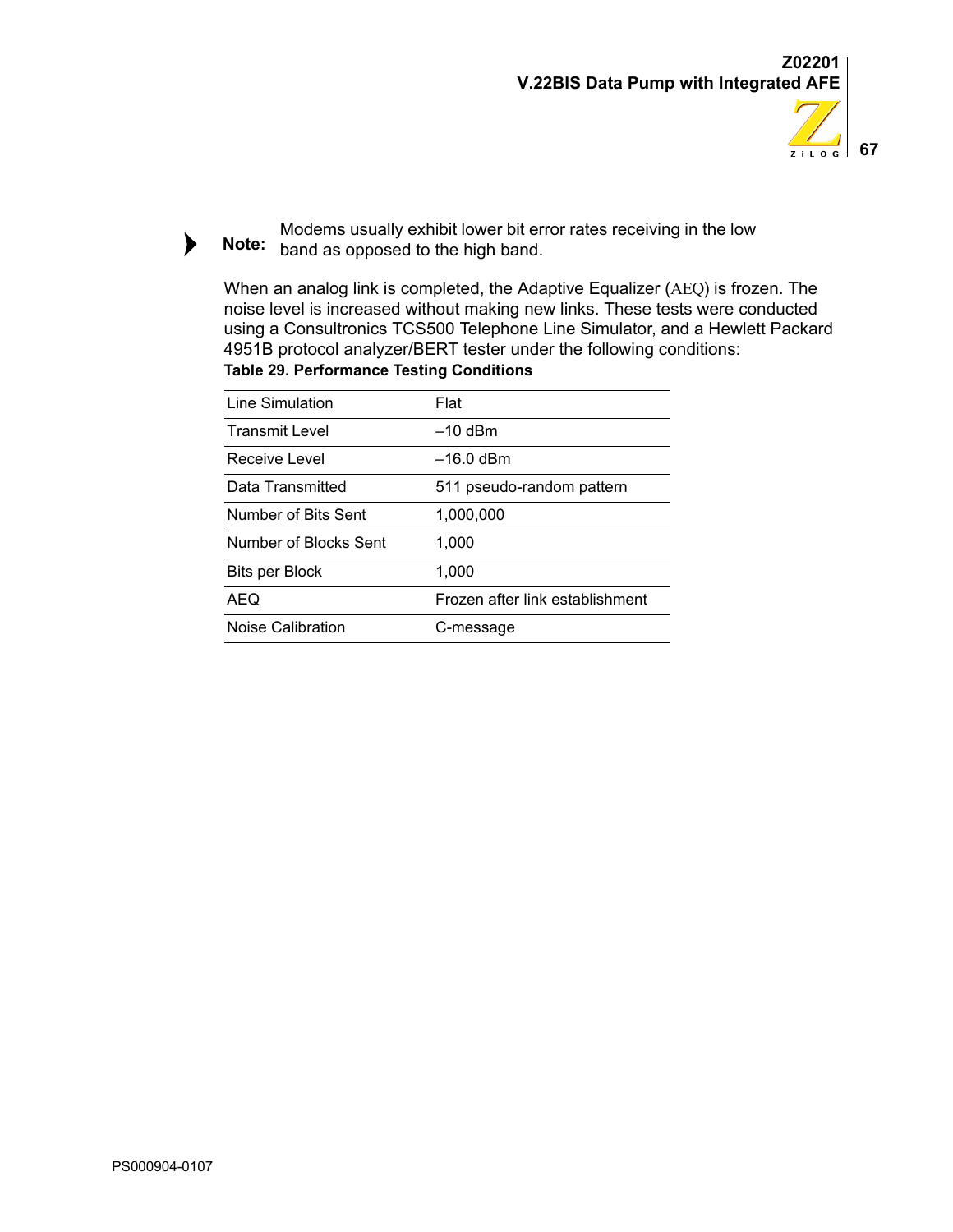



<span id="page-71-0"></span>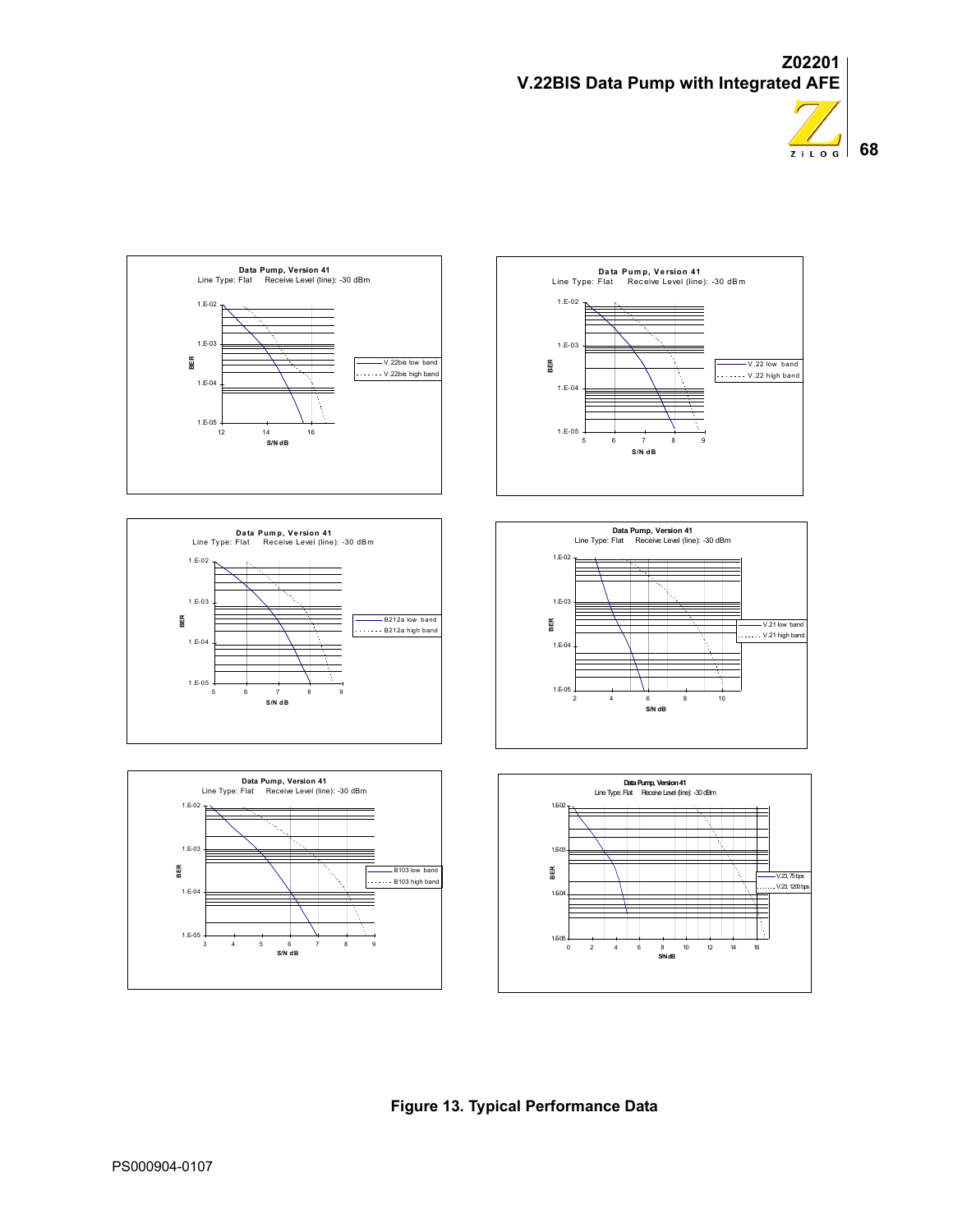



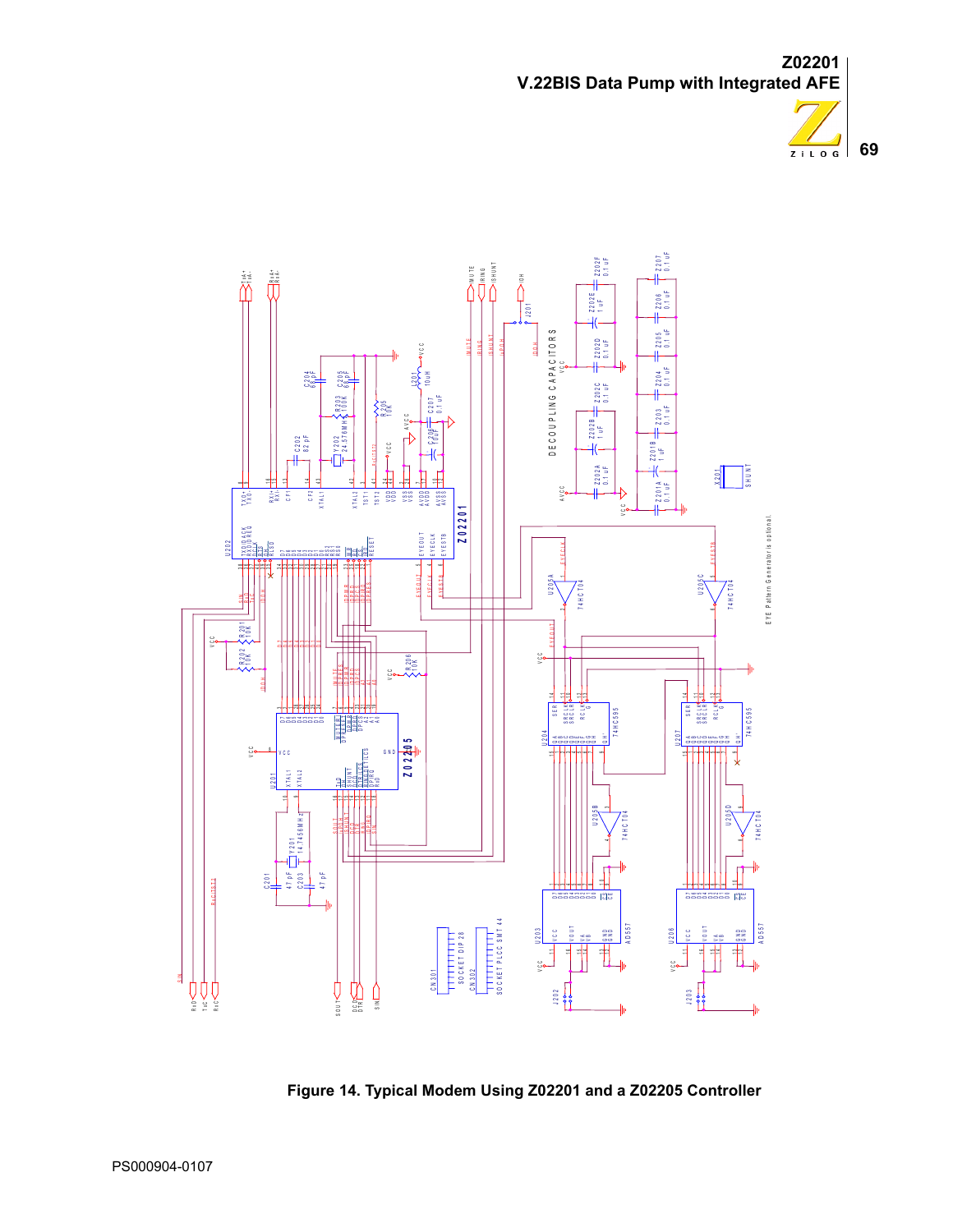



# **Example DAA**

[Figure 15](#page-74-0) indicates an example DAA configuration for North America. Isolation transformer, T1, couples the primary (line) and secondary (modem) sides, while providing high voltage isolation. This *wet* transformer (allowing DC current) simplifies the circuit, while reducing the cost of the DAA.

On the Secondary side, the transmit (TxA+ and TxA–) and receive (RxA+ and RxA–) are combined in the 4-wire to 2-wire hybrid circuit. This hybrid can be either passive or active. The more complex active hybrid allows operation to lower signal levels. It cancels out most of the transmit signal from the receive signal.

On the Primary side, the off-hook relay switches the phone line between a local handset (PHONE) or the modem. The ring detect circuit consists of DC blocking capacitor C4, current limiting resistor R2, zener diodes CR3 and CR4, optocoupler U3, and its reverse protection diode D3. Protection elements RV1, F1, C1, and C2 (and transformer T1's isolation) provide higher voltage capability for approval in some foreign markets. C1 and C2, for example, may must be replaced by Metal Oxide Varistors (MOV's) or Gas Discharge Tubes (GDTs). The shunt relay reduces the DAA impedance during pulse dialing. This operation is required for some country regulations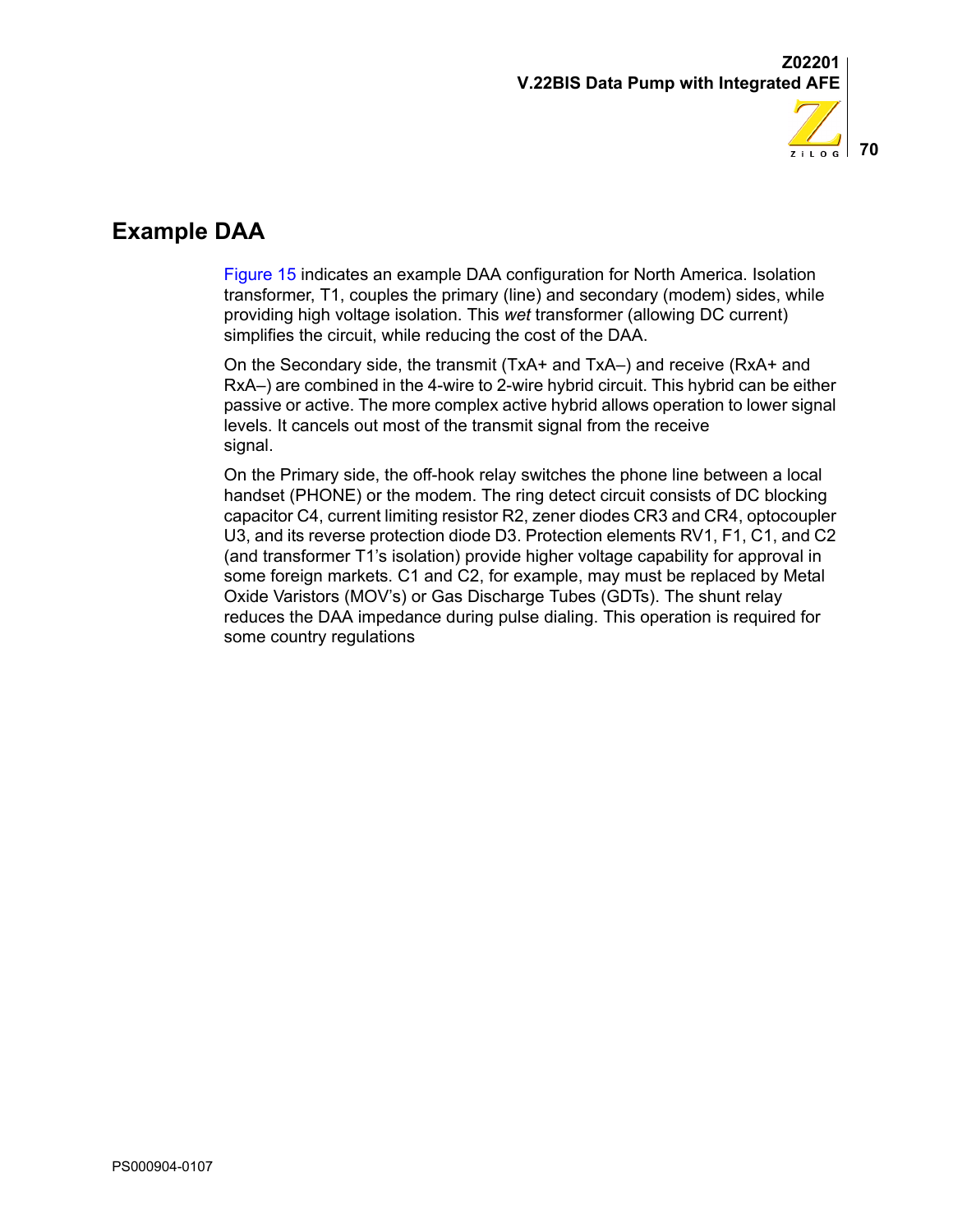**Z02201 V.22BIS Data Pump with Integrated AFE**





<span id="page-74-0"></span>

.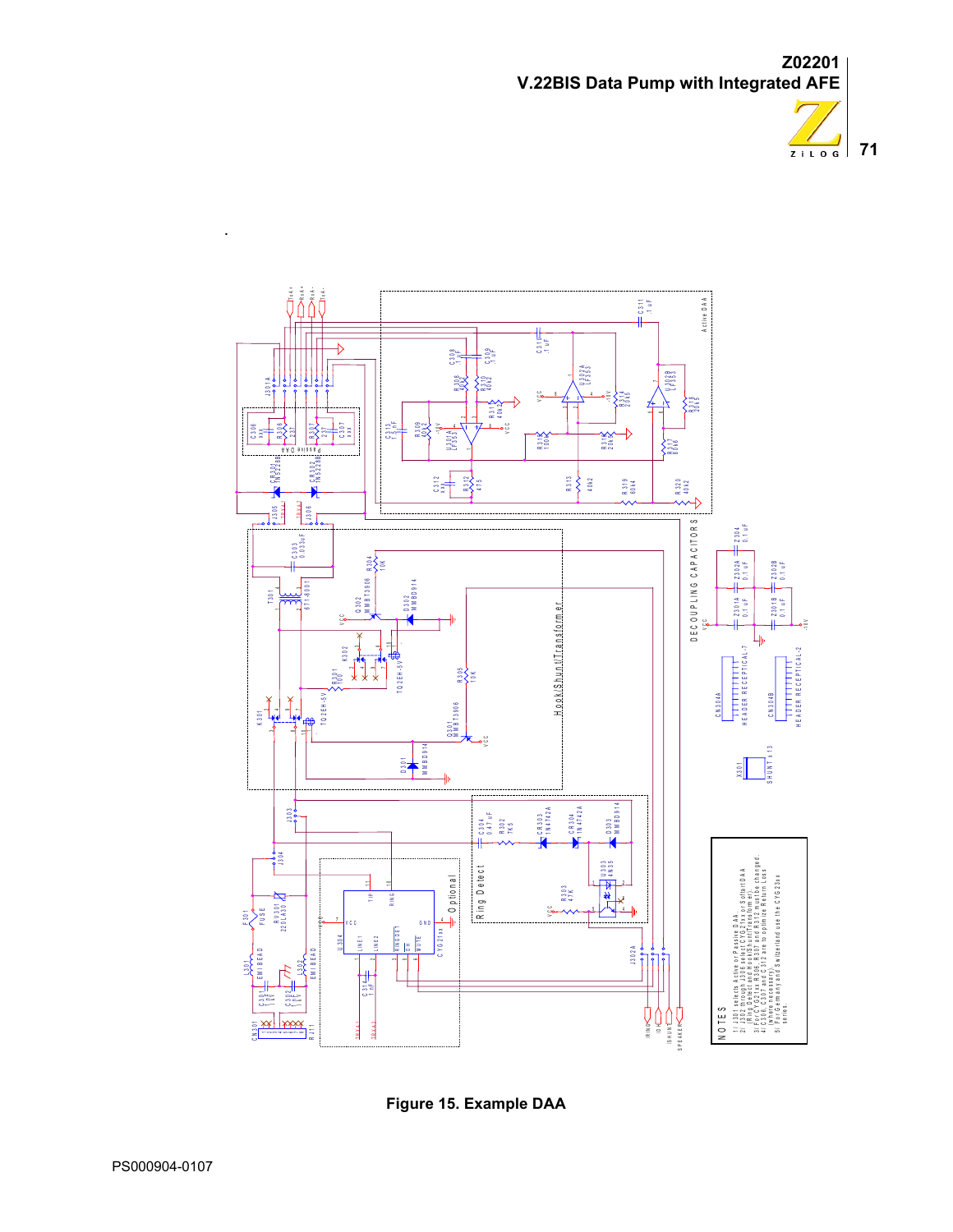



# **Eye Pattern Circuit**

[Figure 16](#page-75-0) is the eye pattern circuitry used in the Z0220100ZCO modem evaluation board, and can be used with modem components such as the ZiLOG Z02201 and Z02201 that have an eye pattern interface. The Z02201 Eye Pattern port consists of 3 signals:

**Data (EYEOUT)—**The most significant and least significant bytes of this 16 bit word are the X and Y coordinates respectively for the eye pattern display. Each byte is most significant bit first.

**Clock (EYECLK)—**Data is set on the rising edge of the EYECLK, and should be read on the falling edge.

**Strobe (EYESTB)—**This signal is active Low when the data is valid.

Data is shifted through a pair of 8 bit serial-in parallel-out shift registers (74HC594) in response to the falling edge of EYECLK, then latched into a pair of 8 bit DACs on the rising edge of EYESTB. The output of these DACs can be viewed on an oscilloscope in X–Y mode to see the received signal quality.



<span id="page-75-0"></span>**Figure 16. Eye Pattern Circuit**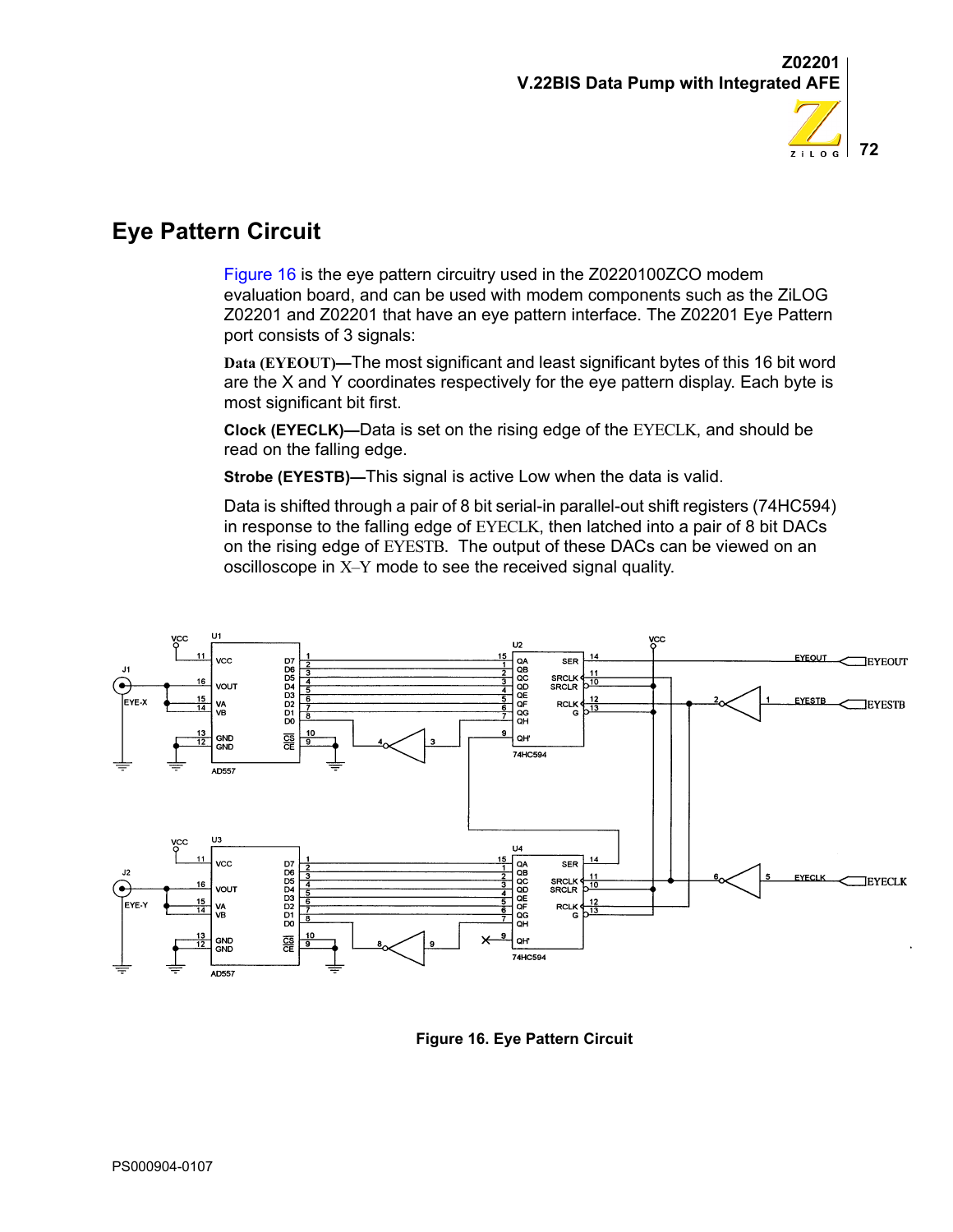



# **Package Information**



| <b>SYMBOL</b>  | MILLIMETER |       | INCH       |            |
|----------------|------------|-------|------------|------------|
|                | <b>MIN</b> | MAX   | <b>MIN</b> | <b>MAX</b> |
| А              | 4.27       | 4.57  | 0.168      | 0.180      |
| A1             | 2.41       | 2.92  | 0.095      | 0.115      |
| D/E            | 17.40      | 17.65 | 0.685      | 0.695      |
| D1/E1          | 16.51      | 16.66 | 0.650      | 0.656      |
| D <sub>2</sub> | 15.24      | 16.00 | 0.600      | 0.630      |
| e              | 1.27 BSC   |       | 0.050 BSC  |            |

NOTES:

.......<br>1. CONTROLLING DIMENSION : INCH<br>2. LEADS ARE COPLANAR WITHIN 0.004".<br>3. DIMENSION : <u>MM</u><br>INCH

**Figure 17. 44-Lead PLCC Package Diagram**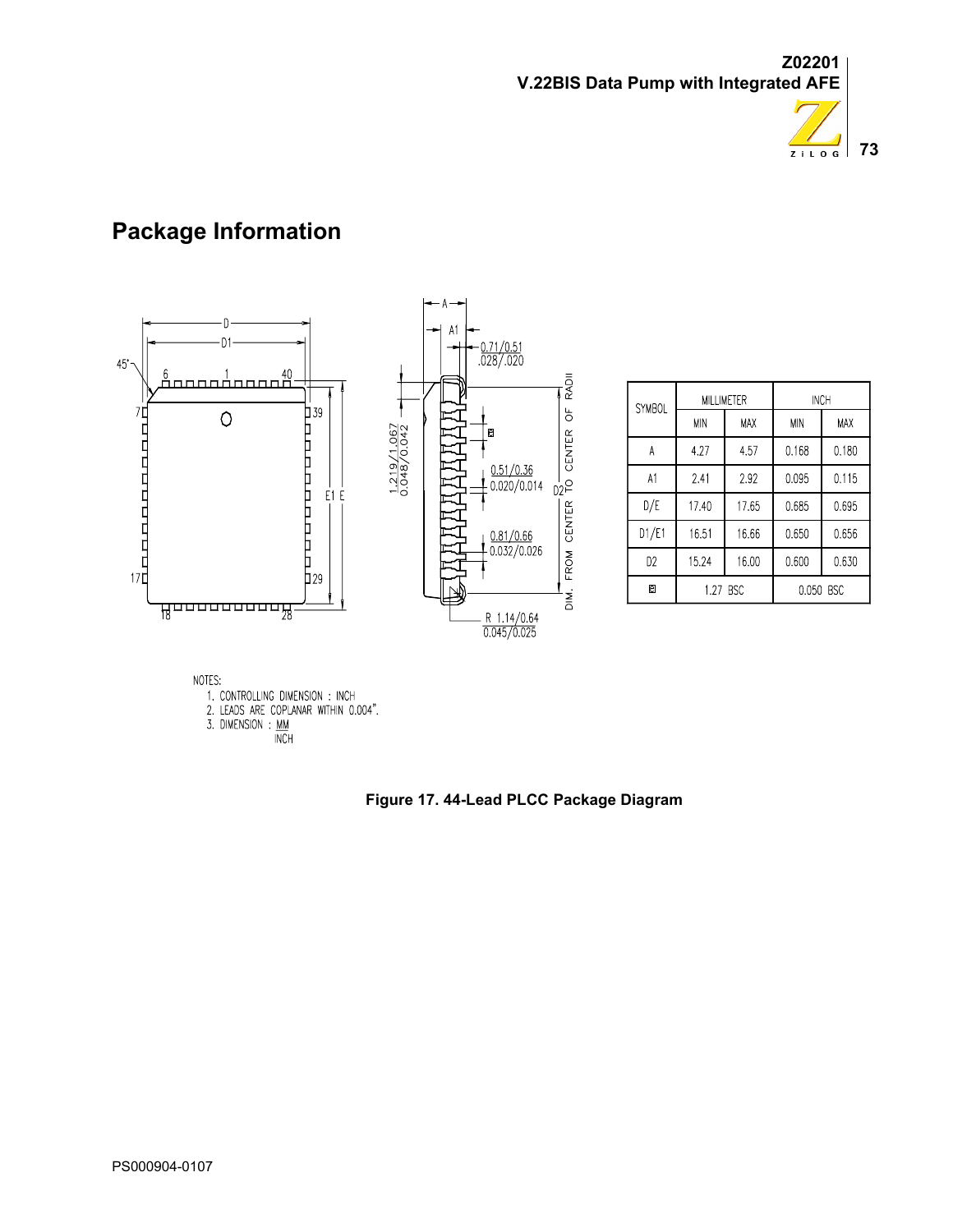**Z02201 V.22BIS Data Pump with Integrated AFE**





**Figure 18. 44-Pin LQFP Package Diagram**